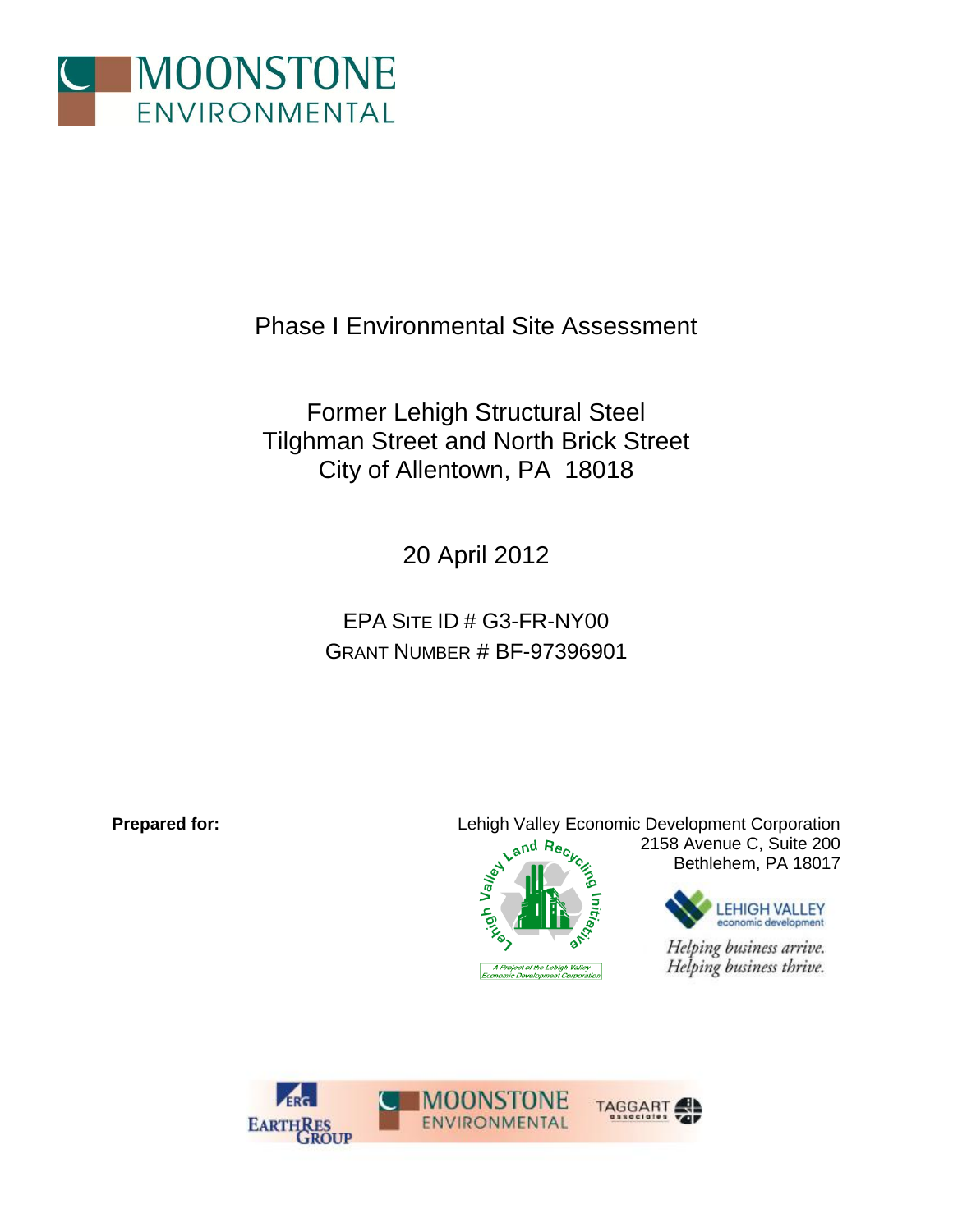# <span id="page-1-0"></span>**EXECUTIVE SUMMARY**

This Phase I Environmental Site Assessment (ESA) was completed in an attempt to identify environmental conditions for the property located at the 26-acre former Lehigh Structural Steel property in the City of Allentown, Lehigh County, Pennsylvania (the "Site"). The Site is located north and south of the Tilghman Street Bridge between North Brick Street and the Lehigh River. The Site is situated in a commercially developed urban setting and has been developed since the late 1800s as an industrial property. The Site was inspected on 30 March 2012.

The Phase I ESA was completed in accordance with the American Society for Testing and Materials (ASTM) document "Standard Practice for Environmental Site Assessments: Phase I Environmental Site Assessment Process" (ASTM E1527-05), which complies with the United States Environmental Protection Agency's (USEPA's) Final Rule on Standard Practices for All Appropriate Inquiry.

# **This assessment identified the following Recognized Environmental Conditions (RECs) in connection with the subject Site:**

# **Off-Site Sources of Contamination**

The PADEP conducted an inspection in April 2009 based on a complaint reference Parcel ID 640747079685, which is west and adjacent to Site parcel A. During the inspection, composite samples from the adjacent parcel were taken and analyzed for PCB, SVOA, VOA, and metals. Analysis of the samples showed concentrations of lead, arsenic, iron, and benzo(a)pyrene in amounts greater than the PADEP direct contact limits. Cadmium and PCB Aroclor-1016 were also detected at levels of concern. As discussed in Section 4.2.4, a resolution to these issues was not reached until June 2010. There is no evidence that the property owner instituted any of the recommendations discussed during resolution. Therefore, it is likely that the conditions on the adjacent property have an impact on the Site property.

# **Releases from Former On-Site USTs**

Although the PADEP files indicate that all USTs were removed from the site in 1989, subsequent environmental assessments performed by Moonstone and Tetra Tech indicate that two 3,000-gallon gasoline USTs had leaked prior to their removal.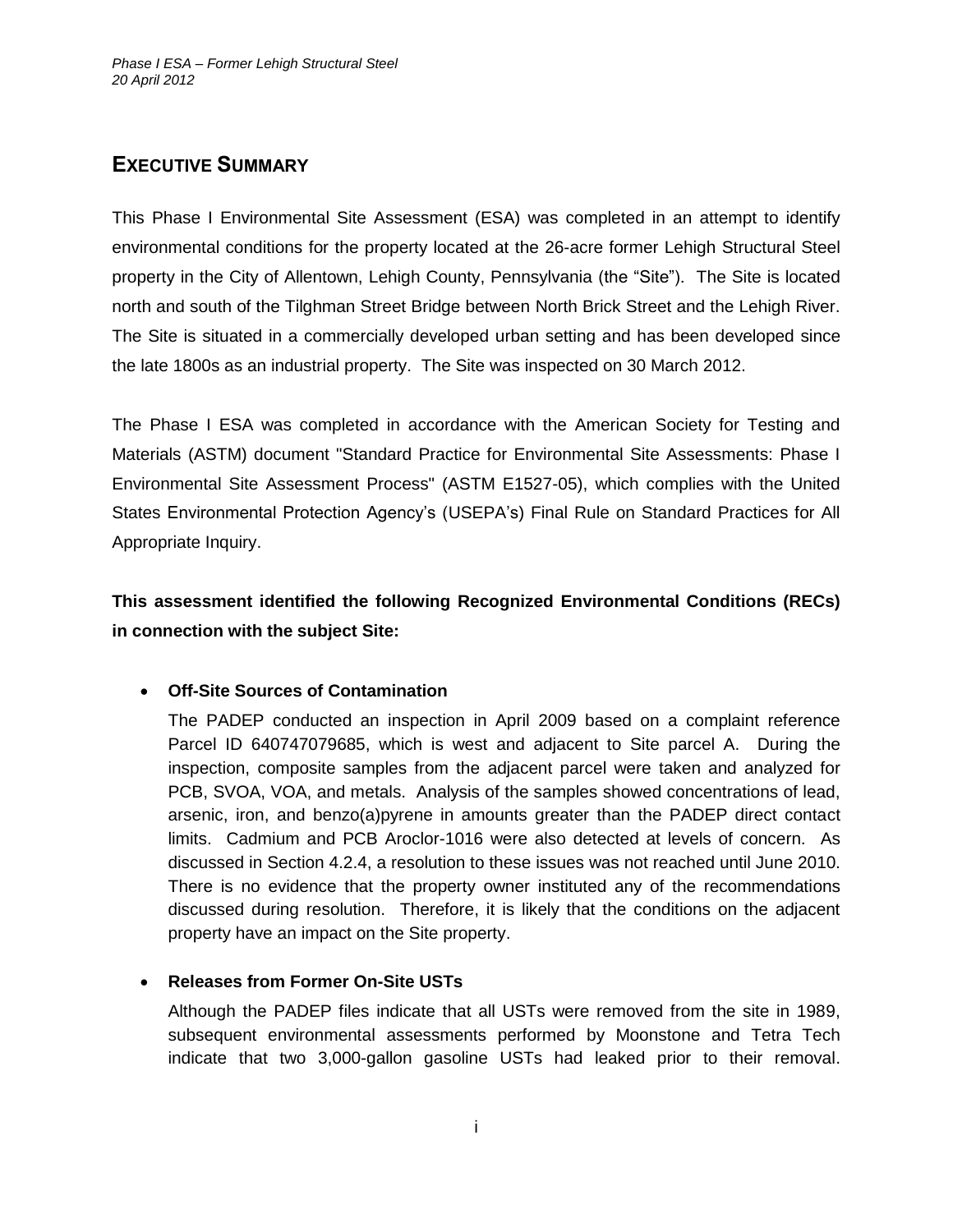Petroleum-related compounds were detected in soil and groundwater in this area at concentrations exceeding the PADEP MSCs, as discussed in Section 4.2.7 of this report.

### **Releases from On-Site ASTs**

As discussed in Sections 5.3.2 and 5.4.2 of this report, a 275-gallon diesel AST, a 100 gallon diesel AST, and a 275-gallon waste oil AST all located in Building #2 are not in secondary containment. Also, the waste oil container in the Replacement Parts building was cited for not meeting design standards (Section 4.2.2). All the ASTs showed staining and signs of spills. Based on general maintenance and housekeeping in these areas, these ASTs are considered a material threat of a release from spills.

#### **Impacts to Groundwater**

As discussed in Section 4.2.7 of this report, groundwater collected by Moonstone and Tetra Tech in the vicinity of two former 3,000-gallon USTs contained petroleum-related compounds at concentrations exceeding the PADEP MSCs. Moonstone also found several SVOCs exceeding the PADEP MSCs for groundwater at a separate location (MW-2), and Tetra Tech found manganese and iron at concentrations exceeding the EPA SL for tap water and/or groundwater. Benzene, ethylbenzene, m,p-xylene, and naphthalene are compounds associated with gasoline.

# **Impacts from Historical Sludge Lagoon**

Drawings for the Acid Waste Treatment Plant for the Lehigh Structural Steel Company, dated 4 December 1947, indicate (in the notes section) that a sludge lagoon was located on the northwest section of the plant property. The exact location is not identified on the drawing, and it is unclear whether the lagoon was within the current Site boundaries. If the former lagoon is on-Site, it represents a potential pathway for regulated substances to enter the ground.

# **Impacts from Historical Use of Acids and Chlorides**

Historical galvanizing operations at the Site, which ceased in 1978, reportedly used sulfuric acid, hydrofluoric acid, zinc ammonium chloride, and potassium chloride. As discussed in Section 4.2.7, a total of twenty soil samples were collected from the galvanizing operations vicinity. The samples were analyzed for PPL metals, sulfide, sulfate, chloride, and corrosivity (pH). Two shallow zone soil samples contained cadmium and lead at concentrations exceeding applicable PADEP MSCs, which may be associated with fill material.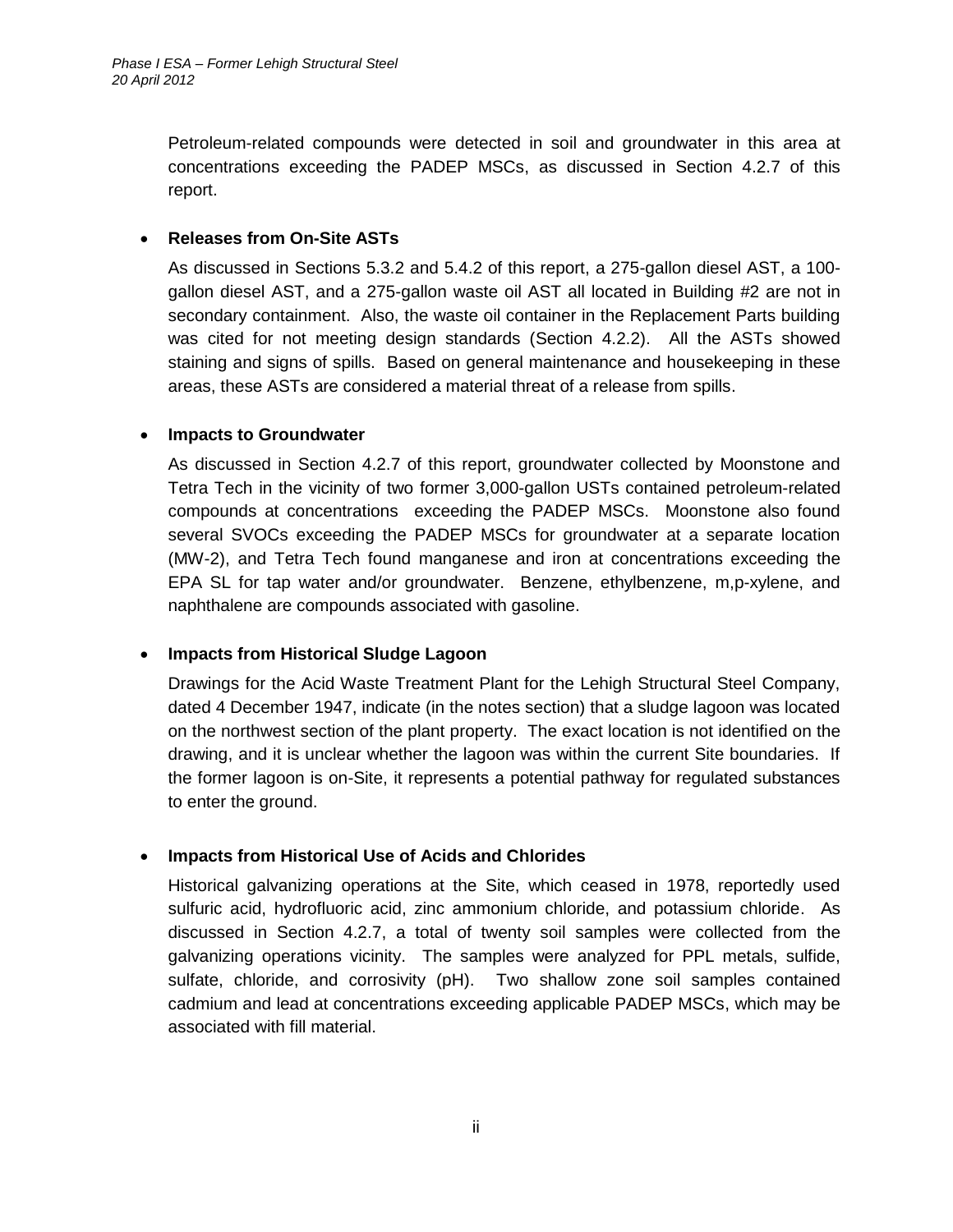### **Heavy Metals in Soil**

As discussed in Section 4.2.7, Moonstone collected soil samples from across the Site. Heavy metals that included antimony, arsenic, copper, and lead were found at concentrations exceeding the NR-SHS. In addition, Tetra Tech collected a total of fortyone soil samples across the Site in November 2008. Five of the forty-one soil samples contained inorganic compounds at concentrations exceeding applicable the PADEP MSCs. The inorganic compounds detected include lead, cadmium, and zinc.

### **Releases to the Storm Water Drainage System**

Intake grates for the storm water system are located throughout the Site, indoors and outdoors, frequently in the middle of active areas (e.g., scrap yard, maintenance areas). In November 2008, Tetra Tech selected five storm drains for sampling based on their current accessibility and proximity to current or historical industrial activities. Two of the eleven soil samples contained VOCs at concentrations exceeding the applicable PADEP MSC. The VOCs detected included 1,2,4-trimethylbenzene and 1,3,5-trimethylbenzene.

**The following business environmental risks were identified in connection with the subject Site:**

**Asbestos**

Asbestos is specifically excluded from the scope of an ASTM-standard Phase I ESA. However, asbestos can generate significant project costs if abatement is necessary. Friable and non-friable asbestos have been identified at the Site, as documented in previous reports (Section 4.2.7 of this report). Asbestos-containing materials identified included flooring, thermal system insulation, transite panels, and a coating applied to corrugated tin sheeting throughout the site. Asbestos-containing materials must be addressed in accordance with applicable regulations regarding handling of the material during any future demolition or renovation.

**Presence of Electrical Switches/Ballasts (possible asbestos, PCBs, metals)**

Based on previous reports (Section 4.2.7, Phase I ESA 2007), transformers at the Site are classified as non-PCB transformers. However, other electrical equipment exists throughout the Site. Electrical switch boxes, fluorescent light ballasts, fluorescent light tubes, and other electrical equipment may contain asbestos, PCBs, mercury, and/or other heavy metals. These materials should be handled accordingly during any demolition/renovation activities.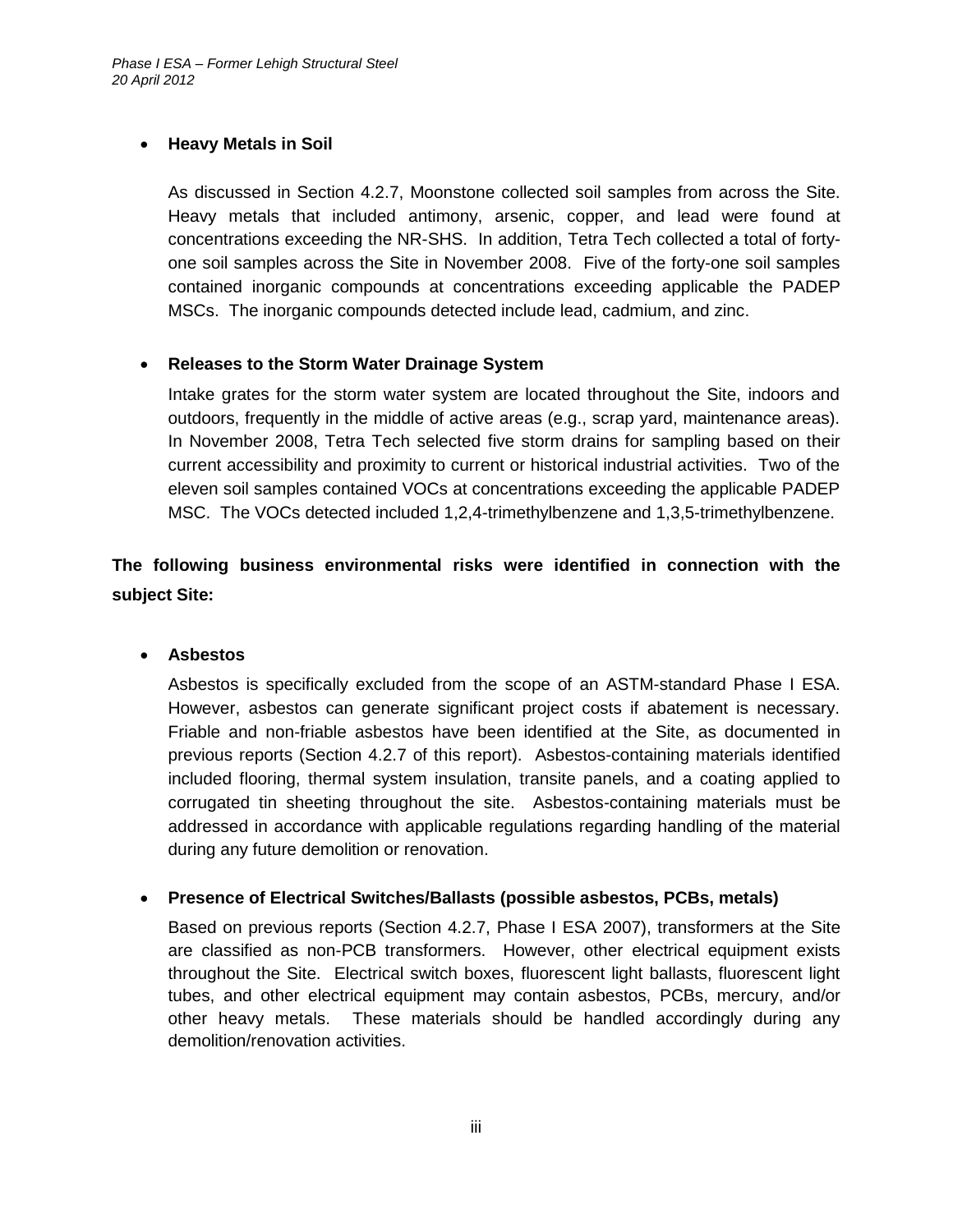| <b>SECTION</b> |  | <b>PAGE</b>                                                          |
|----------------|--|----------------------------------------------------------------------|
|                |  |                                                                      |
|                |  |                                                                      |
| 1.1            |  |                                                                      |
| 1.2            |  |                                                                      |
| 1.3            |  |                                                                      |
| 1.4            |  |                                                                      |
| 1.5            |  |                                                                      |
| 1.6            |  |                                                                      |
|                |  |                                                                      |
| 2.1            |  |                                                                      |
| 2.2            |  |                                                                      |
| 2.3            |  |                                                                      |
| 2.4            |  |                                                                      |
|                |  |                                                                      |
|                |  |                                                                      |
|                |  |                                                                      |
|                |  |                                                                      |
|                |  |                                                                      |
|                |  |                                                                      |
|                |  |                                                                      |
|                |  |                                                                      |
| 2.5            |  |                                                                      |
|                |  |                                                                      |
| 3.1            |  |                                                                      |
| 3.2            |  |                                                                      |
| 3.3            |  |                                                                      |
| 3.4            |  |                                                                      |
| 3.5            |  |                                                                      |
| 3.6            |  |                                                                      |
| 3.7            |  |                                                                      |
|                |  | 2.4.1<br>2.4.2<br>2.4.3<br>2.4.4<br>2.4.5<br>2.4.6<br>2.4.7<br>2.4.8 |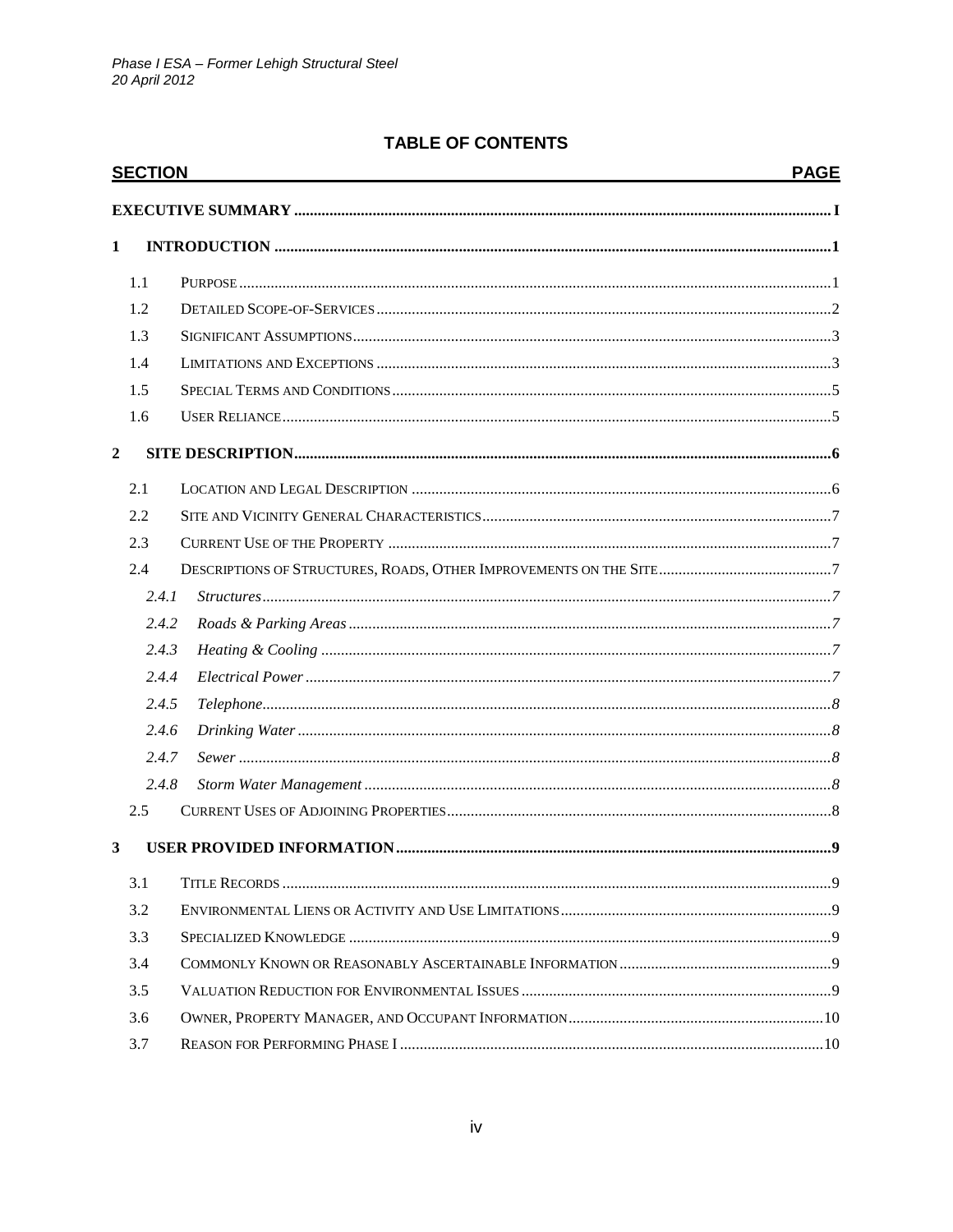| <b>SECTION</b> |                                                                                 | <b>PAGE</b> |
|----------------|---------------------------------------------------------------------------------|-------------|
| 4              |                                                                                 |             |
| 4.1            |                                                                                 |             |
| 4.1.1          |                                                                                 |             |
| 4.1.2          |                                                                                 |             |
| 4.2            |                                                                                 |             |
| 4.2.1          |                                                                                 |             |
| 4.2.2          |                                                                                 |             |
| 4.2.3          |                                                                                 |             |
| 4.2.4          |                                                                                 |             |
| 4.2.5          |                                                                                 |             |
| 4.2.6          |                                                                                 |             |
| 4.2.7          |                                                                                 |             |
| 4.3            |                                                                                 |             |
| 4.3.1          |                                                                                 |             |
| 4.3.2          |                                                                                 |             |
| 4.3.3          |                                                                                 |             |
| 4.3.4          |                                                                                 |             |
| 4.4            |                                                                                 |             |
| 4.4.1          |                                                                                 |             |
| 4.4.2          |                                                                                 |             |
| 4.4.3          |                                                                                 |             |
| 4.4.4          |                                                                                 |             |
| 4.4.5          |                                                                                 |             |
| 5              |                                                                                 |             |
| 5.1            |                                                                                 |             |
| 5.2            |                                                                                 |             |
| 5.3            |                                                                                 |             |
| 5.3.1          |                                                                                 |             |
| 5.3.2          |                                                                                 |             |
| 5.3.3          |                                                                                 |             |
| 5.3.4          | Electrical Equipment Potentially Containing Polychlorinated Biphenyls (PCBs) 11 |             |
| 5.3.5          |                                                                                 |             |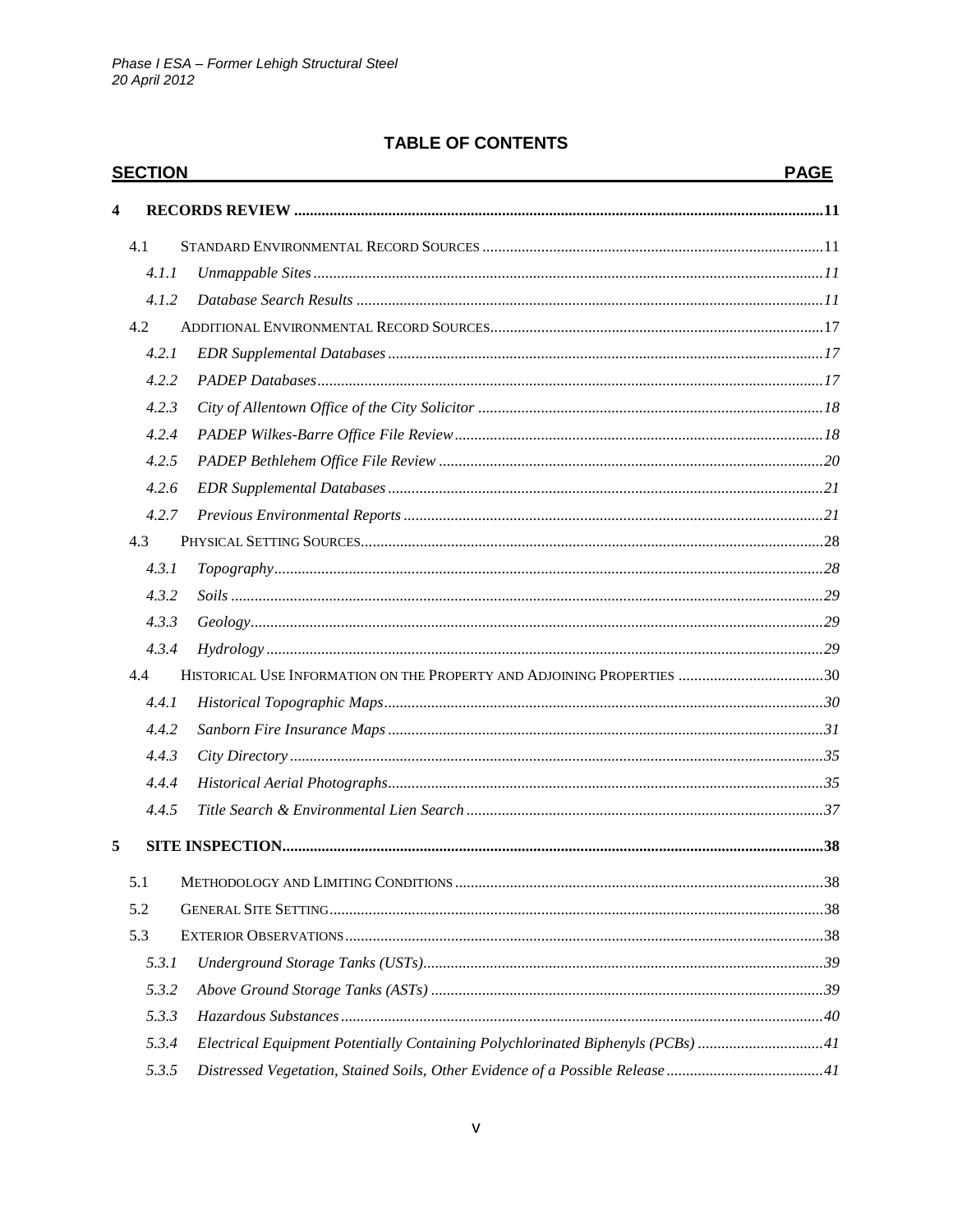|                | <b>SECTION</b> | <b>PAGE</b> |
|----------------|----------------|-------------|
|                | 5.4            |             |
|                | 5.4.1          |             |
|                | 5.4.2          |             |
|                | 5.4.3          |             |
|                | 5.4.4          |             |
|                | 5.4.5          |             |
|                | 5.4.6          |             |
|                | 5.4.7          |             |
|                | 5.4.8          |             |
|                | 5.4.9          |             |
| 6              |                |             |
|                | 6.1            |             |
|                | 6.2            |             |
|                | 6.3            |             |
|                | 6.4            |             |
|                | 6.5            |             |
| $\overline{7}$ |                |             |
|                | 7.1            |             |
|                | 7.1.1          |             |
|                | 7.1.2          |             |
|                | 7.1.3          |             |
|                | 7.1.4          |             |
|                | 7.1.5          |             |
|                | 7.1.6          |             |
|                | 7.1.7          |             |
|                | 7.1.8          |             |
|                | 7.2            |             |
|                | 7.2.1          |             |
|                | 7.2.2          |             |
| 8              |                |             |
| 9              |                |             |
|                |                |             |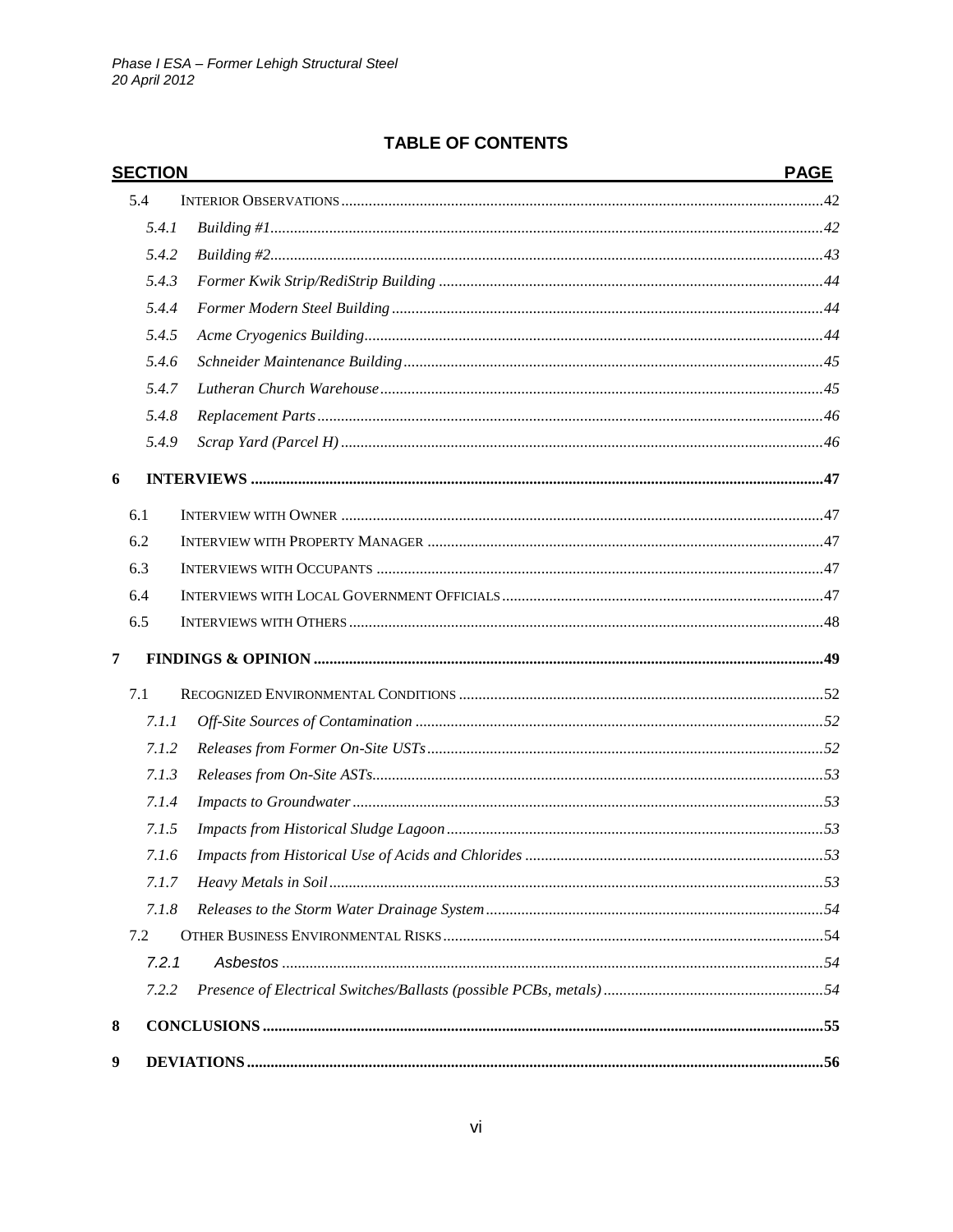| <b>SECTION</b> |  | <b>PAGE</b> |
|----------------|--|-------------|
|                |  |             |
|                |  |             |
|                |  |             |
| 12.1           |  |             |
| 12.2           |  |             |
|                |  |             |

#### **LIST OF APPENDICES**

| Appendix A | Figures & Photographs                         |
|------------|-----------------------------------------------|
| Appendix B | <b>EDR Radius Report</b>                      |
| Appendix C | <b>PADEP File Reviews</b>                     |
| Appendix D | <b>Previous Environmental Reports</b>         |
| Appendix E | <b>Historical Topographic Maps</b>            |
| Appendix F | <b>Historical Sanborn Fire Insurance Maps</b> |
| Appendix G | <b>City Directory</b>                         |
| Appendix H | <b>Historical Aerial Photographs</b>          |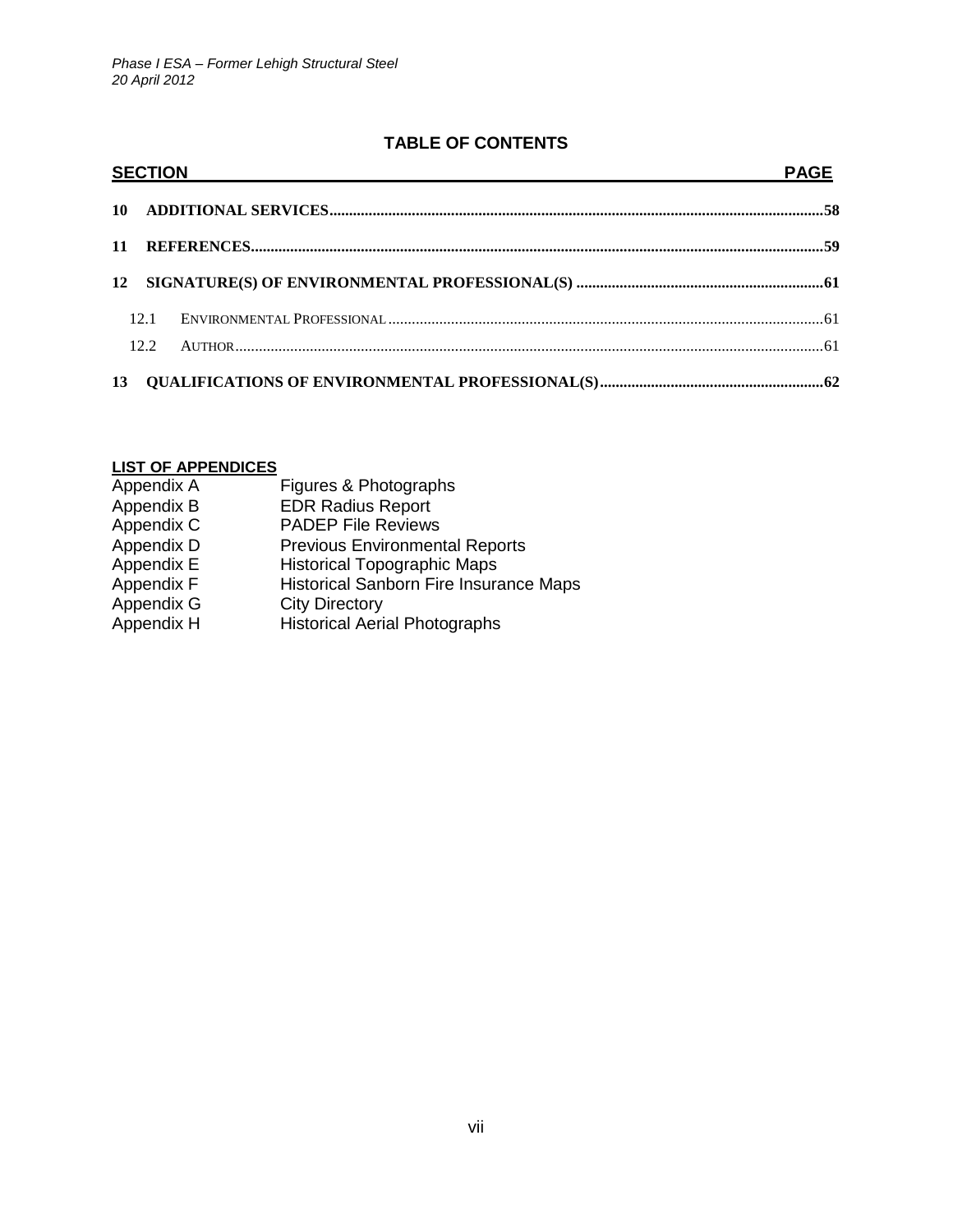# <span id="page-8-0"></span>**1 INTRODUCTION**

### <span id="page-8-1"></span>**1.1 Purpose**

Environmental impairments create potential financial and/or legal liabilities resulting from possible site remediation costs and civil or criminal penalties. The objectives of this Phase I Environmental Site Assessment ("ESA") are to provide appropriate inquiry into the previous ownership and uses of the property consistent with the United States Environmental Protection Agency's (USEPA's) Final Rule on Standard Practices for All Appropriate Inquiry, which went into effect on 1 November 2006, and to provide information relating to the Site's environmental integrity so that business-related environmental risk may be evaluated.

The tasks comprising this ESA were conducted as an initial screening, to provide a reasonable level of investigation for identifying Recognized Environmental Conditions (RECs) within the scope, time constraints, and budgetary considerations of an ESA. The ESA is both less rigorous than, and different from, an environmental audit and is not intended to address regulatory compliance. The scope of this assessment is intended to aid in evaluating whether additional investigation, such as qualitative or quantitative contamination studies, would be prudent. As such, this assessment does not incorporate exhaustive records searches or definitive sampling and analytical schemes. The findings of the assessment are based on information that became available over the period of study and on site conditions existing at the time of the investigation.

This ESA report was prepared as a result of a contractual agreement that defined the approach and scope of services to be employed during the course of the investigation. The opinions and conclusions expressed in this study have been based strictly on the results of these contracted services. The services provided by Moonstone Environmental, LLC (referred to herein as Moonstone) should not be construed to be a warranty or guarantee that no environmental impairments exist at this site or that all environmental impairments have been uncovered. No conclusions are stated or implied concerning the suitability of the site for its eventual use. This document is not intended for purposes other than those expressly set forth herein or for use by parties other than the client, unless stipulated otherwise in the Services Agreement between Moonstone and the client.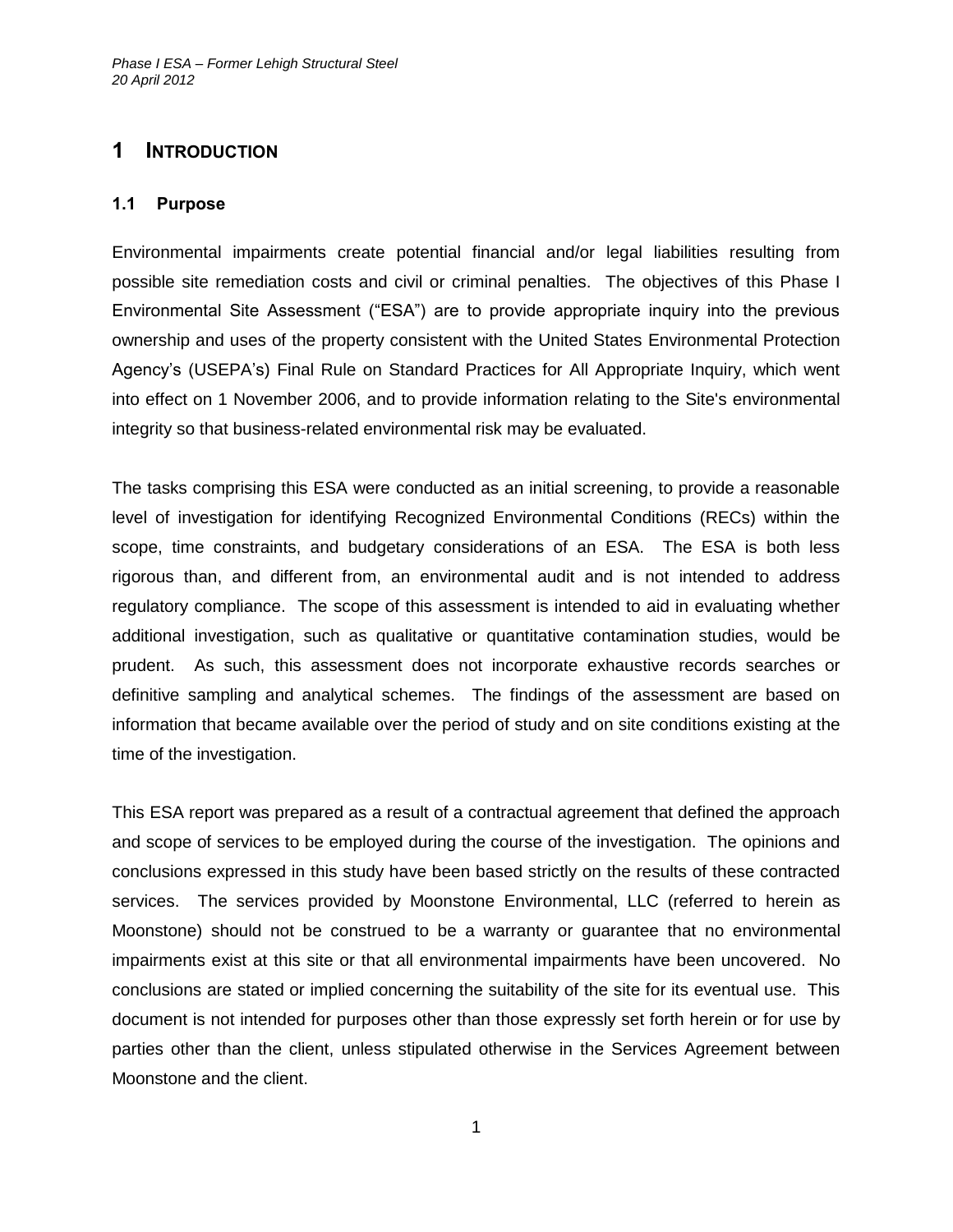#### <span id="page-9-0"></span>**1.2 Detailed Scope-of-Services**

This Phase I ESA was completed in accordance with the American Society for Testing and Materials ("ASTM") document "Standard Practice for Environmental Site Assessments: Phase I Environmental Site Assessment Process" (ASTM E 1527-05), which complies with the USEPA All Appropriate Inquiry rule. In accordance with ASTM E 1527-05, this Phase I ESA identifies Recognized Environmental Conditions (RECs) at the Site. ASTM E 1527-05 defines RECs as:

*… the presence or likely presence of any hazardous substances or petroleum products on a property under conditions that indicate an existing release, a past release, or a material threat of a release of any hazardous substances or petroleum products into structures on the property or into the ground, groundwater, or surface water of the property. The term includes hazardous substances or petroleum products even under conditions in compliance with laws. The term is not intended to include de minimis conditions that generally do not present a material risk of harm to public health or the*  environment and that generally would not be the subject of an enforcement action if *brought to the attention of appropriate governmental agencies.*

This Phase I ESA also identifies environmental conditions which may not satisfy the definition of a REC but which may create business-related environmental risk.

Environmental conditions related to the property that are beyond of the scope of an ASTM E 1527-05 Phase I include asbestos-containing materials, radon, lead-based paints, lead in drinking water, wetlands, regulatory compliance, cultural and historic resources, industrial hygiene, health and safety, ecological resources, endangered species, indoor air quality, biological agents, and mold.

The Findings and Opinions provided in this report rely on information gathered through:

- A review of records relating to the physical setting and historical use of the subject property and adjoining properties;
- A Site inspection completed on 30 March 2012;
- Interviews with government officials; and
- Interviews with those familiar with historical and current use of the Site.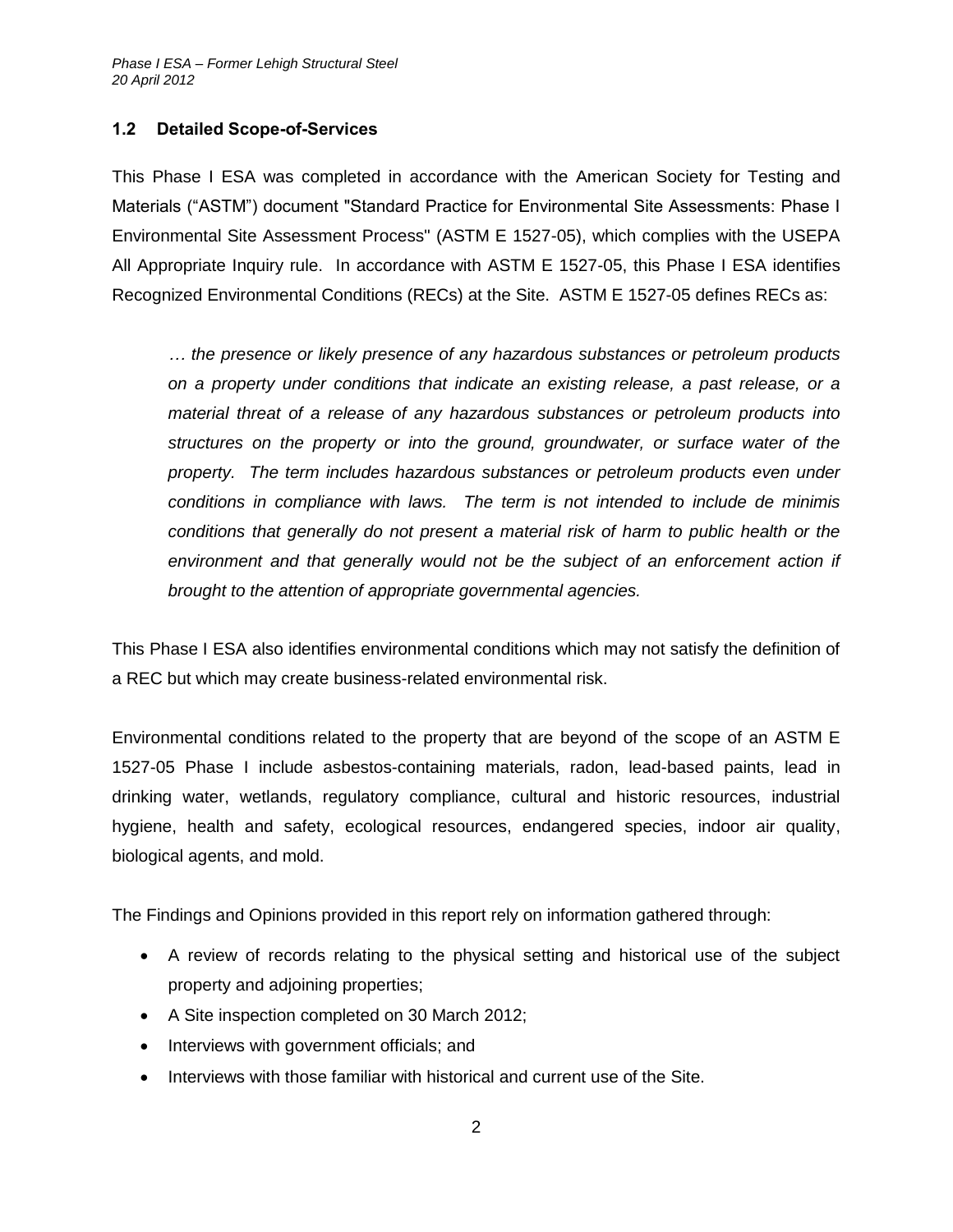Moonstone represents that this assessment has been carried out diligently by qualified environmental professionals.

### <span id="page-10-0"></span>**1.3 Significant Assumptions**

Information for this ESA assessment was obtained from sources identified in the report. This information, to the extent it was relied upon to form our opinion, is assumed to be correct and complete. Moonstone cannot be responsible for any errors or omissions in this investigation resulting from incomplete or inaccurate disclosures by the client or other information sources.

#### <span id="page-10-1"></span>**1.4 Limitations and Exceptions**

During the site walkthrough portion of the assessment, Moonstone encountered the following limitations:

- A vacant two-story cinder block building attached to the east side of Building #1 (the former Site Manager's Office; yellow "MSDS" placard) was locked and Mr. Bob Kinigus, Property Manager, did not have keys to it. Mr. Kinigus indicated that the building is empty. Based on a limited view of the building's interior through the windows, it appears to be vacant. However, the inability to inspect this building is considered a significant data gap.
- A vacant building attached to the east side of Building #1 was locked and Mr. Bob Kinigus, Property Manager, did not have keys to it. Mr. Kinigus indicated that the building is empty and it was not safe due to a collapsing roof. Based on a limited view of the building's interior through the windows, it appears to be vacant. However, the inability to inspect this building is considered a significant data gap.
- At the direction of Mr. Kinigus, Moonstone was told not to enter a descending concrete stairway on the exterior east side of Building #1. This area beyond the bottom of the stairs appeared to lead under the Gardner Cryogenics portion of the building. The inability to inspect this area further than the bottom of the stairway is considered a significant data gap.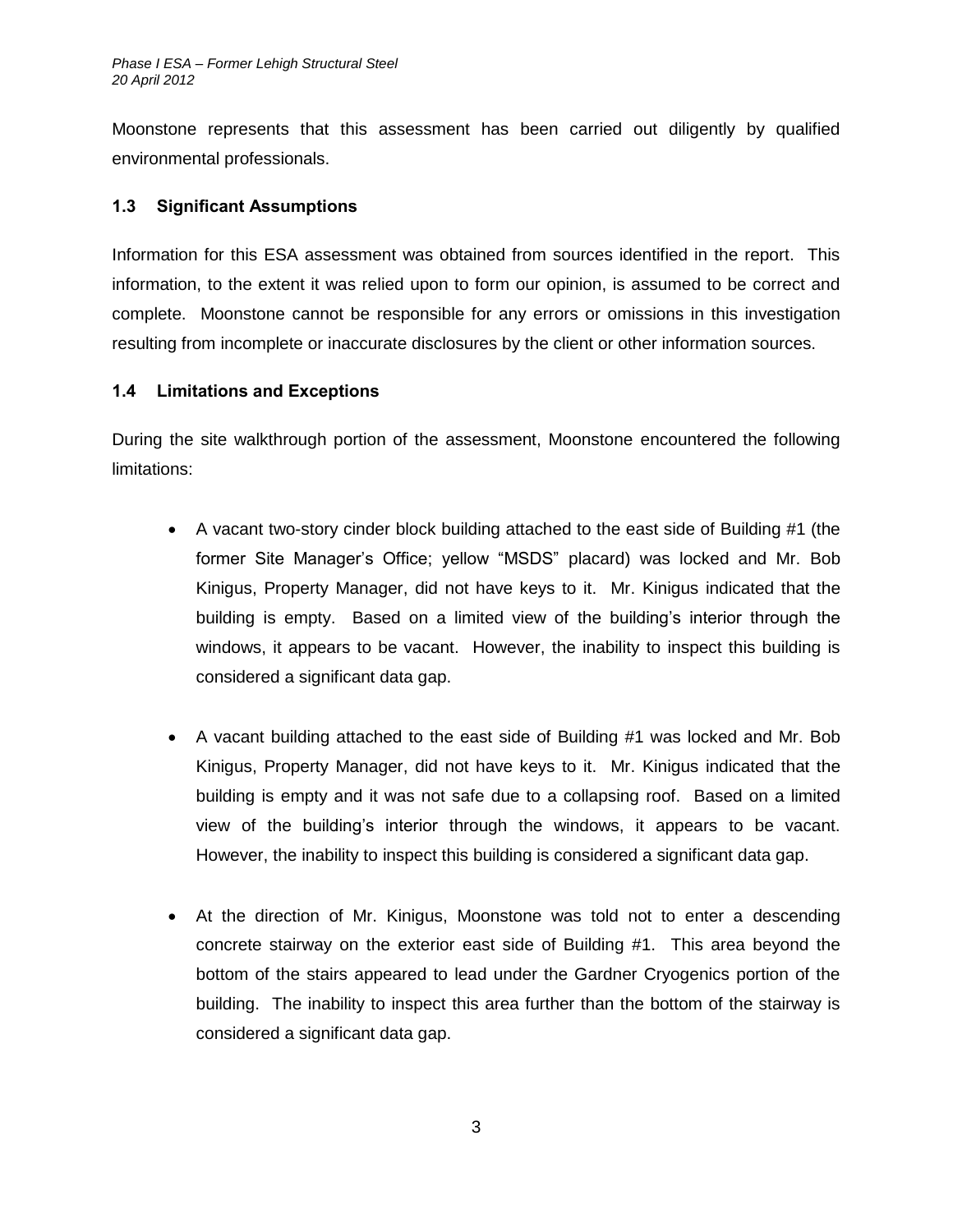- The space on the east side of Building #2 was locked and could not be accessed. Mr. Kinigus indicated that the space is used by Creative Fence for storage of fencing materials. The inability to inspect this building is considered a significant data gap.
- Building #2 contained heavy metal plates in the floor that were too heavy to be removed for inspection. Mr. Kinigus was unaware of their purpose. Although the ASTM standard does not require inspections to include areas under floors, the nature and location of these plates suggest that they may cover hydraulic equipment, pits, or other features that may be of environmental concern. The inability to inspect underneath the metal plates is therefore considered a significant data gap.
- The second floor of the Schneider Maintenance Building was closed off because it was not considered safe, therefore Moonstone did not inspect this area. The inability to inspect this area of the building is not considered a significant data gap because the area is not used.
- At the request of certain tenants, Moonstone was not permitted to take photographs inside all of the facilities at the Site (Acme Cryogenics, Gardner Cryogenics, and Banner Tire). This is not considered a significant data gap as Moonstone was permitted to inspect the site visually and to interview a representative from each facility.
- Moonstone did not locate two historical sources that pre-date development of the Site. Moonstone reviewed historical documentation for the Site from at least two sources dating back to the late 1800s: topographic maps back to 1893, and fire insurance maps back to 1885. In both cases, the earliest sources indicated that the Site was already developed. Based on the continuous industrial use of the Site since the late 1800s, environmental impacts that pre-date development are not expected to have a significant impact on environmental conditions at the Site. This is not considered a significant data gap.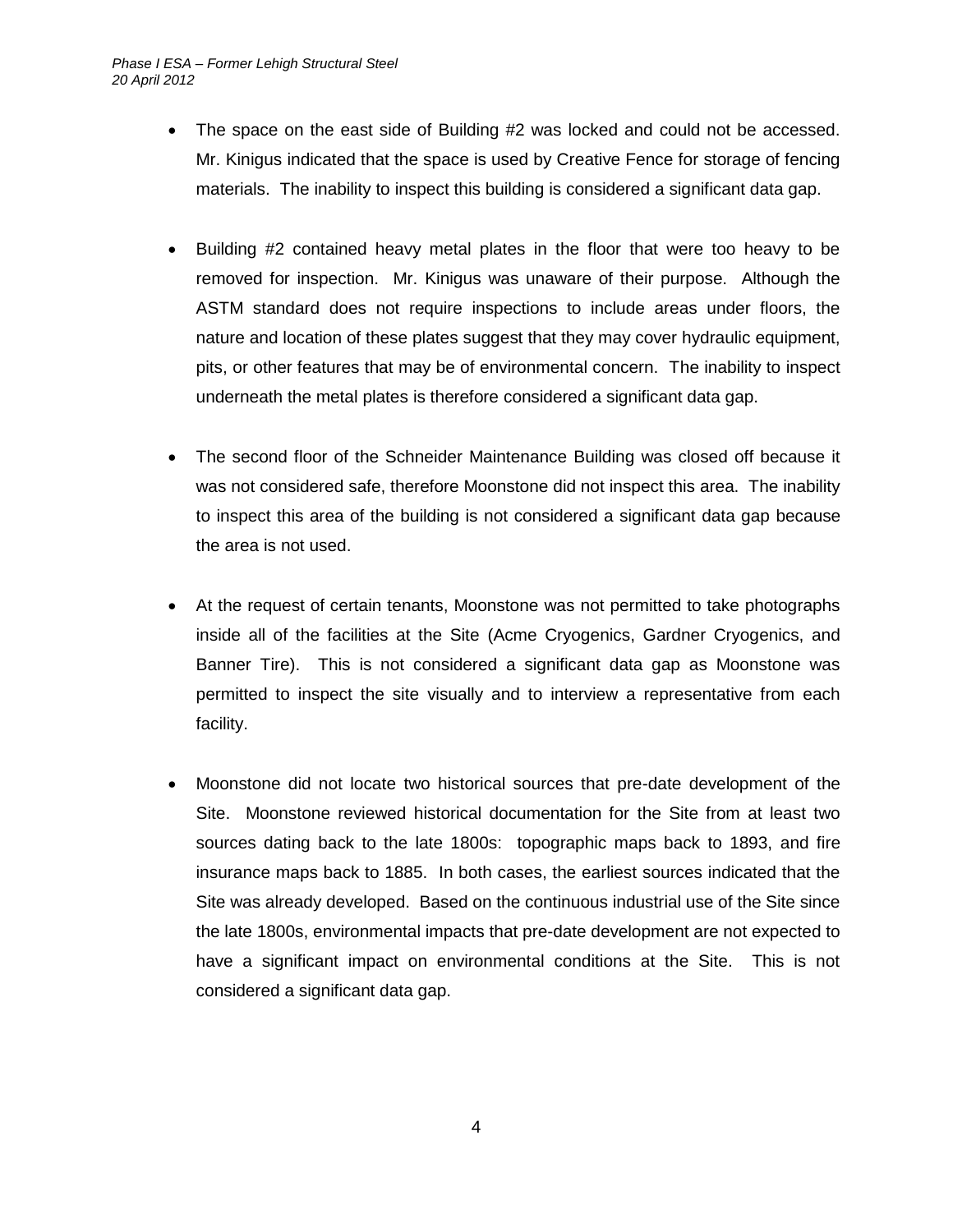Changes in the condition of the site may occur with time due to either natural processes or human activities. The findings presented in this report are based on site conditions existing at the time of the investigation. Also, Moonstone has relied, in part, on representations made to Moonstone regarding conditions at the site or adjoining properties. Moonstone cannot be responsible for any errors or omissions in this investigation resulting from incomplete or inaccurate disclosures by the client or contacts.

This report has been based only on information that became available over the period of study. Moonstone represents that the contracted services to assess the site for existing environmental impairments were carried out diligently by environmental professionals.

#### <span id="page-12-0"></span>**1.5 Special Terms and Conditions**

This Phase I environmental site assessment is being completed on behalf of Dunn Twiggar Company, LLC through the support of the Lehigh Valley Economic Development Corporation (LVEDC) and the United States Environmental Protection Agency's Brownfield Assessment Grant Program. Moonstone Environmental LLC is completing this Phase I under the terms of its contract to serve as an environmental consultant to LVEDC.

#### <span id="page-12-1"></span>**1.6 User Reliance**

No ESA can wholly eliminate uncertainty regarding the potential for recognized environmental conditions in connection with a property. Use of this Phase I report is intended to reduce, not eliminate, uncertainty regarding the potential for recognized environmental conditions in connection with the subject site. The services provided by Moonstone in completing this project have been provided in a manner consistent with normal standards of the profession. No other warranty, expressed or implied, is made.

The information and opinions rendered in this report are exclusively for use by Dunn Twiggar Company LLC, KNBT Bank, and LVEDC. Moonstone will not distribute or publish this report to parties other than these entities (and/or their representatives) without written consent except as required by law or court order.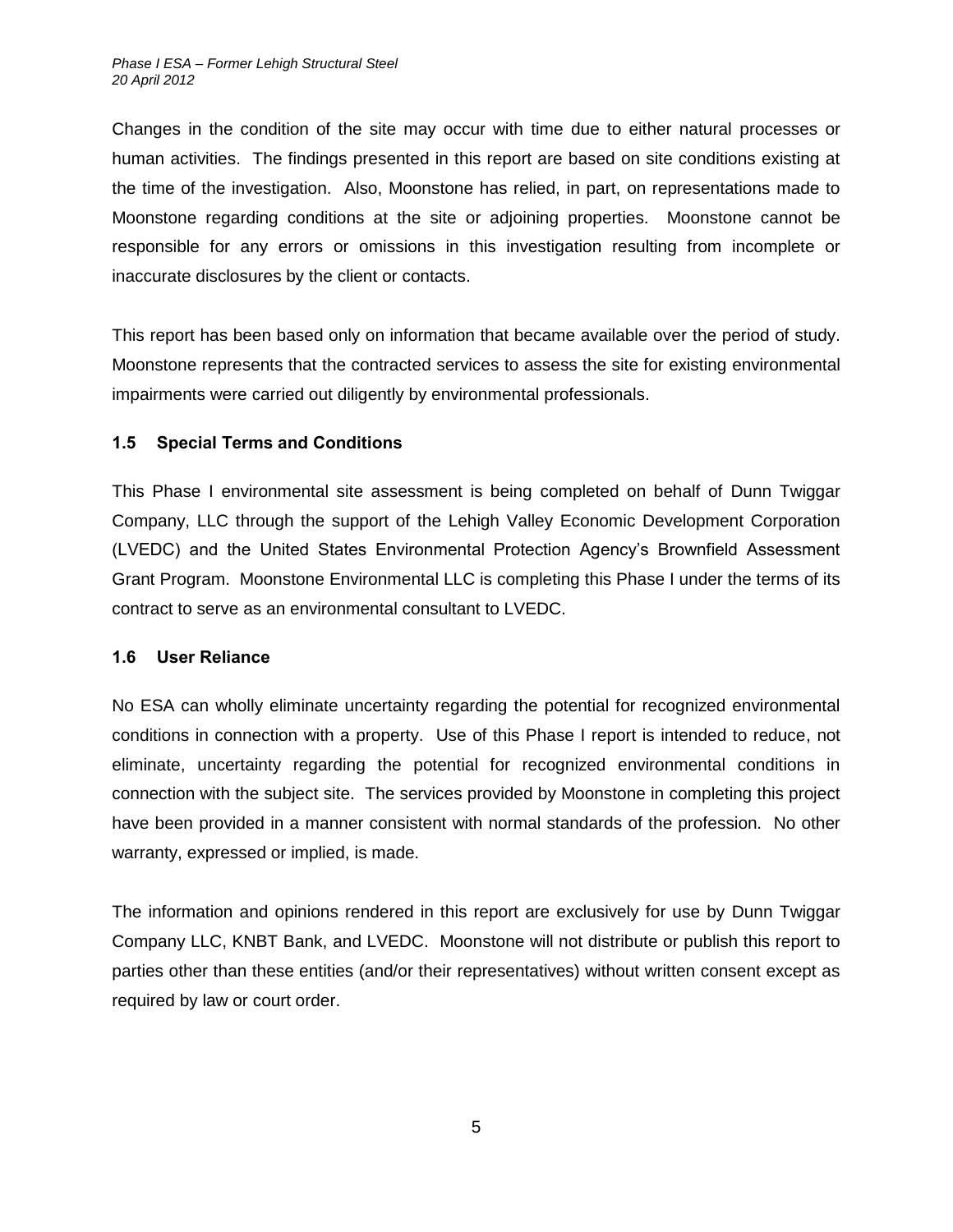# <span id="page-13-0"></span>**2 SITE DESCRIPTION**

Following is an overview of Site conditions as determined from a review of municipal files and a Site inspection. Figures and photographs of the Site are provided in Appendix A. Figure 1 shows the location of the Site on an aerial photograph. Figure 2 shows an aerial close-up of the Site. Figure 3 shows the Site location on a topographic map. Figure 4 identifies the Site parcels and the buildings located on the parcels. The photographs in Appendix A show conditions observed at the Site during the 30 March 2012 site inspection.

### <span id="page-13-1"></span>**2.1 Location and Legal Description**

The Site consists of eight parcels located in the City of Allentown, Lehigh County, Pennsylvania. The parcels included in the Site are listed in Table 1 below. The overall acreage of the Site is approximately 26 acres.

| <b>TABLE 1</b><br>Tax Assessment Records for Properties Included in the Site<br>Former Lehigh Structural Steel<br>City of Allentown, Lehigh County, Pennsylvania |                                             |                                     |                         |                 |
|------------------------------------------------------------------------------------------------------------------------------------------------------------------|---------------------------------------------|-------------------------------------|-------------------------|-----------------|
| <b>Parcel</b><br>ID on<br><b>Figures</b>                                                                                                                         | <b>Assessment</b><br>Parcel ID No.<br>(PIN) | <b>Size</b>                         | <b>Property Address</b> | <b>Map Tile</b> |
| A                                                                                                                                                                | 640747392954-1                              | 193'x390' irreg                     | Catawauqua Ave.         | G09NE2C-003-013 |
| B                                                                                                                                                                | 640747522290-1                              | $3.45$ Ac.                          | N Brick St. Rear        | G09NE3B-003-037 |
| C                                                                                                                                                                | 640746662165-1                              | 4.13 Ac.                            | 1 Furnace St.           | G09NE3B-003-036 |
| D                                                                                                                                                                | 640746713805-1                              | $4.5$ Ac.                           | N Brick St.             | G10NW4D-007-001 |
| E                                                                                                                                                                | 640745795680-1                              | $1.26$ Ac.                          | Furnace St.             | G10NW4D-007-002 |
| F                                                                                                                                                                | 640745957064-1                              | 9.83 Ac. (deed)<br>10.376 Ac. (tax) | W Sycamore St.          | G10NW4D-001-001 |
| G                                                                                                                                                                | 640745538601-1                              | 164' x 216' irreg                   | 3 W Sycamore St.        | G09NE3C-020-001 |
| н                                                                                                                                                                | 640745552838-1                              | $96'$ x 220'                        | 6 W Tilghman St.        | G09NE3C-016-003 |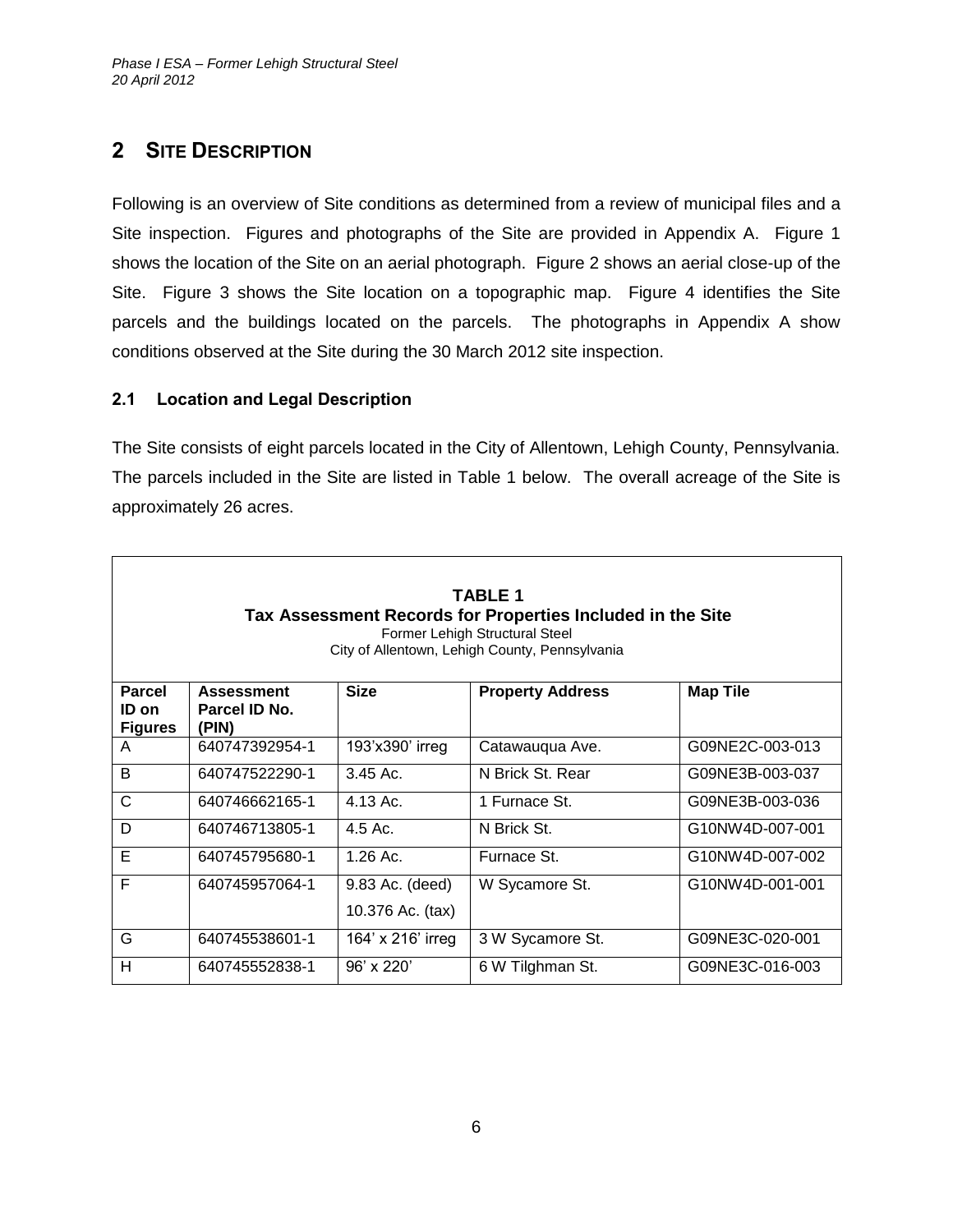### <span id="page-14-0"></span>**2.2 Site and Vicinity General Characteristics**

The Site is located below the Tilghman Street Bridge on the west bank of the Lehigh River. The Site itself is nearly level, but the Site topography rises steeply to the west. The Site and surrounding properties are and historically have been used primarily for industrial activities. Rail lines access the site from the west side, with numerous spurs entering the property. Due to the presence of a cryogenic tank refurbishing company (Acme Cryogenics) occupying the property, there are large tank farms located on the north and south ends of the site. The tanks located in these staging and storage areas are empty. The Site is densely developed with large steel frame and/or concrete block buildings, many of which are in poor condition.

### <span id="page-14-1"></span>**2.3 Current Use of the Property**

The Site currently has multiple commercial and industrial occupants, including a cryogenic tank manufacturing company, a tire warehouse, a heavy metal burning and scrap facility, a fencing warehouse, two storage warehouses, a cryogenic tank refurbishing company, and two heavy vehicle maintenance shops. Four of the Site buildings are vacant.

#### <span id="page-14-3"></span><span id="page-14-2"></span>**2.4 Descriptions of Structures, Roads, Other Improvements on the Site**

#### **2.4.1 Structures**

The Site is heavily developed with steel frame and/or concrete block buildings. The buildings are identified on Figure 4 and are described in Section 5.4 of this report. There is also a covered iron loading dock on the north portion of the Site.

#### <span id="page-14-4"></span>**2.4.2 Roads & Parking Areas**

Roads and parking areas are located throughout the Site. Many roads and parking areas are unpaved. Paved areas consist of asphalt paving.

# <span id="page-14-5"></span>**2.4.3 Heating & Cooling**

Heating at the Site is provided by electrical and/or gas fired heaters. Cooling is provided by natural or fan assisted airflow. A few window-mounted or wall-mounted air conditioning units were observed in office areas in some buildings.

#### <span id="page-14-6"></span>**2.4.4 Electrical Power**

Electrical power is provided by PPL, the local electric utility.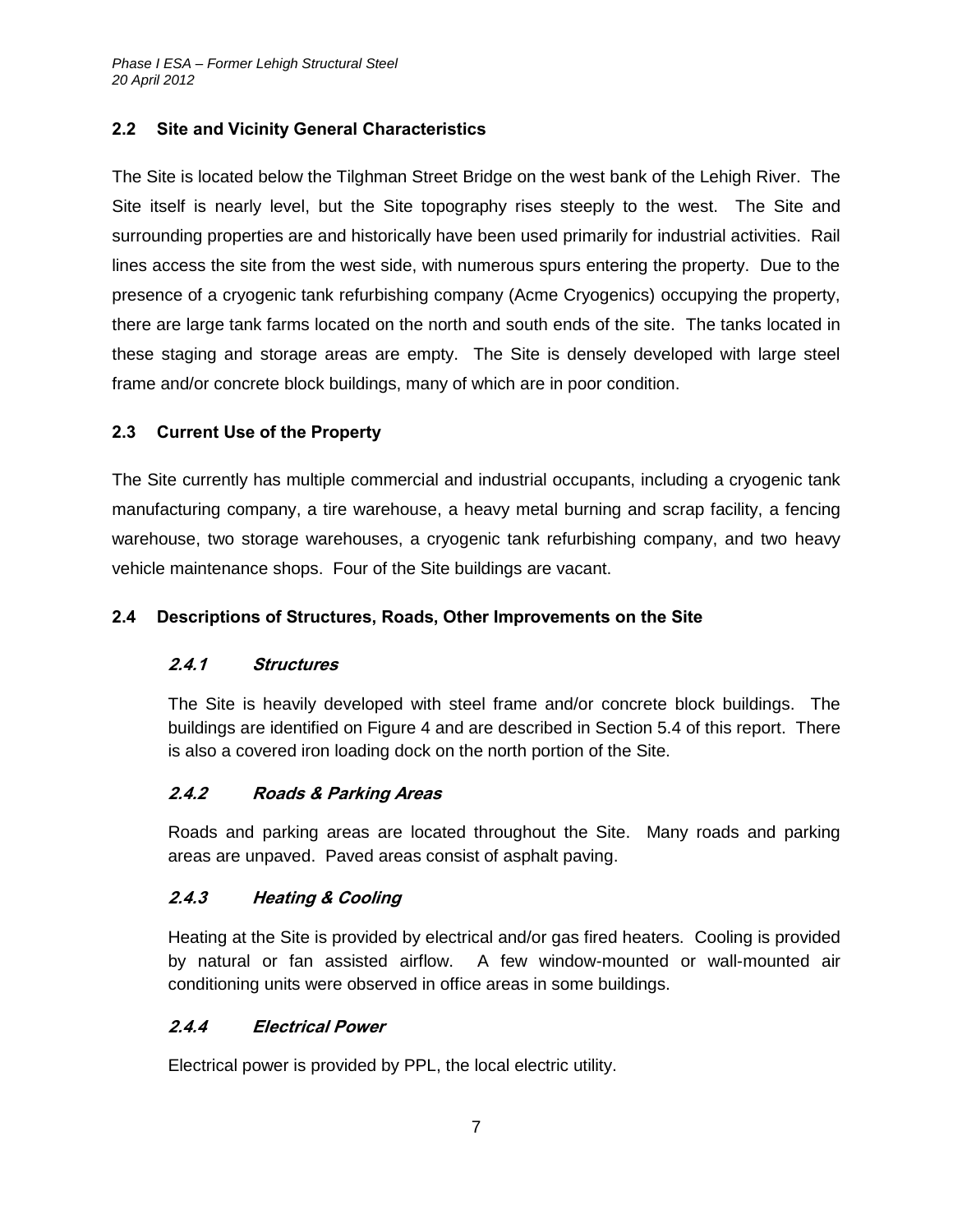# <span id="page-15-0"></span>**2.4.5 Telephone**

Telephone service is not provided to all areas/buildings on the Site. If service is provided, it is up to the individual tenants to establish service with local providers, such as Verizon, RCN, Service Electric, etc.

### <span id="page-15-1"></span>**2.4.6 Drinking Water**

The property is connected to the City of Allentown's municipal water supply system. Moonstone identified no private water supply wells at the Site.

### <span id="page-15-2"></span>**2.4.7 Sewer**

The property is connected to the City of Allentown's municipal sanitary sewer system. The on-site storm water system is independent of the sanitary sewer system and drains to the Lehigh River.

### <span id="page-15-3"></span>**2.4.8 Storm Water Management**

Storm water management at the Site consists of multiple methods. Many buildings have rain gutters that discharge storm water from the structure rooftops to the ground surface or into pipes below the ground surface. Several of the Site buildings are surrounded by shallow concrete trenches into which the rooftop gutters drain. Also, there appears to be a network of storm grates on the Site. Some of the grates are located outside, while others are located inside buildings. According to previous environmental reports, the storm grates discharge storm water directly to the Lehigh River. Moonstone could not confirm with anyone interviewed during the inspection as to whether or not the storm water actually drained directly to the river. Mr. Kinigus was not aware of any Site utility plans or maps that showed storm drain locations or piping.

# <span id="page-15-4"></span>**2.5 Current Uses of Adjoining Properties**

The eastern side of the Site lies along the Lehigh River. South of the Site is industrial/commercial property. The southwestern portion of the Site is adjacent to a replacement parts business, with a large scrap yard and equipment graveyard. The middle portion of the west side abuts residential dwellings. The northwestern portion of the Site is adjacent to undeveloped property belonging to the City of Allentown. North of the Site is a vacant field also owned the City of Allentown.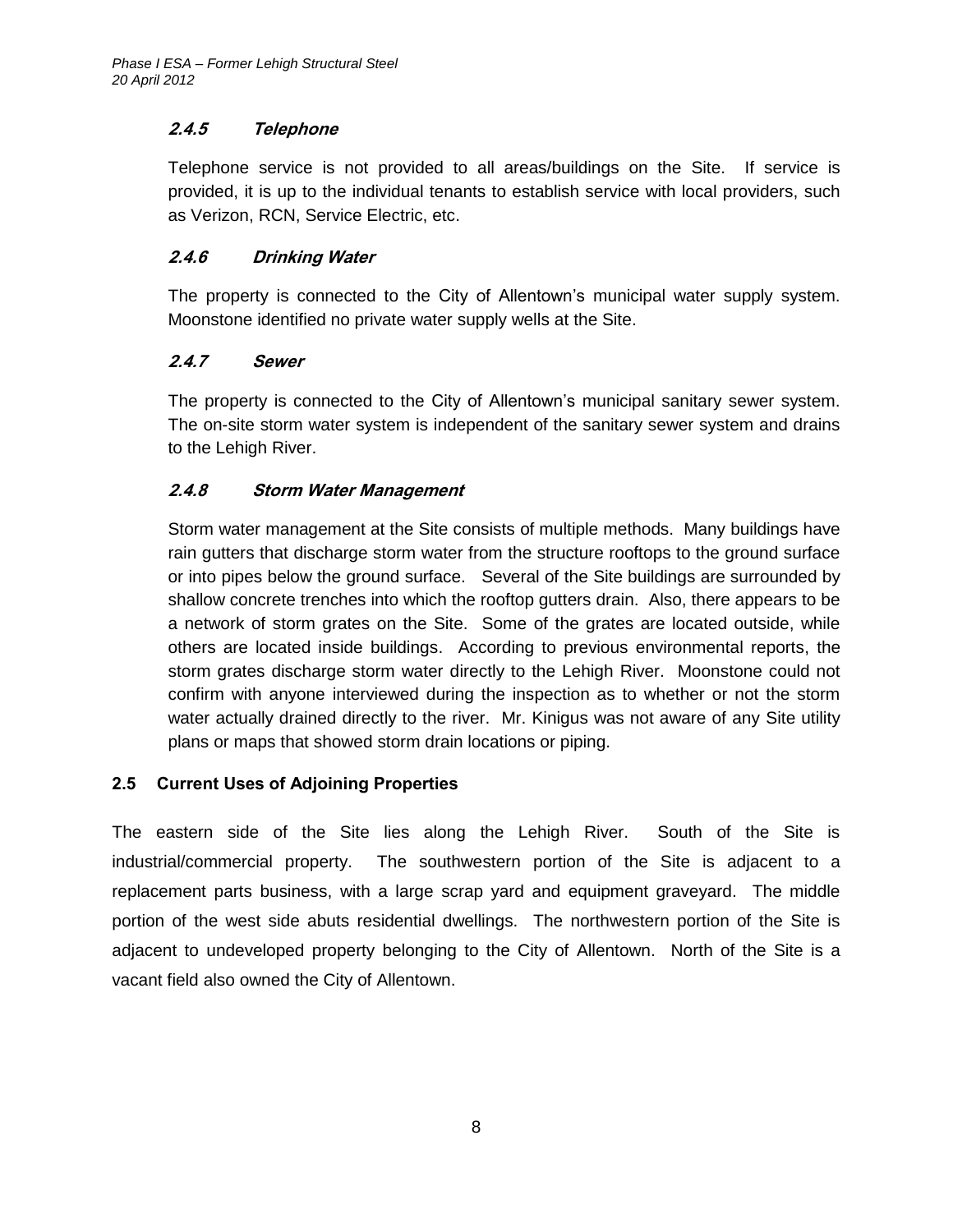# <span id="page-16-0"></span>**3 USER PROVIDED INFORMATION**

As defined by ASTM E 1527-05, the "User" of a Phase I assessment is the party requesting the Phase I assessment. For the purposes of this Phase I assessment, the "User" is Dunn Twiggar Company, LLC. Mr. Andrew Twiggar, one of the principals of Dunn Twiggar Company LLC, provided the information in this section of the report.

### <span id="page-16-1"></span>**3.1 Title Records**

Mr. Twiggar indicated that a thorough title search had been performed for the Site. Moonstone did not receive a copy of the title search for review. Based on the large amount of environmental information available for the Site from other sources, the title search was not considered likely to contribute to knowledge of the Site's environmental history or current conditions.

# <span id="page-16-2"></span>**3.2 Environmental Liens or Activity and Use Limitations**

Mr. Twiggar is unaware of any environmental liens or activity use limitations for the property. He indicated that the title search performed for the property was comprehensive, and would likely have identified environmental liens or activity use limitations if any were recorded in the chain of title.

#### <span id="page-16-3"></span>**3.3 Specialized Knowledge**

Mr. Twiggar indicated that he has no specialized knowledge of the property or the businesses that are operating or have operated there.

#### <span id="page-16-4"></span>**3.4 Commonly Known or Reasonably Ascertainable Information**

Previous environmental studies have been performed at the site. Mr. Twiggar provided copies of these reports to Moonstone for review and evaluation. Aside from the documents provided to Moonstone, Mr. Twiggar indicated that he does not know of any commonly known or reasonably ascertainable information about the property.

# <span id="page-16-5"></span>**3.5 Valuation Reduction for Environmental Issues**

Mr. Twiggar is unaware of any environmental issues that would reduce the value of the property.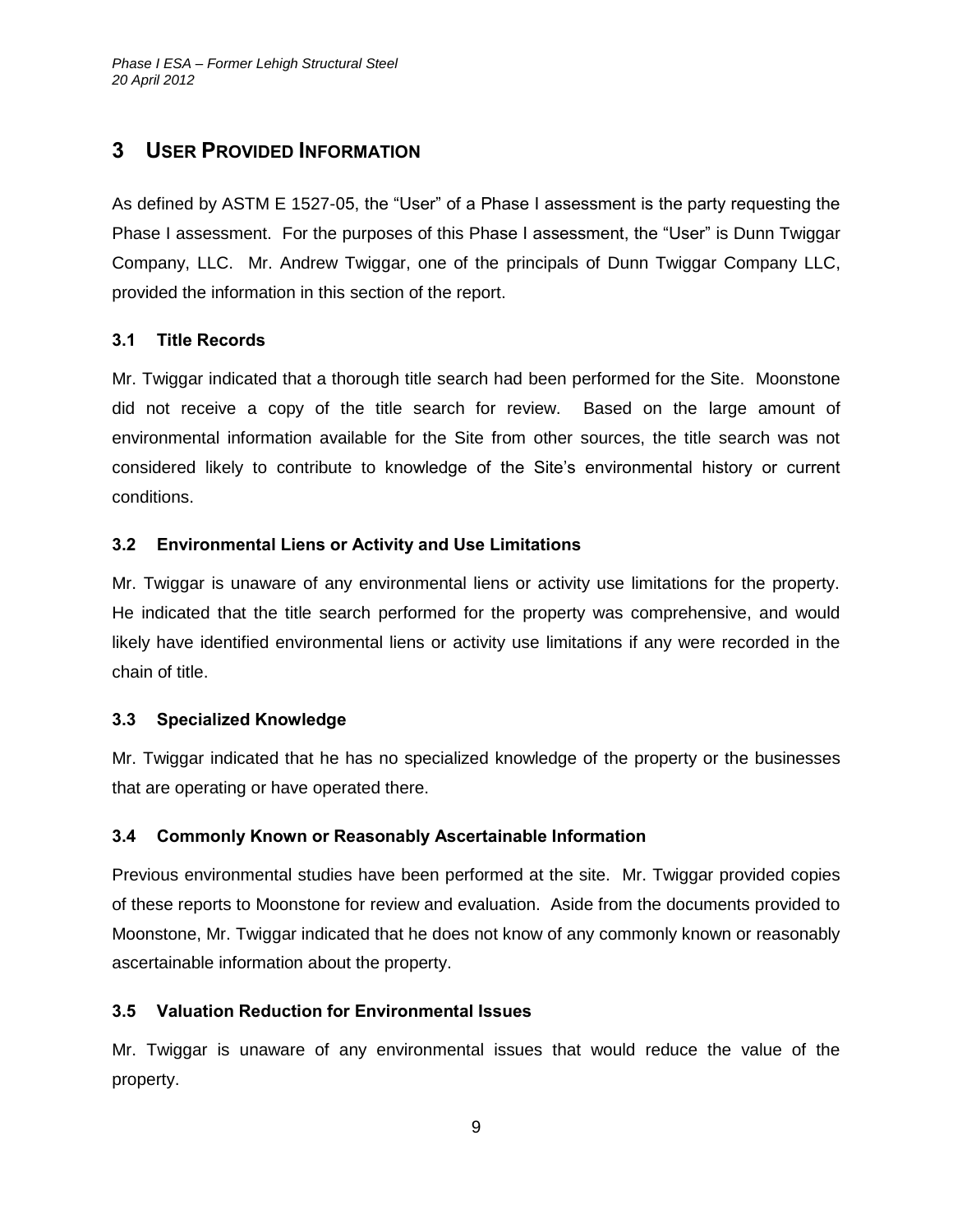# <span id="page-17-0"></span>**3.6 Owner, Property Manager, and Occupant Information**

The owner of all site parcels is LSS Realty Corporation, Inc., represented by Mr. John Schneider, Allentown, Pennsylvania. The property manager is Mr. Bob Kinigus. Mr. Andrew Twiggar, a principal from Dunn Twiggar Company, provided occupant/tenant information prior to site walkthrough on 30 March 2012. The following tenants are currently operating at the property:

- Acme Cryogenics (pressure tank refurbishing);
- Banner Tire (tire warehouse);
- Creative Fence (locked);
- E. Schneider & Sons, Inc. (scrap storage and handling; equipment maintenance);
- Gardner Cryogenics/Air Products (pressure tank manufacturing);
- Lutheran Church (non-food, dry goods storage and distribution); and
- Replacement Parts, Inc. (mechanic shop).

# <span id="page-17-1"></span>**3.7 Reason for Performing Phase I**

This Phase I ESA is being performed for a prospective purchaser of the property, Dunn Twiggar Company LLC, as part of the environmental due diligence process.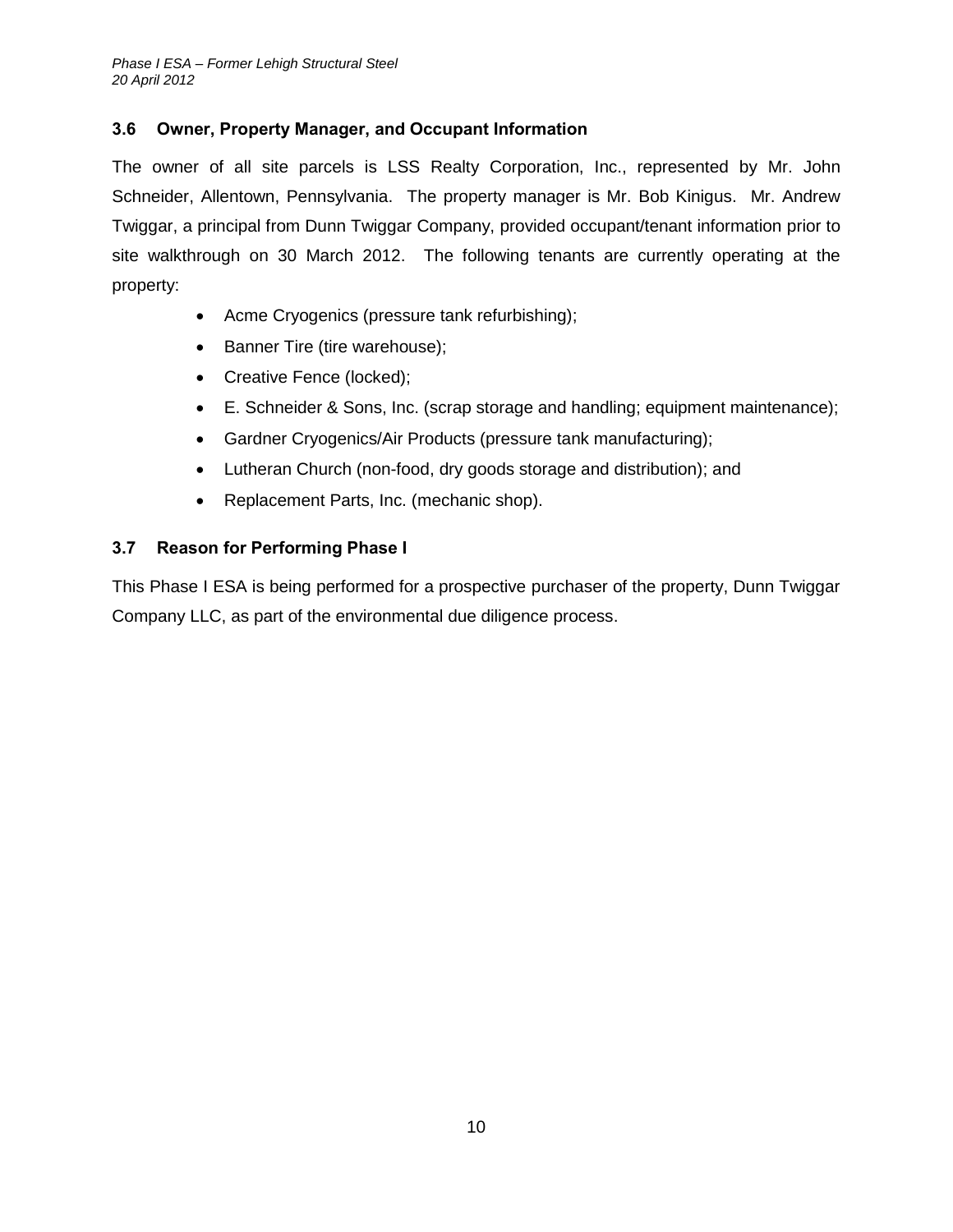# <span id="page-18-0"></span>**4 RECORDS REVIEW**

Moonstone conducted a review of state and federal environmental databases for the property, which are considered standard environmental resources. In addition, Moonstone contacted the Pennsylvania Department of Environmental Protection (PADEP) to request files for the property under various tenant names, and contacted the City of Allentown Right-To-Know office to request files for the multiple Site addresses (see Table 1). The results of the records review are presented in this section.

# <span id="page-18-1"></span>**4.1 Standard Environmental Record Sources**

To review standard environmental records, Moonstone ordered an environmental database report from Environmental Data Resources, Inc. (EDR). EDR searched several federal, tribal, state, and local environmental databases for the subject property, as well as for listings of sites within the ASTM-designated radius of the subject site. EDR also reports findings from supplemental (non-standard) databases such as manufactured gas plants, oil/gas pipelines, and electric power transmission lines. A copy of the EDR database report, including detailed descriptions of all databases searched is included in Appendix B.

# <span id="page-18-2"></span>**4.1.1 Unmappable Sites**

EDR reports facilities/properties that may fall within the ASTM-recommended radii of the Site, but lack adequate address information to be definitively mapped ("orphan sites"). Based on a review of the addresses provided by EDR and on local knowledge of the area, Moonstone determined that all but five (5) of the orphan sites may be disregarded. Fifty-four (54) of the fifty-nine (59) orphan sites listed by EDR fall outside the requisite search distances and/or are located in such a direction or at such a distance that they are not considered likely to have an adverse effect on environmental conditions at the Site. Accordingly, these orphan sites are not included in the database results in Section 4.1.2. The five (5) remaining orphan sites are discussed under the appropriate database section below.

# <span id="page-18-3"></span>**4.1.2 Database Search Results**

Environmental Data Resources, Inc. (EDR) searched several federal, state, local, and tribal environmental databases for the subject property, as well as for listings of sites in proximity to the subject Site. The results of the search are detailed in Appendix B.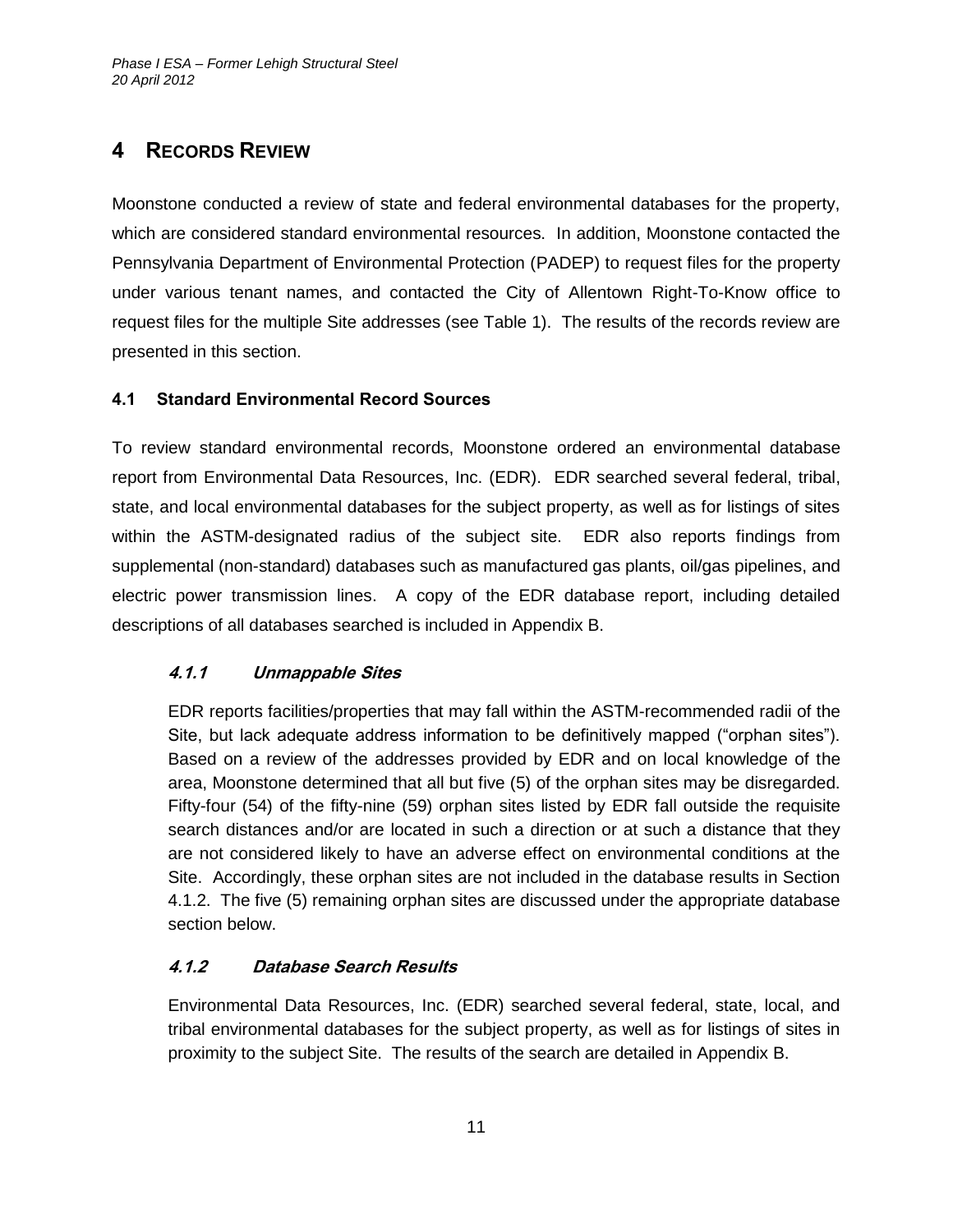# **Subject Site**

The subject Site (listed as the Target Property in the EDR report) consists of the facilities listed at Cluster A on the EDR Overview map. These include the following database listings:

- *Acme Cryogenics Tank Rehab: RCRA-LQG, FINDS, NJ Manifest*
- *Gardner Cryogenics: RCRA-CESQG, FINDS, PA Manifest*
- *Kwik Strip of Lehigh Valley: RCRA-CESQG*
- *Vanchlor Catalysts LLC: RCRA-Non-Gen*

The EDR report also lists the following facilities within the ASTM-designated radii of the Site.

#### **Database: CERC-NFRAP**

*Description: Contains sites that have been removed and archived from the inventory of CERCLIS sites.*

*Search Radius: 0.5 miles Sites Located: Bottling House & Brewery Site (451 N. Front St.)*

This site is located a little more than 0.25 miles from the Site and is not listed on the NPL. The site was archived March 2008 after a preliminary assessment, which was started in August 2004 and completed in August 2008. There was not enough information to qualify this site for the NPL. This site is located downstream from the subject Site and is not expected to have an adverse effect on environmental conditions at the subject Site.

#### **Database: RCRA-TSDF**

*Description: Contains selective information on sites that treat, store, treat or dispose of hazardous waste as defined by RCRA.*

| Search Radius: | 0.5 miles                 |
|----------------|---------------------------|
| Sites Located: | LSI Corp (555 Union Blvd) |

Inclusion in the database does not necessarily indicate that a release has occurred. No violations were noted in the September 2004 inspection. In the absence of identified releases of regulated substances and given that this site is located on the opposite side of a hydrogeological divide, this site is not expected to adversely affect the environmental conditions at the subject Site.

#### **Database: Federal RCRA Generators List**

*Description: EPA's comprehensive information system providing access to data supporting RCRA of 1976 and the Hazardous and Solid Waste Amendments of 1984. TSDs are entities that treat, store, or dispose of waste, SQGs are small quantity generators of hazardous waste (100kg to 1,000kg per month) and LQGs are large quantity generators of hazardous waste (over 1,000kg of hazardous waste or over 1 kg or acutely hazardous waste per month).*

*Search Radius: 0.25 miles*

*Sites Located: Acme Cryogenics Tank Rehab (1 W. Allen St., Bldg 3) – LQG Durabond Protective Coating Co (Bldg 3 Bridge St.) – SQG*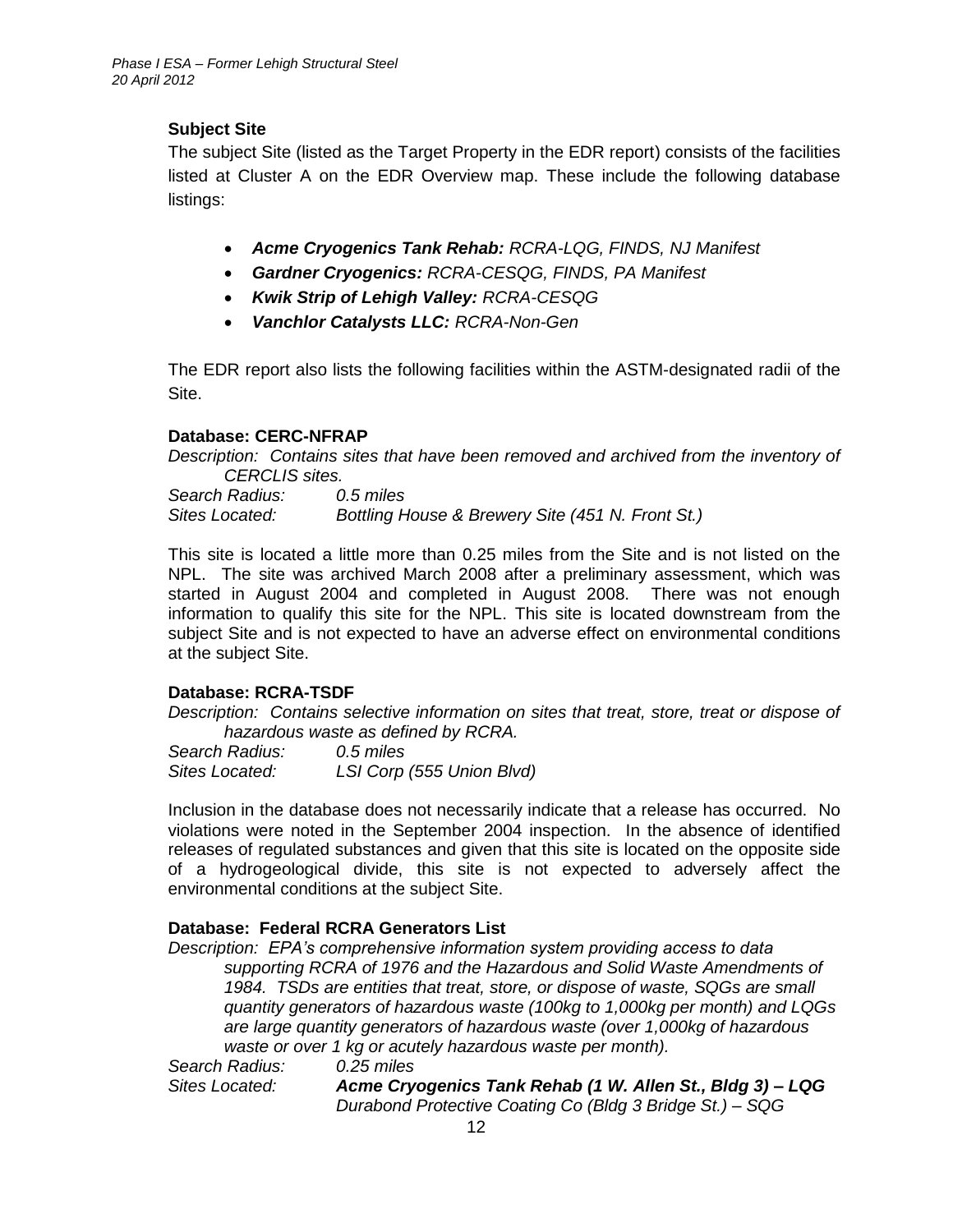#### *Gardner Cryogenics S (1 W. Allen St., Unit 8) – CESQG Kwik Strip of Lehigh Valley (1 Allen St) – CESQG*

This is a compliance database listing facilities that generate hazardous waste. Inclusion in the database does not necessarily indicate that a release has occurred. No violations were noted at Acme Cryogenics, Durabond Protective Coating, or Gardner Cryogenics. In the absence of identified releases of regulated substances, there is no indication that these sites adversely affect environmental conditions at the Site.

However, violations were noted at the Kwik Strip site on 7 February 2008. Violations concerning generation manifests and records/reporting were noted. Compliance was achieved on 3 September 2008. Compliance violations were noted during the 1993, 1994, and 1995 compliance evaluation inspections, but no detailed information was provided. No violations were noted on the 16 July 2009 inspection. Based on the administrative nature of the violations noted, this site is not expected to have an adverse effect on environmental conditions at the subject Site.

#### **Database: Storage Tank Release Sites (LUST)**

|                | Description: Inventory of reported leaking underground storage tank incidents. |
|----------------|--------------------------------------------------------------------------------|
| Search Radius: | $0.50$ miles                                                                   |
| Sites Located: | Getty 69406 (634-646 N Front St.)                                              |
|                | Ingersoll-Rand Co. (1 Pump Pl.)                                                |
|                | Simpkins Prop (401 N Front St. Rear)                                           |
|                | Auto Tune Ctr (191 Tilghman St.)                                               |
|                | Lucent Technologies (555 Union Blvd.)                                          |
|                | Harrison Morton Mid Sch (Second/Turner St.) (ORPHAN)                           |
|                |                                                                                |

Cleanup of LUST sites at the Getty, Ingersoll-Rand Co., Simpkins Property, Auto Tune Center, and Harrison Morton Middle School sites has been completed. Cleanup of one of the two LUST incidences at Lucent Technologies site has been completed, but the other is still listed as "Interim Remedial Actions Initiated or Completed," as of February 2005. The incident concerned a leaking underground storage tank containing a hazardous substance that occurred on 20 October 2004.

The Ingersoll, Simpkins, and Harrison LUST sites are located in the presumed downgradient direction from the Site. Auto Tune is located in a position where flow is presumed to be towards the Jordan Creek, and Lucent is located on the opposite side of a hydrogeological divide. These sites are not likely to have an adverse effect on environmental conditions at the subject Site. The Getty site is within 0.15 miles of the subject Site and at equal elevation. Conditions at this site can have an adverse effect on the subject Site.

#### **Database: Unregulated Tanks Cases (UNREG LTANKS)**

*Description: Included in the listing are leaking storage tank cases from unregulated storage tanks.*

*Search Radius: 0.50 miles Sites Located: St John the Baptist Parish (924 N. Front St.) Lucent Technologies (555 Union Blvd.)*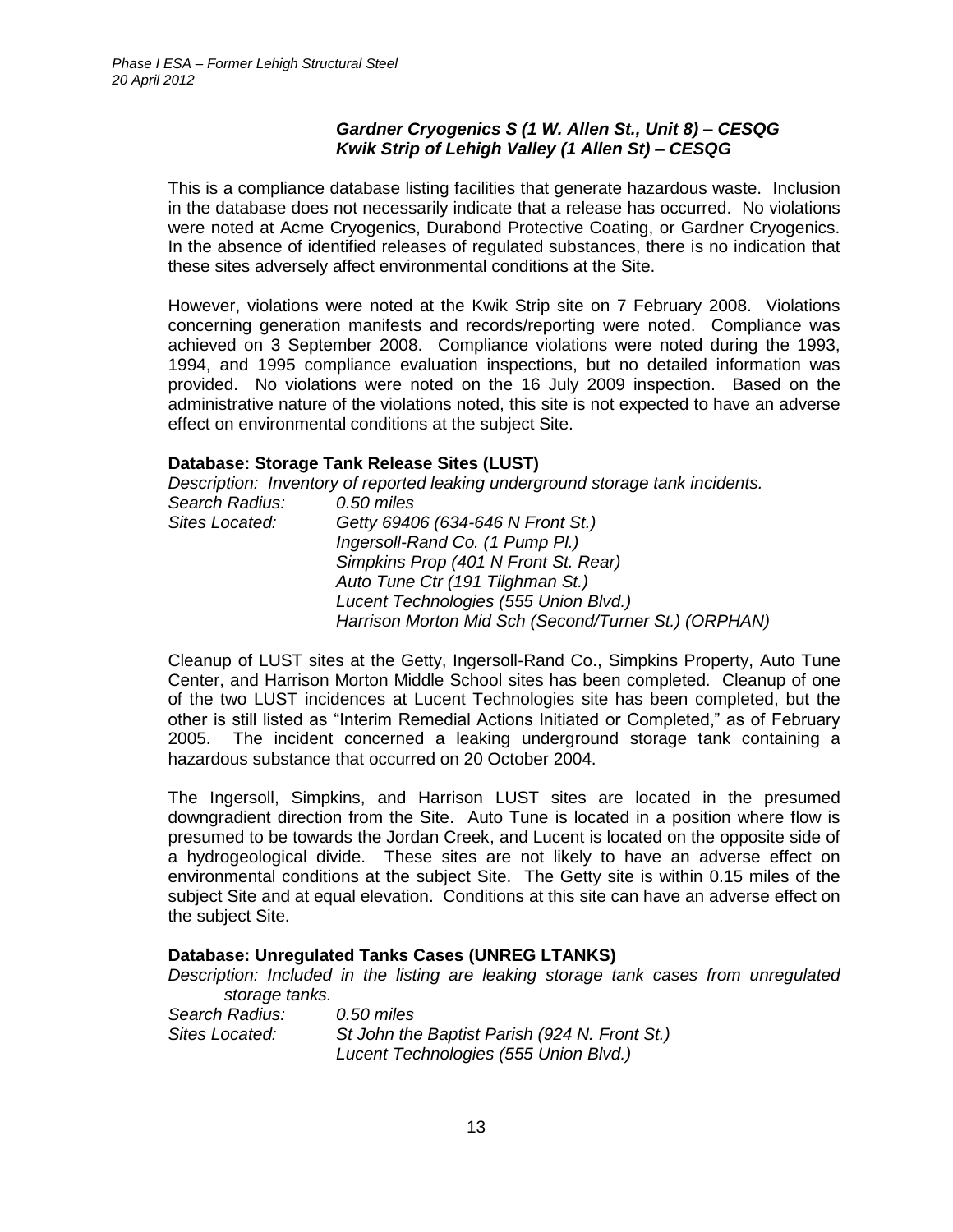Cleanup of fuel oil #2 at the St. John site was completed on 30 August 1991, and the cleanup associated with an above ground tank at the Lucent site was completed on 31 March 1999. Due to the age of the release at the St. John site and the location of the Lucent site (across a hydrogeological divide), these sites are not likely to have an adverse effect on environmental conditions at the subject Site.

#### **Database: Leaking Above Ground Storage Tank List (LAST)**

*Description: Listing of leaking ASTs from DEP's Listing of Pennsylvania Regulated Aboveground Storage Tanks*

| Search Radius: | 0.5 miles                                   |
|----------------|---------------------------------------------|
| Sites Located: | Lucent Technologies (555 Union Blvd.)       |
|                | <b>PPL Allentown Substation (Front St.)</b> |

Cleanup associated with an above ground tank at the Lucent site was completed on 31 March 1999. The PPL Substation site is listed as Inactive as of April 2002, indicating that PADEP has received no information regarding this site for several years. The Lucent site is located on the opposite side of a hydrogeological divide, and the PPL Substation site is located in the presumed downgradient direction south of the subject Site. These sites are not likely to have an adverse effect on environmental conditions at the subject Site.

#### **Database: Regulated Underground Storage Tanks (UST)**

*Description: Listing of underground storage tanks registered with the state under Subtitle I of RCRA.*

| .              |                                            |
|----------------|--------------------------------------------|
| Search Radius: | $0.25$ miles                               |
| Sites Located: | Ganesh Gas & Grocery (634-646 N Front St.) |

This is a compliance database listing facilities that have registered USTs. Inclusion in the database does not necessarily indicate that a release has occurred. In the absence of identified releases of regulated substances, there is no indication that this site adversely affects environmental conditions at the subject Site.

#### **Database: Aboveground Storage Tanks Sites (AST)**

*Description: Contains registered ASTs from the Department of Environmental* 

*Protection's Listing of Pennsylvania Regulated Aboveground Storage Tanks.*

| Search Radius: | $0.25$ miles                   |
|----------------|--------------------------------|
| Sites Located: | MI Prod (404 View Union Blvd.) |

This is a compliance database listing facilities that have registered ASTs. Inclusion in the database does not necessarily indicate that a release has occurred. In the absence of identified releases of regulated substances, there is no indication that this site adversely affects environmental conditions at the subject Site.

#### **Database: Voluntary Cleanup Program Sites (VCP)**

*Description: Sites involved with the Voluntary Cleanup Program. Search Radius: 0.50 miles Sites Located: Lucent Technologies (55 Union Blvd) PPL Meadow Substation (Beneath Tilghman St.) (ORPHAN)*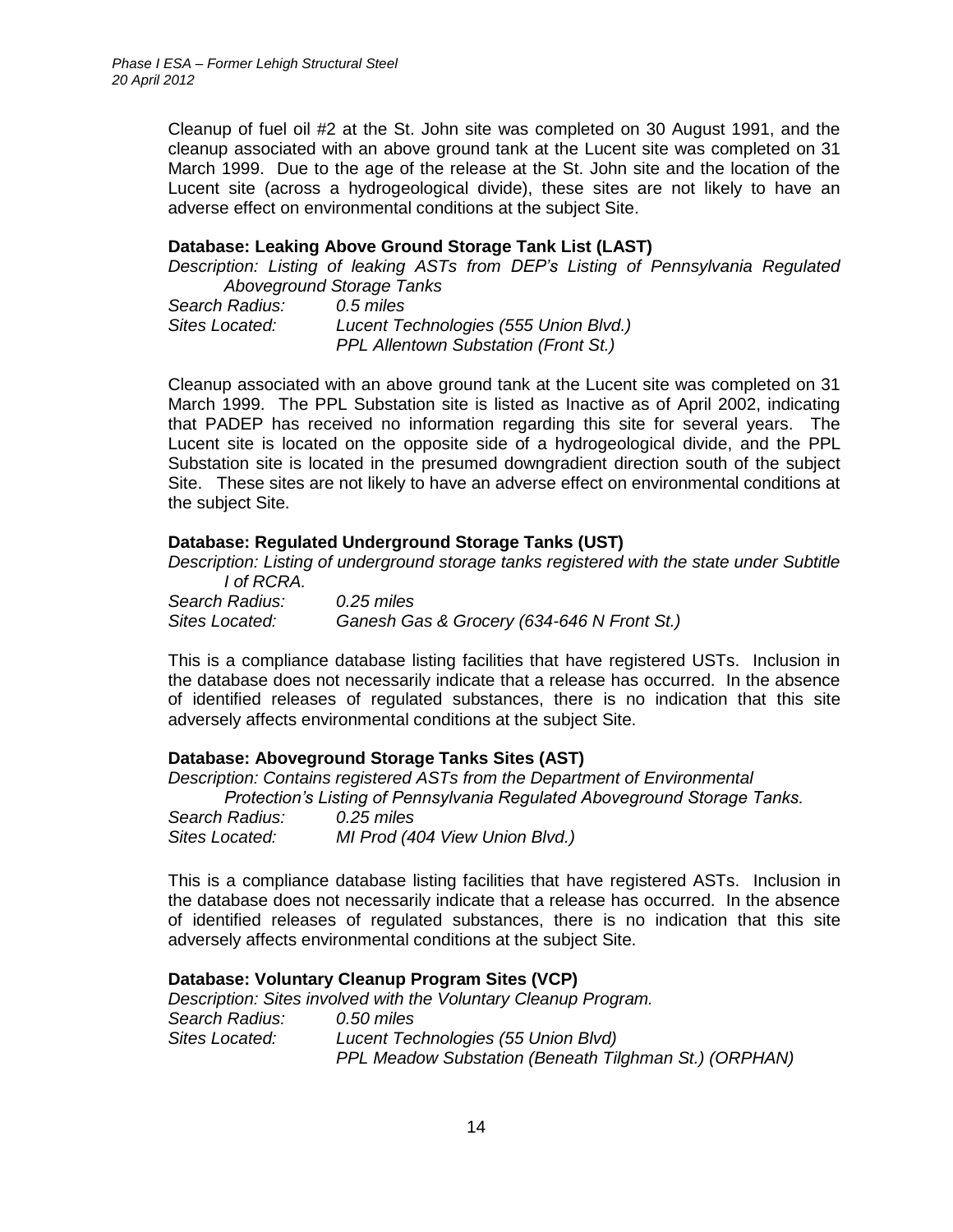The Lucent site is currently a "Site in Progress" for soil and water remediation as of September 2011. The Lucent site is located on the opposite side of a hydrogeological divide from the subject Site. The PPL Meadow Substation has been remediated to the satisfaction of the PADEP. Therefore, these sites are not likely to have an adverse effect on environmental conditions at the subject Site.

#### **Database: BROWNFIELDS**

|                | Description: List includes Brownfields properties. |
|----------------|----------------------------------------------------|
| Search Radius: | 0.5 mile                                           |
| Sites Located: | Simpkins Prop (401 N Front St. Rear)               |
|                | Lehigh Landing (Front St.) (ORPHAN)                |

The Phase I report prepared by Moonstone for the former ABE Roofing and Siding / Simpkins Property (October 2011), indicates no evidence of a release of regulated substances at this location. However, the outfall points for the building floor drains and the open pipe outside of the Distribution Warehouse are not known. This site is approximately 0.32 miles downgradient from the subject Site.

Moonstone prepared the Final Report for the contamination removal and disposal and building demolition of the Calo building that is part of the Lehigh Landing. All abatement, demolition, removal, and environmental activities have been completed according to the Consent Order and Agreement Amendment, the Revised Site Remediation & Demolition Plan, the Cleanup Plan, and appropriate federal, state, and local regulations. Moonstone was not involved with other Lehigh Landing sites. This site is downgradient from the subject Site.

Both of these sites are located downgradient of the subject Site and are not likely to have an adverse effect on environmental conditions at the subject Site.

#### **Database: US BROWNFIELDS**

*Description: EPA's listing of Brownfields properties from the Cleanup in My Community program, as well as areas served by Brownfields grant programs.*

|                | Allentown Riverwalk Project (Front St.) (TP / ORPHAN) |
|----------------|-------------------------------------------------------|
|                | Calo Building (97 N. Front St.) (ORPHAN)              |
| Sites Located: | Former Neuweiler Brewery (401 N. Front St.)           |
| Search Radius: | 0.5 mile                                              |

The Allentown Riverwalk Project is another name used for the former Lehigh Structural Steel site, the subject Site.

The Phase I Environmental Site Assessment report prepared by Moonstone for the Former Neuweiler Brewery (July 2010), indicated there are several recognized environmental conditions associated with this site. The site has numerous containers of unidentified and potentially hazardous materials, and piles of roofing materials that may contain asbestos. In addition, there are large quantities of fluorescent light tubes located at the site. The outfall point for the floor drains identified in the building basements is not known. Regulated materials may have been discharged to the drains historically, resulting in potential impacts to the subsurface. Coal storage and ash piles at the site may have impacted soil quality, and the site's water supply is tainted with coal tar (or a similar material).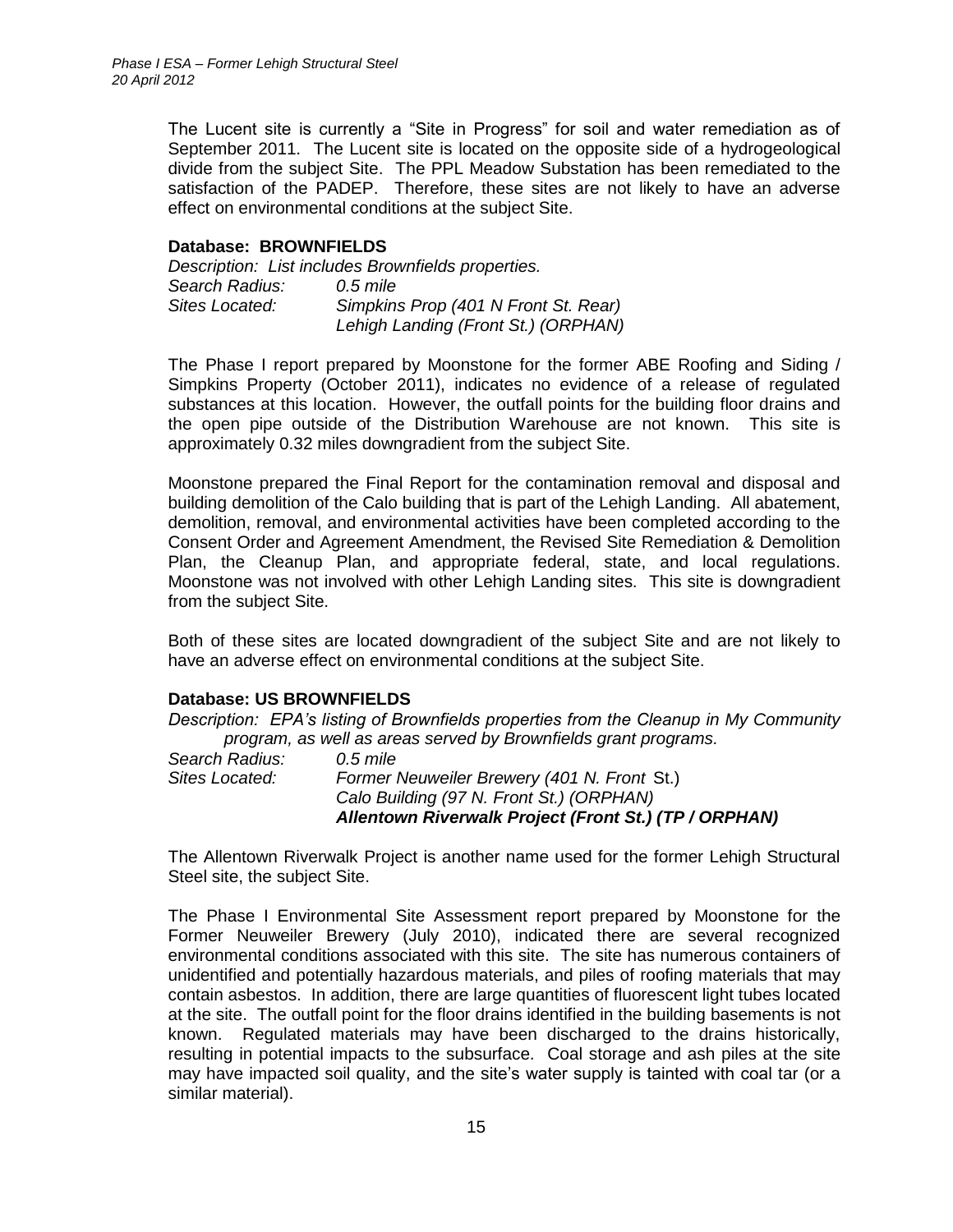Moonstone prepared the Final Report for the contamination removal and disposal and building demolition of the Calo building. All abatement, demolition, removal, and environmental activities have been completed according to the Consent Order and Agreement Amendment, the Revised Site Remediation & Demolition Plan, the Cleanup Plan, and appropriate federal, state, and local regulations.

The Former Neuweiler Brewery and Calo sites are over 0.25-mile south and downgradient of the subject Site and are not likely to affect environmental conditions at the subject Site.

#### **Database: Archived Registered Storage Tank List (ARCHIVE LUST)**

*Description: Includes tanks storing highly hazardous substances that were removed from DEP's Storage Tank Information database because of the Department's policy on sensitive information. Also may include tanks that are removed or permanently closed.*

| Search Radius: | $0.25$ miles                                 |
|----------------|----------------------------------------------|
| Sites Located: | Getty 69406 (638 N Front St.)                |
|                | Egypt Star Bakery Inc (608 N Front St)       |
|                | St. Mary's Ukrainian Parish (803 N Front St) |

This is a database listing facilities that were removed from the DEP Storage Tank Information database or that have tanks that were removed or permanently closed. If a release occurred at these sites, the release was very old and was archived.

#### **Database: Manifest**

*Description: A review of the state MANIFEST lists, as provided by EDR. Search Radius: 0.25 miles Sites Located: Gardner Cryogenics (1 W Allen St, Unit 8) MI Products Inc. (404 Union Blvd)*

This database lists manifested shipments in Pennsylvania. The shipments generated by the Gardner Cryogenics site address consist primarily of liquid waste. Shipments generated by MI Products consist primarily of waste in metal drums, barrels, and kegs. Inclusion in the database does not necessarily indicate that a release has occurred. In the absence of identified releases of regulated substances, there is no indication that these shipments adversely affect environmental conditions at the subject Site.

#### **Database: Manufactured Gas Plants (**MGP**)**

*Description: Includes records of coal gas plants (manufactured gas plants) compiled by EDR's researchers.* 

| Search Radius: | 1.00 mile                                               |
|----------------|---------------------------------------------------------|
| Sites Located: | UGI Corp Gas MFG PIt-Allentown $(2^{nd}$ and Union St.) |

Alternate names for this site are the Allentown Gaslight Co., the Allentown Gas Co., and the Allentown-Bethlehem Gas Co. This site is located at a lower elevation than the subject Site. Based on its location, the site is not likely to have an adverse effect on environmental conditions at the subject Site.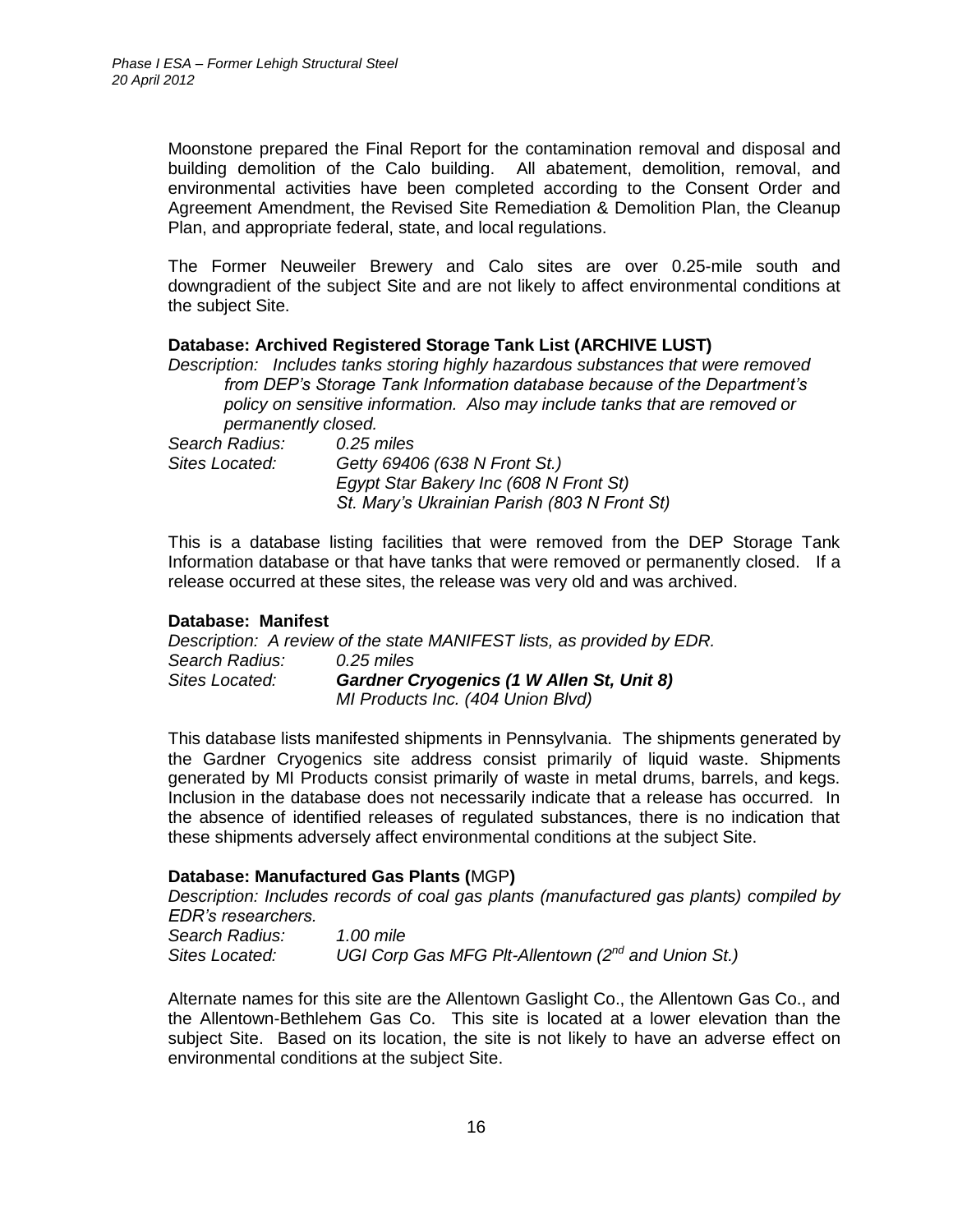# <span id="page-24-1"></span><span id="page-24-0"></span>**4.2 Additional Environmental Record Sources**

# **4.2.1 EDR Supplemental Databases**

EDR's database report includes information from supplemental databases not required by ASTM, such as information regarding Manufactured Gas Plants. Information from the supplemental databases is included in Section 4.1.2.

# <span id="page-24-2"></span>**4.2.2 PADEP Databases**

Moonstone searched the Pennsylvania Department of Environmental Protection's (PADEP's) eFACTS and eMapPA databases for information pertaining to the Site.

The eMapPA search produced four records based on the Site's location and using the Tank Facility overlay. Two of the records are for Sussman Bros & Co., located southwest and adjacent to the Site. The two records are inactive and concern two USTs that were closed without a permit. The closed USTs at Sussman Bros are considered equivalent to archived USTs. The other two records are for Lehigh Structural Steel Co. and both are inactive. There was one UST closed without a permit, which is also considered equivalent to an archived UST.

The eFacts search produced five postings regarding the Site. One posting is for Lehigh Structural Steel that is active, but the only associated record is inactive and contains no details. The second posting is for Gardner Cryogenics. This facility is active and is listed under the Land Recycling & Waste Management program. The facility is a "hazardous waste captive" and no other information is available. The third posting is for Acme Cryogenics Tank Rehab. This facility is also active, listed under the Land Recycling & Waste Management program, and a "hazardous waste captive." Two violations are noted; one dated May 2003 and one dated March 2010. Both violations are administrative in nature. Compliance was achieved and they were closed out. The fourth posting is for Kwik Strip of Lehigh Valley (formerly RediStrip). This facility is active and is listed under the Land Recycling & Waste Management program. Administrative violations were noted during a compliance evaluation in February 2008. All the violations concerned manifests and record retention and were all "unresolvable." The same violations were noted during a follow-up inspection in September 2008, but compliance was achieved and the violations were closed out. The fifth posting is for Replacement Parts, Inc. This facility is active and there is a complaint inspection record dated 1 June 2011 for this facility. The violations noted in the inspection are all administrative in nature and pertain to waste oil containers not labeled correctly and not designed to standards. Also, a copy of the PPC plan was not maintained and readily available.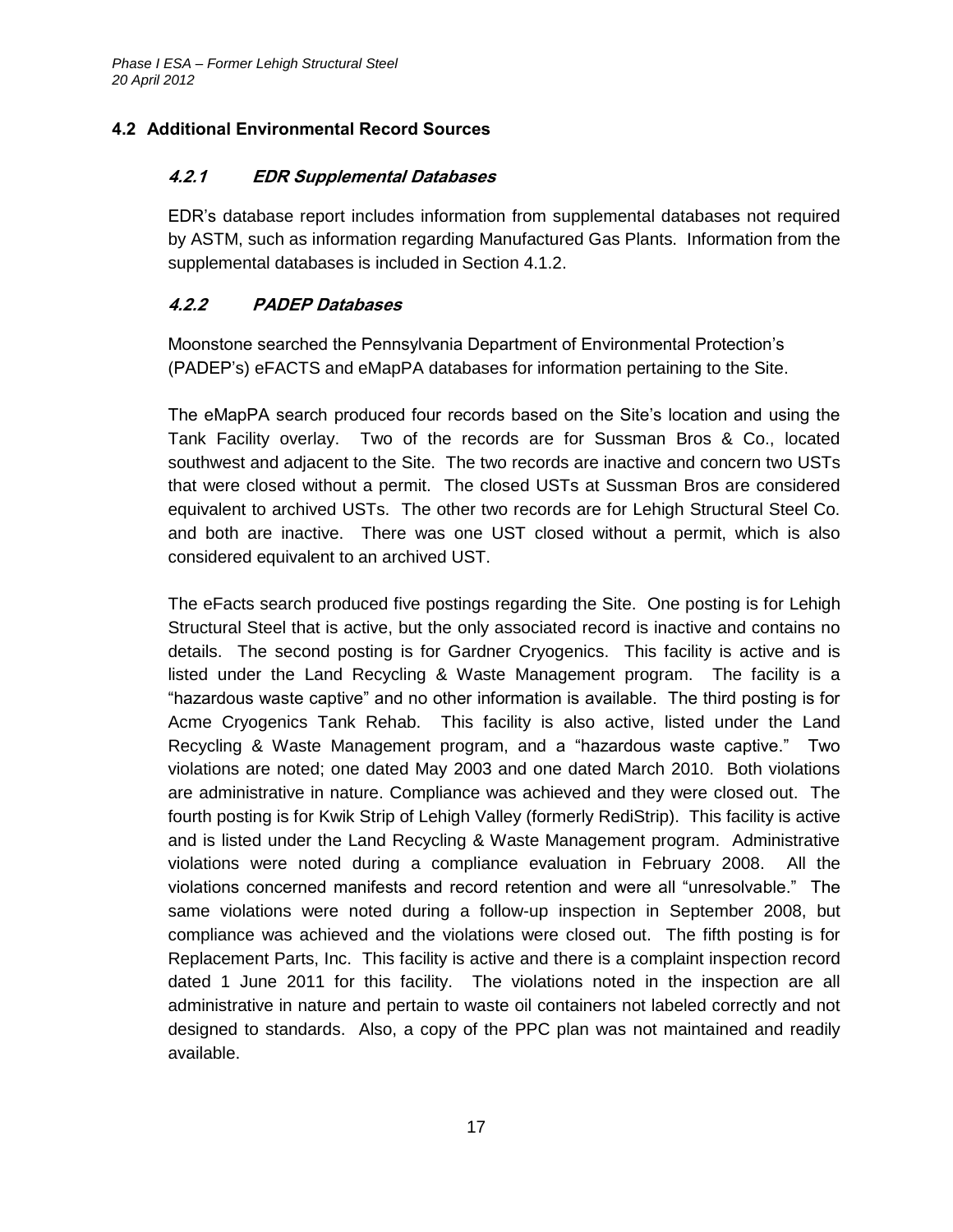Additionally, the eFacts database contained information about two properties adjacent to the subject Site. The PPL Meadow Substation is listed by EDR under the LAST and VCP databases (See section 4.1.2.) The Sussman Bros. record is inactive and the company is under the DEP Land Recycling & Waste Management program. No other information was available except for the information found in eMaps (see above).

# <span id="page-25-0"></span>**4.2.3 City of Allentown Office of the City Solicitor**

Moonstone submitted a Right-To-Know Request to the City of Allentown on 14 February 2012. On 22 March 2012, a letter from the Office of the City Solicitor stated that the request was forwarded to the Zoning, Building Standards & Safety, Environmental Services (Health), Water Distribution, Recycling & Solid Waste, and Fire Departments for a response. The only files concerning the Site properties were from the Allentown Fire Department (AFD).

On 2 April 2012, Moonstone reviewed AFD records associated with Site, which included fires, complaints, permits, violations, USTs, and/or ASTs. Most reports were for incidents that were deemed unlikely to create environmental issues at the Site, such as releases of compressed/liquefied gases (nitrogen and oxygen from the cryogenic facilities at the Site) and small fires from burning/welding metal and hot equipment. There were also tank records that included the following: a 250-gallon AST #2 fuel oil tank for the former Elementis Catalyst, Inc. (permit #TP01208) dated August 1999; fuel oil and gasoline UST tank permit (#671) for two 500-gallon, two 1,000-gallon, two 2,000 gallon, and one 5,000-gallon tanks for the former Hanover Lines company dated August 1989; and removal of the seven tanks at the former Hanover Lines company, five of which were completed at the time of the inspection, August 1999. "No leaks or contamination" was noted on the inspection form.

Several of the AFD records were the same records reviewed in the previous Phase I ESA (2007) report and concerned the Sussman Brothers & Co., a property located adjacent to the Site to the southwest. These records concerned the tank permit, tank removals, and the February and March 2002 fires. New records for the Sussman Bros. property included a fire in the scrap yard from burning insulation off of electrical wire (September 2007).

# <span id="page-25-1"></span>**4.2.4 PADEP Wilkes-Barre Office File Review**

Moonstone conducted a file review on 12 March 2012 at the PADEP Northeast Regional Office in Wilkes-Barre, Pennsylvania. In addition to the same information that was included in the previous Phase I ESA, dated April 2007, (see Section 4.2.7) other pertinent information was reviewed and is summarized below.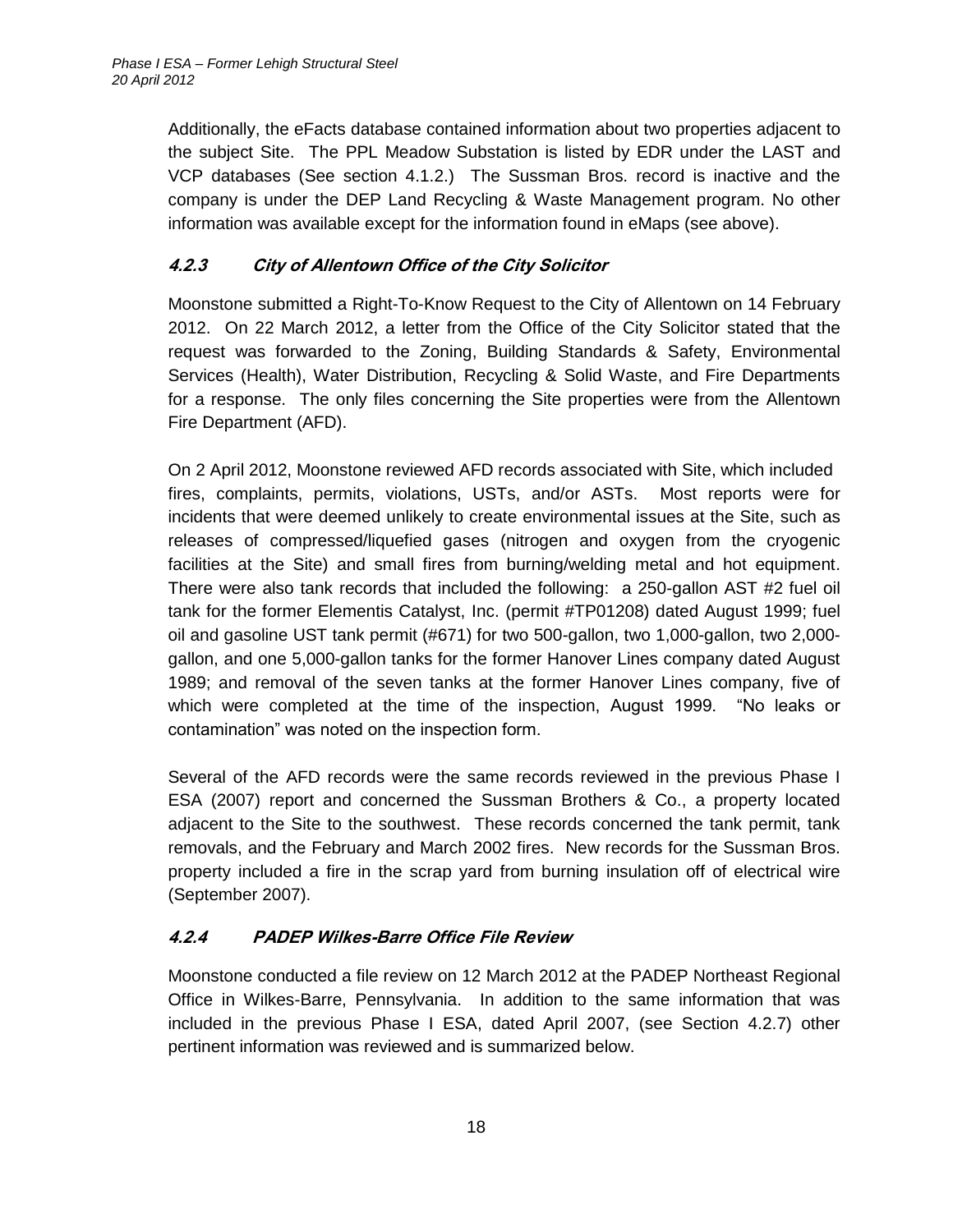Several PADEP inspection reports and notices of violation are on file concerning RediStrip of Allentown, also known as Kwik Strip, a company that was formerly located on the Site. On 7 February 2008, a hazardous waste inspection was conducted at RediStrip. RediStrip failed to retain copies of manifests for a period of three years, so the inspector could not verify that proper manifests for the removal and disposal of spent acid solution used at the facility were filled out and routed correctly. Also, there was no documentation showing the approval and proper disposal of the oven bottoms and pit bottoms available. A Notice of Violation was formally issued on 16 May 2008 when RediStrip could not produce documentation to correct the inspection violations. The same violations were noted again during a 3 September 2008 hazardous waste inspection. The report did note that the two 6,000-gallon tanks containing the acid bath were not changed since the last inspection. The acid baths are changed out once every two to three years. The last time the acid baths were changed was approximately two years prior to the September 2008 inspection, but no paperwork was available. Another Notice of Violation, dated 24 September 2008, was issued to RediStrip with an additional requirement to provide documentation regarding the change in ownership of the business (the facility changed from RediStrip of Allentown to Kwik Strip). A letter from the Kwik Strip owner to PADEP stated that all process wastewater and chemicals were disposed of in-house since late 1998/early 1999, by using the bake off process described in the letter. The letter also explained the change of ownership and a copy of the wastewater test results from Clean Harbor Environmental Service that was hired to remove and dispose of the facility's wastewater and chemicals. The RediStrip/Kwik Strip file also included letters coordinating a meeting to discuss the Notices of Violation, and a Hazardous Waste Inspection Report, dated 16 July 2009, that stated no waste management violations were observed during the inspection. Copies of these documents are included in Appendix C.

A PADEP file concerning the Gardner Cryogenics South facility (a department of Air Products) included several of the Annual Chemical Analysis of Residual Waste Reports. The forms listed all facility waste streams, the volume of waste, and the disposal facilities. The waste streams did not change from report to report. A copy of the report for calendar year 2005 is included in Appendix C.

Multiple records were in the PADEP files concerning a parcel adjacent to the subject Site (Parcel ID 640747079685). The parcel is north of the Tilghman Street Bridge to the west of Parcel A. A General Inspection Report and email, both dated 20 April 2009, stated that E. Schneider & Sons, Inc. was illegally dumping municipal waste (demolition waste) and residual waste (soils with petroleum odor and visible staining that are mixed with metals, plastics, glass, circuit boards, slag, insulation, wood, demolition waste, etc.). Piles of screened contaminated soils were also on the site, as well more than 32 covered and uncovered roll-away containers that were empty or contained residuals, tires, contaminated screened soil. Composite samples were submitted to a lab to be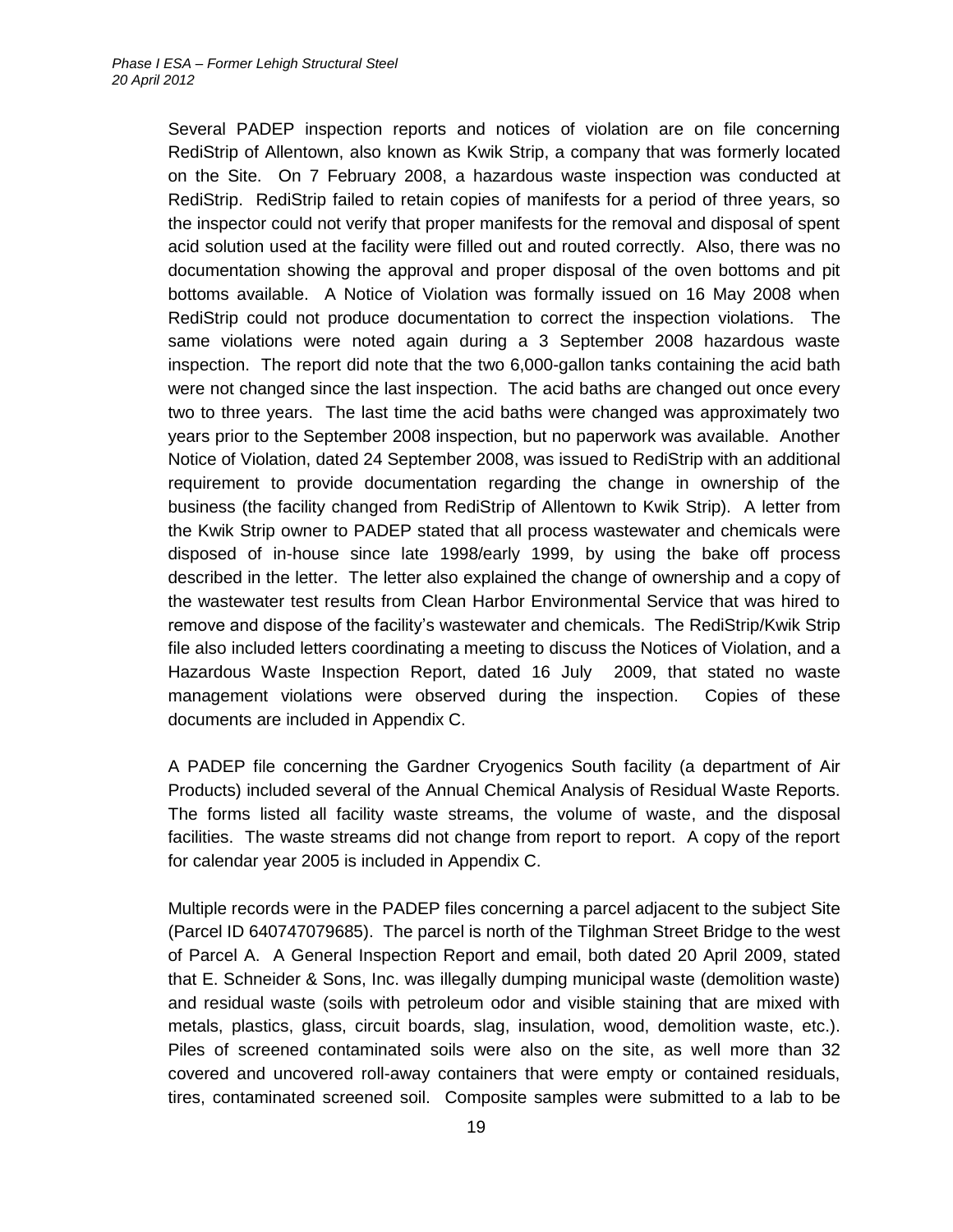analyzed for PCB, SVOA, VOA, and Metals. A follow-up inspection was conducted on 15 June 2009. Some of the soil piles appeared to be removed, as well as many of the roll-off containers. Analysis of the samples taken during the April 2009 inspection showed concentrations of lead, arsenic, iron, and benzo(a)pyrene in amounts greater than the PADEP direct contact limits. Cadmium and PCB Aroclor-1016 were also detected at levels of concern. Another follow-up inspection was conducted on 23 October 2009. All of the same violations were still outstanding. A Notice of Violation was issued to Mr. Schneider on 18 November 2009. Mr. Schneider requested (second request, dated 27 November 2009) a meeting to understand and discuss the violations and attempt a resolution. A memo dated 14 July 2010 documented the results of an 18 June 2010 meeting. The memo states that a permit for the processing of byproduct, as processing results in the beneficial use of scrap metal, is not required (therefore, there is no "illegal dumping.). However, soils were to be characterized according to PADEP policy for proper management as solid waste, regulated fill or clean fill; best management practices were to be employed to reduce the amount of solid waste generated; storage and transportation of solid waste generated must follow PADEP requirements; run-on and run-off of storm water should be prevented (berms, tarps, containers); solid waste was not to be stored in excess of one year; and processing should not create odors, fugitive dust or emissions at or beyond property limits.

Four drawings (C-18952-55), dated 4 December 1947, were reviewed. The drawings were for the Acid Waste Treatment Plant for the Lehigh Structural Steel Company. The drawings were of very poor quality and could not be printed legibly, so the subject Site area/boundaries could not be adequately identified. However, it should be noted that a sludge lagoon located on the northwest section of the plant property was indicated in the drawing notes.

# <span id="page-27-0"></span>**4.2.5 PADEP Bethlehem Office File Review**

Moonstone contacted the PADEP local Regional Office in Bethlehem, Pennsylvania to request a file search. The only files on record at this office concerned Acme Cryogenics, Inc. The files included an air quality program permit, a state-only permit application, and the annual operating permits for the fabric collector/steel shot blast booth and the paint spray booths (2) with panel filters. The other files consisted of various full compliance inspection reports and follow-up inspection reports, dating from 8 February 2012 back to 12 December 2000. Based on the inspection reports, a notice of violation was issued on 18 October 2002 for operating the paint spray booth with a clogged filter and having no spare filters on site. These issues potentially affected air quality. These issues were highlighted again in a 4 March 2003 PADEP memo to Acme, which were then corrected and later satisfactorily addressed during a 3 March 2005 follow-up inspection. Additionally, a paint sample taken during a July 2005 inspection failed the compliance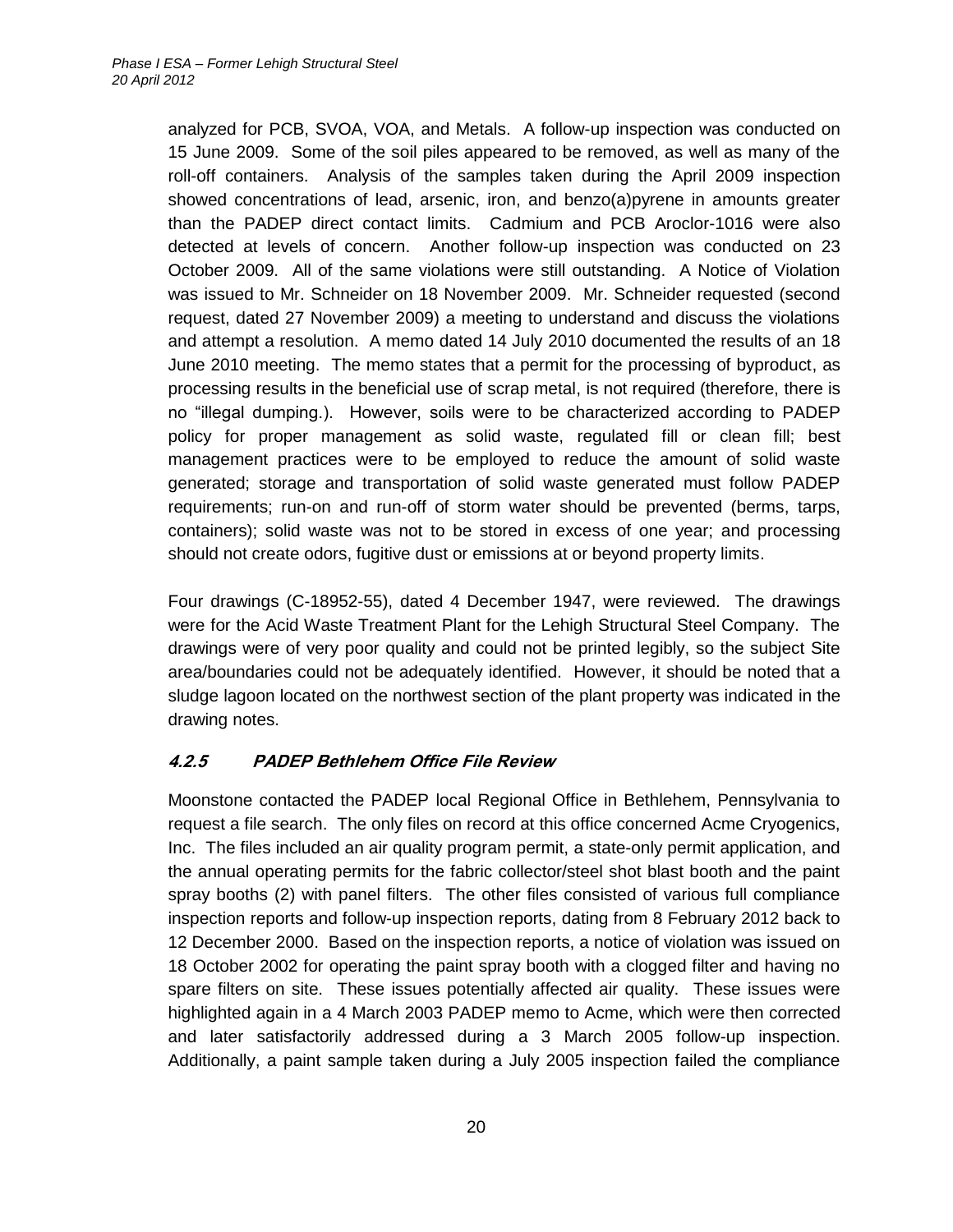standard. The sample analysis showed 7.26 lb. VOC / gal. coating solid that exceeded the < 6.67 lb. VOC / gal. coating solid standard.

### <span id="page-28-0"></span>**4.2.6 EDR Supplemental Databases**

EDR's search of state and federal groundwater well databases noted several wells within 0.25 mile of the subject property, including a public water supply well and a domestic supply well located on the east side of the Lehigh River. Based on the presence of a presumed hydrogeological divide (Lehigh River) separating the Site from these two potable wells, it is not likely that releases at the Site would have a detrimental effect on the wells.

# <span id="page-28-1"></span>**4.2.7 Previous Environmental Reports**

Moonstone reviewed previous environmental reports concerning the Site. The reports are summarized below. The report *Phase I Environmental Site Assessment*, *Former Lehigh Structural Steel, Front Street & Tilghman Street, City of Allentown, Lehigh County, Pennsylvania,* dated 25 April 2007, was prepared by Moonstone Properties, LLC (Moonstone). The *Report of Findings, Former Lehigh Structural Steel Site, City of Allentown, Lehigh County, Pennsylvania*, dated 5 July 2007, was also prepared by Moonstone. The report *Final Trip Report for the Former Lehigh Structural Steel Site, Groundwater and Soil Investigation,* dated 29 May 2009, was prepared by Tetra Tech, Inc. Copies of the reports are provided in Appendix D.

# *Phase I ESA (2007)*

Moonstone completed a Phase I Environmental Site Assessment (ESA) report for the subject Site dated 25 April 2007. Moonstone's assessment identified the following in connection with the Site:

#### **Recognized Environmental Conditions (RECs)**

#### **Releases from on-Site USTs**

Although the PADEP files indicate that all USTs were removed from the site in 1989, subsequent environmental assessments performed by Environmental Resource Management (ERM) indicate that the USTs had leaked prior to their removal. Although the petroleum released by the USTs may have decreased over time due to natural attenuation, there is no current data to confirm that natural attenuation has occurred.

#### **Releases from on-Site ASTs**

A 275-gallon diesel AST in Building #2 showed evidence of an existing release during the site inspection. A 275-gallon waste oil AST also located in Building #2 is not in secondary containment, and based on general maintenance and housekeeping in the area, is considered a material threat of a release from spills.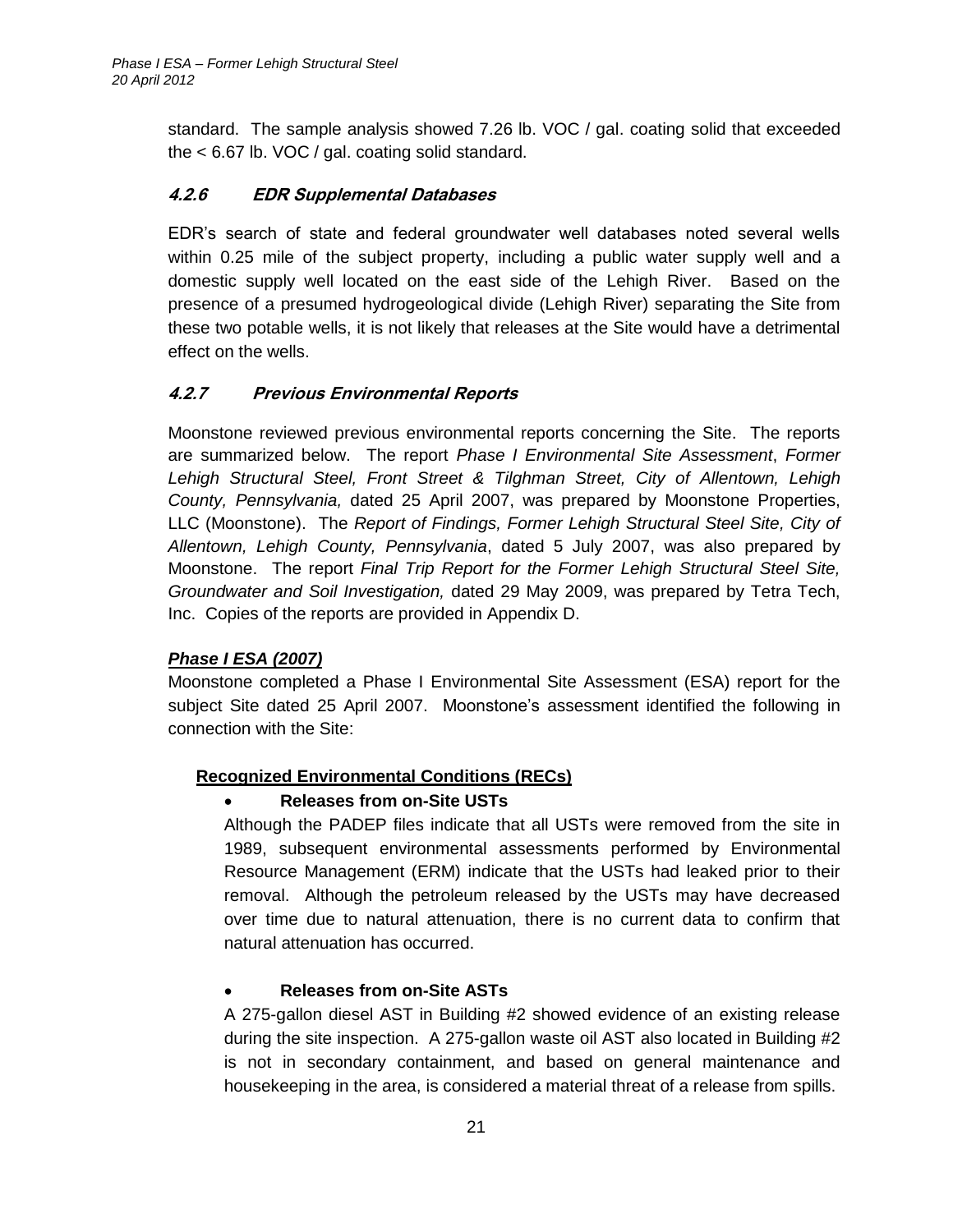#### **Solvents in Groundwater**

Groundwater collected from a monitoring well in the paint spray area in 1990 (MW-2) contained trichloroethylene (TCE) at a concentration exceeding the Maximum Contaminant Level (MCL), and contained detectable concentrations of tetrachloroethylene (PCE), trans 1,2-dichloroethene, and chromium (all below the MCLs). Although the solvent concentrations may have decreased over time due to natural attenuation, there is no current data to confirm that natural attenuation has occurred.

### **Localized Releases of Regulated Materials**

Historical field screening for organic vapors in soil in 1989 indicated that the site contains localized areas where solvents, petroleum products, and other regulated materials may have been released. Although the concentrations of these materials may have decreased over time due to natural attenuation, there is no current data to confirm that natural attenuation has occurred.

### **Heavy Metals in Soil**

Historical soil sampling in 1989 indicated that lead and zinc in background soil samples are elevated, presumably due to the presence of steel slag in the soil. Depending on the source and historical placement of the steel slag, this may be considered a release of regulated materials to the environmental rather than a background condition. In addition, lead, chromium, zinc, and arsenic concentrations in soil were also elevated in the paint spray and sand blasting areas. Leachability test results for samples from the paint spray area indicated that the leachate contained significantly elevated concentrations of lead. This result may create soil/fill management issues if soil and/or fill are removed from the ground in this area.

# **Potential Business Environmental Risks**

#### **Potential Releases from the RediStrip Facility**

RediStrip has large, open, dip tanks containing acid and caustic materials. Although these tanks appear to be maintained in accordance with applicable regulations, the nature of the stripping process and the poor condition of the concrete floor provide potential for spills to enter the subsurface. In addition, the facility's bake-off oven discharges inside the building, possibly leading to the accumulation of heavy metals in the sediments and soil inside and just outside the building.

#### **Potential Impacts from Sussman Bros. USTs**

There is no confirmed release from the Sussman Bros. USTs. However, the company that removed the USTs and filed the tank removal documents with the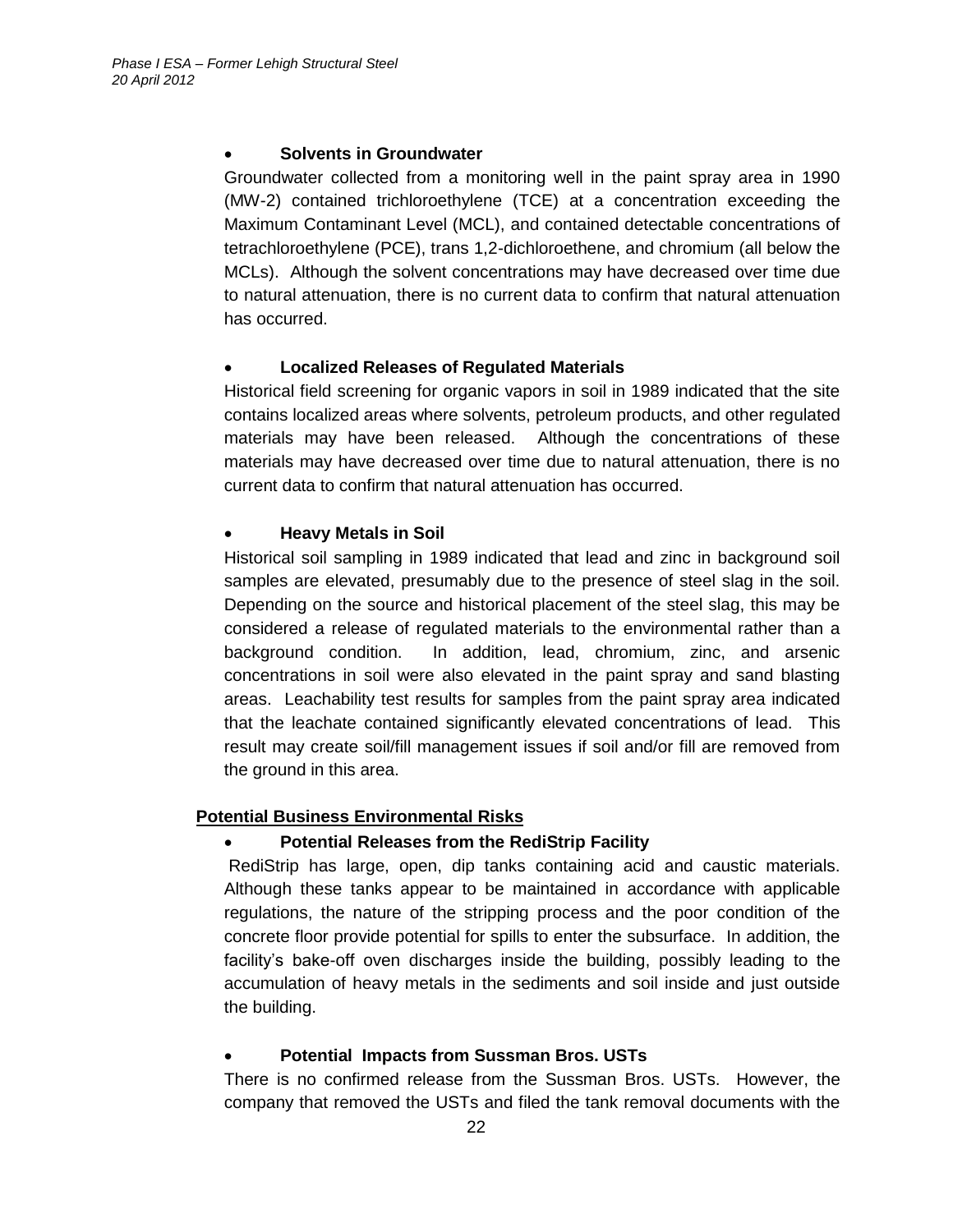PADEP has since been investigated for falsification of data. Based on the questionable reliability of the company that performed the tank removal, there is a possibility that a release occurred but was not reported. The Sussman Bros. facility is adjacent to the Site and presumably upgradient. A release from USTs at the Sussman Bros. site could potentially migrate onto Site property.

### **Asbestos**

Asbestos is specifically excluded from the scope of an ASTM-standard Phase I ESA. However, asbestos can generate significant project costs if abatement is necessary. Friable and non-friable asbestos have been identified at the Site, as documented in ERM's September 20, 1989 and October 20, 1989 environmental site assessments for the Lehigh Structural Steel property. Asbestos-containing materials identified by ERM included flooring, thermal system insulation, transite panels, and a coating applied to corrugated tin sheeting throughout the site. Asbestos-containing materials must be addressed in accordance with applicable regulations regarding handling of the material during any future demolition or renovation.

# **Potential Impacts from Historical Use of Acids and Chlorides**

Historical galvanizing operations at the Site, which ceased in 1978, reportedly used sulfuric acid, hydrofluoric acid, zinc ammonium chloride, and potassium chloride. No release of these substances has been documented, but spills, leaks, and/or discharges may have occurred. Anhydrous aluminum chloride was also manufactured at the Site. Moonstone is unaware of any previous environmental sampling performed to determine whether acids and/or chloride have been released at the Site.

# **Potential Releases to the Storm Water Drainage System**

Intake grates for the storm water system are located throughout the Site, indoors and outdoors, frequently in the middle of active areas (e.g., scrap yard, maintenance areas). The presence of the storm grates throughout the Site provides a conduit for regulated materials to enter the subsurface, whether due to accidental release or intentional disposal. Releases to the storm water system would primarily be expected to discharge into the Lehigh River. However, cracks or other breaks in the storm water system can create a pathway for regulated substances to enter the soil and groundwater. The ground surface around the intake grates is also potentially exposed to whatever materials may have entered the system.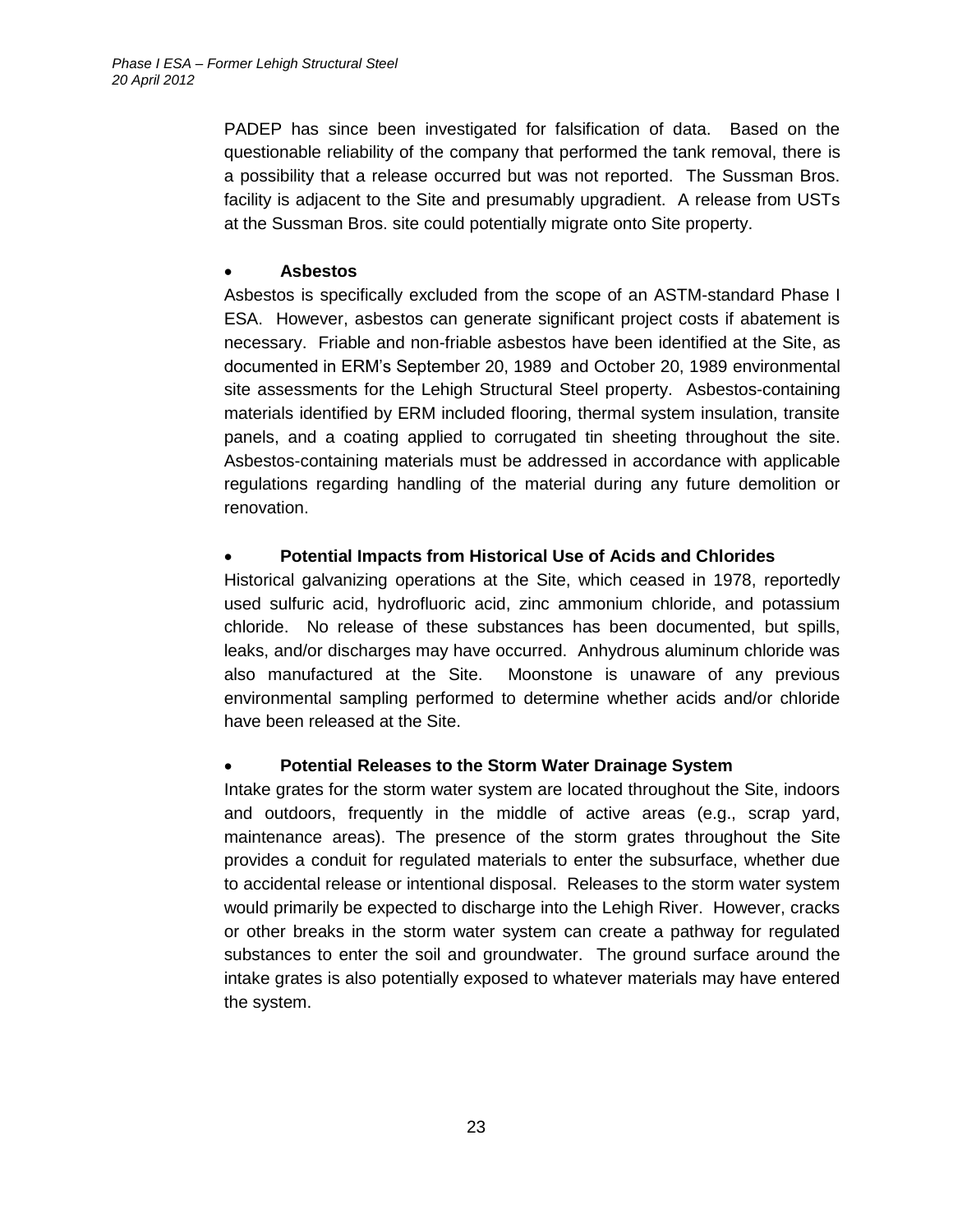# **Presence of Electrical Switches/Ballasts (possible asbestos, PCBs, metals)**

Based on a 1990 *PCB Analytical Results* report prepared by Crowder Jr. Company, transformers at the Site are classified as non-PCB transformers. However, other electrical equipment exists throughout the Site. Electrical switch boxes, fluorescent light ballasts, fluorescent light tubes, and other electrical equipment may contain asbestos, PCBs, mercury, and/or other heavy metals. These materials should be handled accordingly during any demolition/renovation activities.

# *Report of Findings (2007)*

Moonstone conducted a Preliminary Phase II Site Characterization and documented the findings in a report dated 5 July 2007. The preliminary site characterization was based on the information obtained from the 2007 Phase I ESA. Several priority Areas of Potential Environmental Concern (APECs) were established. Soil samples from six former UST excavations were collected and analyzed to evaluate the level of impact in these areas (APEC-01). Soil samples from the areas around two ASTs without secondary containment were collected and analyzed to evaluate the extent of impacts in these areas (APEC-02). Soil samples from the RediStrip facility were collected and analyzed to evaluate whether the area has been affected by facility operations (APEC-03). Soil samples from five areas across the Site were collected to evaluate general Site-wide soil quality (APEC-04). Groundwater grab samples were collected from temporary well points installed in the Site-wide soil quality borings (APEC-05).

Based on the preliminary site characterization findings, the following areas warranted additional investigation:

# APEC-01: Former Gasoline UST Excavation

Soil and groundwater in this area have been impacted by petroleum-related compounds. Benzene was detected in soil and groundwater at concentrations exceeding the Non-Residential Statewide Health Standard (NR-SHS) (for soil and ground water) and the USEPA-PA default screening value for Nonresidential volatilization to indoor air (for soil only). Groundwater also contained ethylbenzene, naphthalene, benzo(g,h,i)perylene, dibenzo(a,h)anthracene, and lead at concentrations exceeding the NR-SHS. Photoionization detector readings in the UST-G (a.k.a. MW-1) borehole exceeded the instrument's limits, and a strong petroleum odor was noted. Further investigation will be needed to fully characterize the extent of soil and groundwater affected by the release from this area, and to determine whether the volatile compounds present in soil may impact indoor air quality.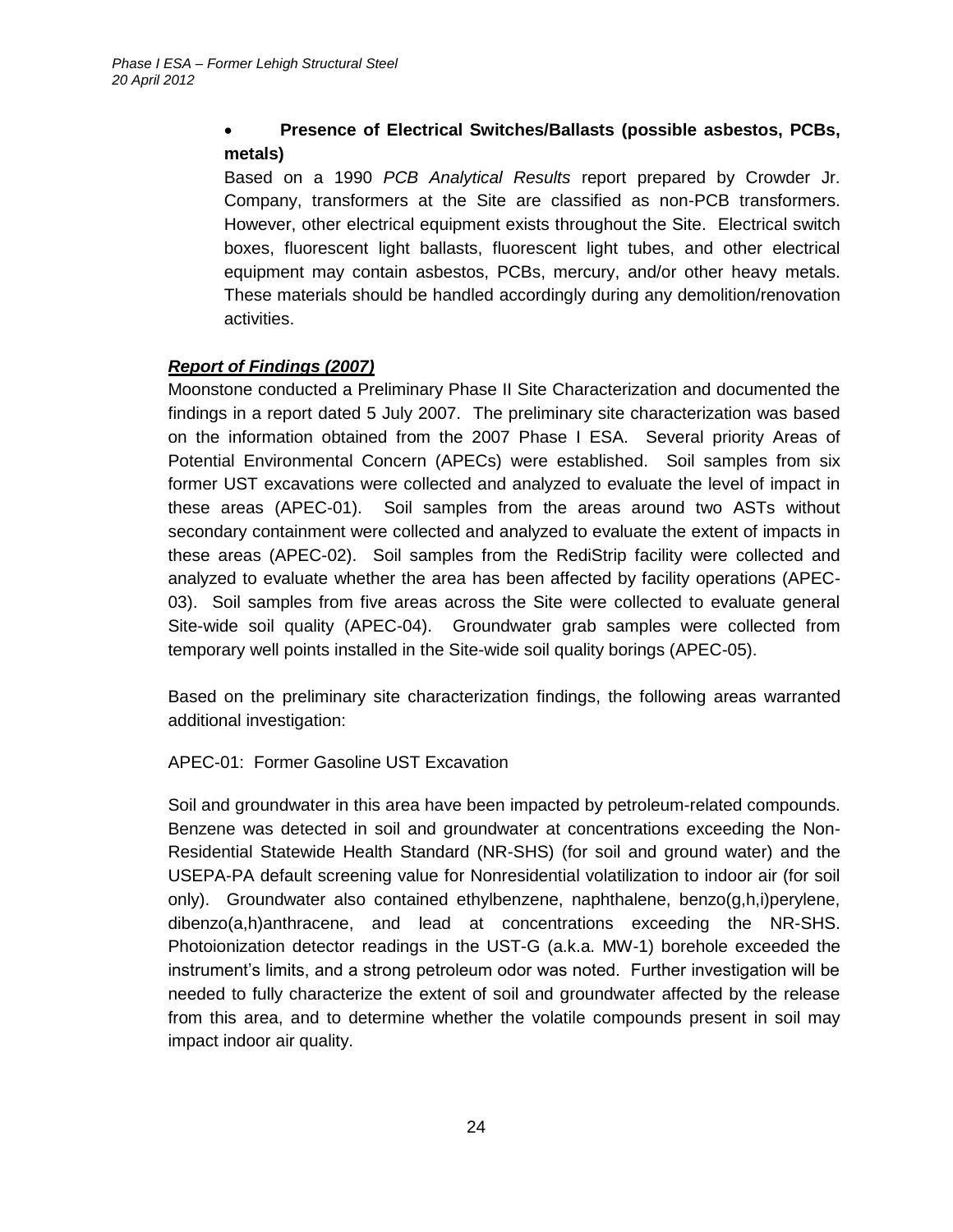#### APEC-03: The RediStrip Facility

Surface soil in the southern end of the RediStrip facility contains cadmium at a concentration that slightly exceeds the NR-SHS, and has an elevated pH. Of greater concern is the soil interval below 14 feet bgs (below ground surface), where PID readings exceeded the instrument's limits and a strong odor and sheen were observed. This interval was not sampled as part of the preliminary site characterization, and should be further investigated to determine the nature and extent of the observed impact.

#### APEC-04: Site-Wide Soil

The following heavy metals were observed in site-wide soil samples at concentrations exceeding the NR-SHS: antimony, arsenic, copper, and lead. Antimony and cadmium each exceeded the NR-SHS by only a small margin, and only in one sample. Arsenic exceeded the NR-SHS in only one sample, but by a greater margin. Lead exceeded the NR-SHS in two samples, one only slightly above the NR-SHS. Heavy metals in sitewide soil appear to be wide spread but not consistently elevated across the areas that were sampled. Additional sampling and analysis for metals may be required to demonstrate a complete site characterization and obtain an Act 2 Release of Liability. However, remediation will most likely be limited to pathway elimination (i.e., covering the affected soil with impermeable asphalt, concrete, buildings, etc. to prevent direct contact and infiltration of storm water). Additional characterization may be warranted for areas that will not be covered by impermeable surfaces subsequent to redevelopment.

#### APEC-05: Site-wide Groundwater

The limited groundwater sampling performed as part of this preliminary characterization indicates that there is not a wide-spread groundwater contamination issue at the Site. However, pockets of affected groundwater are likely to exist throughout the Site in localized areas where releases have occurred, such as at MW-1. Groundwater from MW-1 contained the following compounds at concentrations exceeding the NR-SHS: benzene, ethylbenzene, naphthalene, benzo(g,h,i)perylene, dibenzo(a,h,)anthracene, and lead, all of which may be related to releases from the former gasoline USTs in that area. MW-2 contained several SVOCs at concentrations just slightly over the NR-SHS, and contained no VOCs or metals exceeding the NR-SHS, suggesting a different source for the impacts observed there.

The three remaining well points (MW-3, MW-4, and MW-5) contained no VOCs or SVOCs, and lead was the only metal identified above the NR-SHS (in MW-4). These three well points (MW-3, MW-4, and MW-5) were located along the bank of the Lehigh River and represented downgradient well locations. Although preliminary, this information suggested that there was not a large-scale plume of contaminated groundwater flowing off-site into the Lehigh River.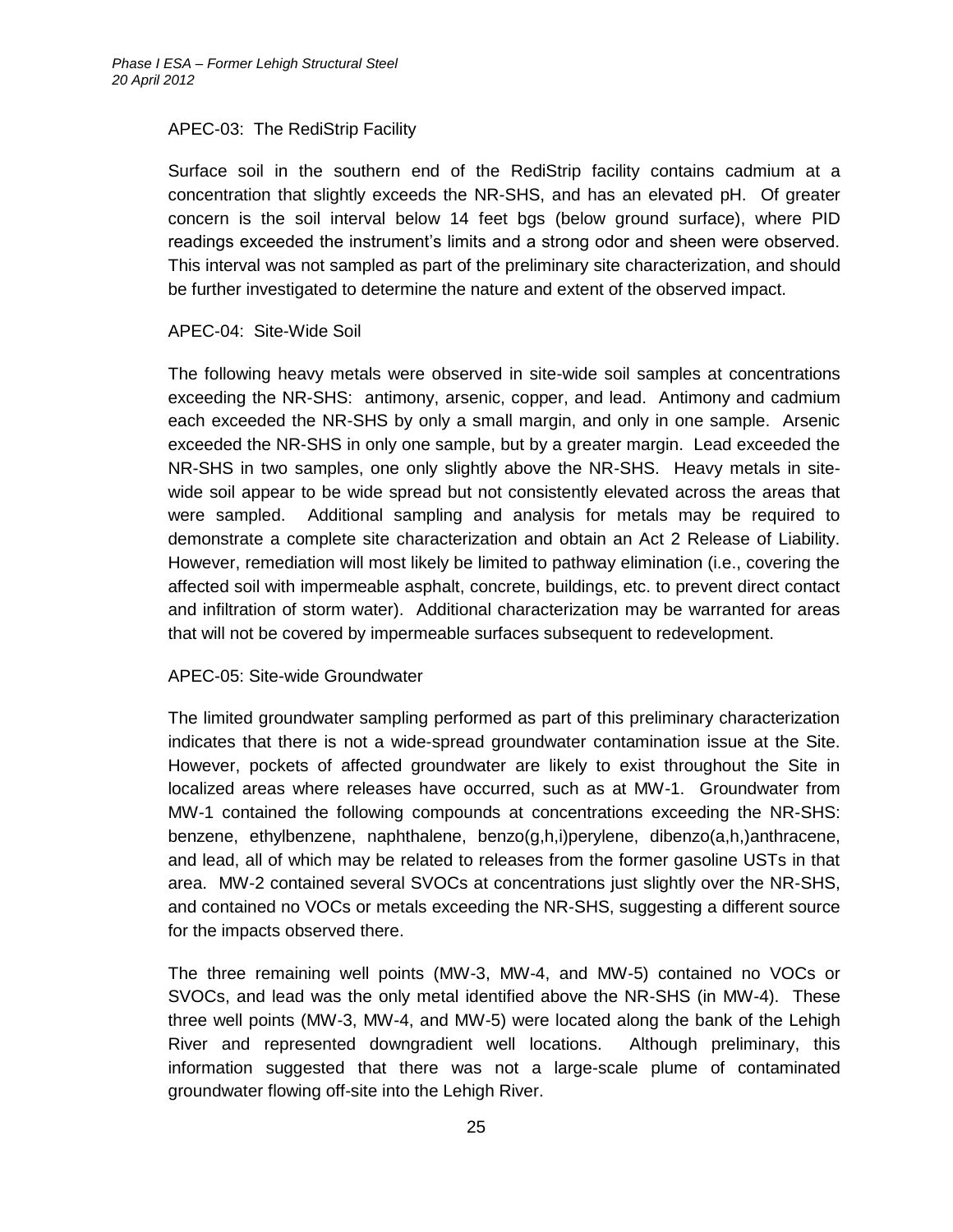#### *Tetra Tech Groundwater and Soil Investigation (2009)*

Tetra Tech conducted a groundwater and soil investigation, as directed by the EPA, at the former Lehigh Structural Steel (LSS) site. As part of the investigation, Tetra Tech contracted and oversaw installation of eight permanent monitoring wells at the LSS site in June 2008 and performed two rounds of groundwater sampling in July 2008. During the soil investigation, Tetra Tech advanced fifty-one (51) soil borings and collected soil samples in November 2008 to evaluate seven site-specific APECs as identified in the Moonstone *Report of Findings* (see above). Below is the summary of the analytical results from each phase of the Tetra Tech investigation.

#### **Groundwater Sampling**

During the each round of groundwater sampling, 11 groundwater samples were collected for VOCs, SVOCs, pesticides, PCBs and metals analysis, including one field duplicate and one rinsate blank. In addition, one trip blank was collected for VOC analysis.

#### **Volatile Organic Compounds**

During both sampling events, the sample collected from MW-2, contained ethylbenzene and m,p-xylene at concentrations above the EPA Region 3 Screening Level (SL) established for tap water but below the PADEP MSC. During the second event, benzene was detected above the EPA SL for tap water and above the PADEP MSC in the sample collected from MW-2. Benzene, ethylbenzene and m,p-xylene are compounds generally associated with gasoline.

#### **Semi-volatile Organic Compounds**

During both sampling events, groundwater collected from MW-2, contained naphthalene above the EPA SL but below the PADEP MSC. Naphthalene is a compound generally associated with gasoline.

#### **Inorganic Compounds**

During both sampling events, manganese was detected above the EPA SL for tap water in the samples collected from MW-3, MW-4, MW-7 and MW-8. Iron was also detected above the EPA SL for tap water samples collected from MW-5 and MW-7.

#### **Pesticides/PCB Compounds**

No pesticides or PCBs were detected in samples collected during the first or second rounds of groundwater sampling.

Monitoring well MW-2 was installed in the vicinity of APEC-001 (two former 3,000-gallon gasoline USTs). The analytical results from the two rounds of groundwater samples collected indicate that groundwater in the vicinity of APEC-001 has been impacted by the historical presence and/or use of the two 3,000 gallon gasoline USTs.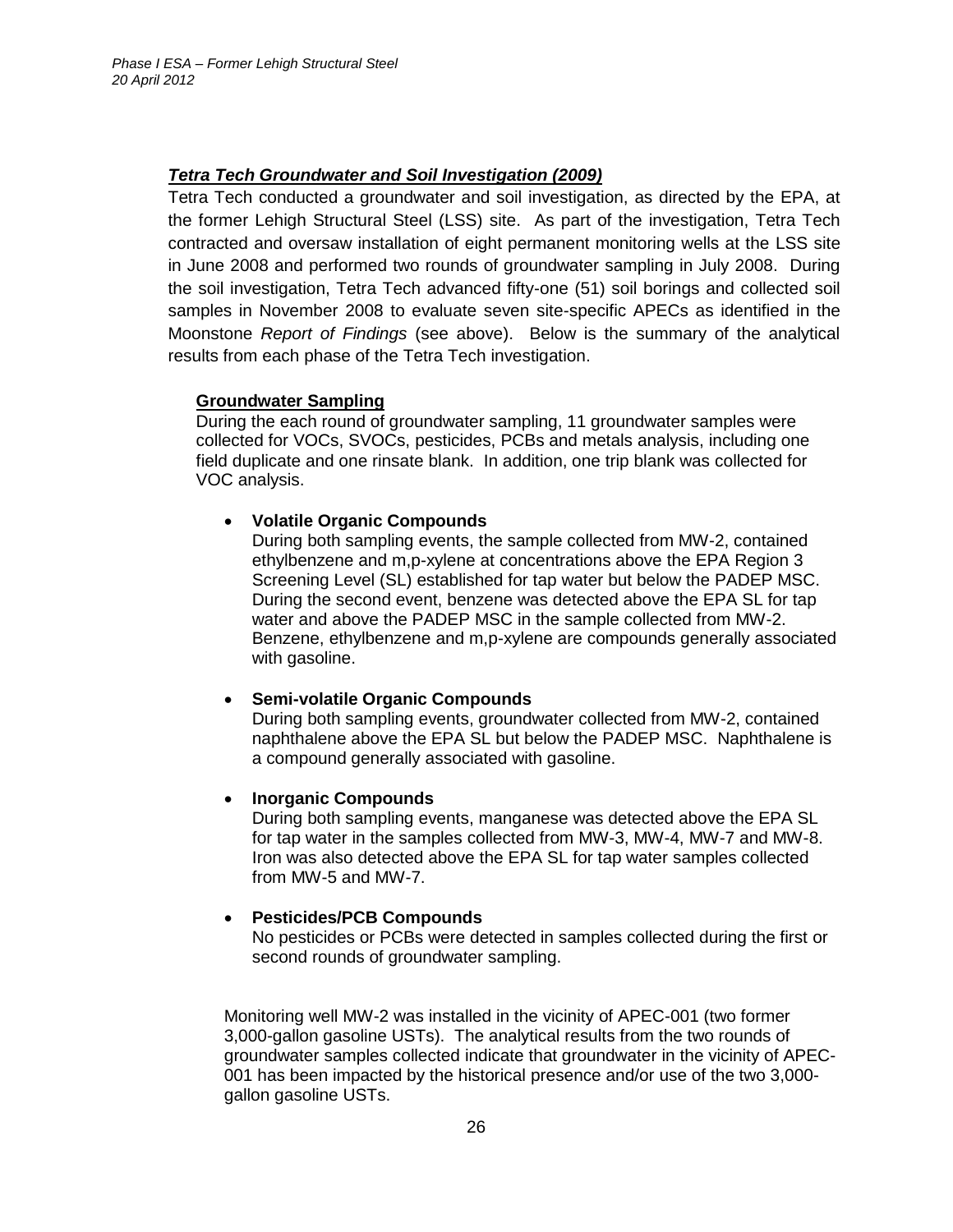#### **Soil Investigation**

This section summarizes analytical results from the soil sampling conducted in the seven APECs identified on site.

#### **APEC-001: Former 3,000-gallon Gasoline USTs**

Eight soil borings (SB-01 through SB-08) were advanced around two former gasoline UST locations on the west side of the LSS site's manufacturing shop. From each boring, two subsurface soil samples were collected. A total of 16 soil samples were collected from APEC-001 for VOC and total lead analysis. Three of the 16 soil samples (FLSS-SB01-B, FLSS-SB05-B, and FLSS-SB08-B) contained VOCs at concentrations exceeding applicable PADEP MSCs. These VOCs included benzene; ethylbenzene; 1,2,4 trimethylbenzene; 1,3,5-trimethylbenzene; and1,2-dibromo-3-chloropropane. In addition, two of the 16 soil samples (FLSS-SB07-B and FLSS-SB08-A) collected contained lead at concentrations exceeding applicable PADEP MSCs. Based on a review of the soil analytical results, it appears that the historic presence and/or operation of the two former 3,000-gallon gasoline USTs has impacted site soils in the vicinity of APEC-001.

#### **APEC-002: Sussman Brothers UST Removals**

Two soil borings (SB-09 and SB-10) were advanced along the upgradient property boundary adjacent to the Sussman Brothers property. A total of three soil samples (including a duplicate soil sample) were collected from APEC-002 for VOCs, SVOCs, PCBs, and metals analysis. The three soil samples contained no VOCs, SVOCs, PCBs or metals at concentrations exceeding applicable PADEP MSCs. Based on a review of the analytical results of the soil samples collected from APEC-002, soils in this area appear to have been impacted by low levels of VOCs and SVOCs.

#### **APEC-003: Existing AST Outside Acme Cryogenics**

Two soil borings (SB-11 and SB-12) were advanced around the diesel fuel AST located outside and adjacent to the Acme Cryogenics building. From each boring, two soil samples, one shallow zone sample and one deep zone sample, were collected. A total of four soil samples were collected from APEC-003 for VOC analysis. No VOCs were detected above applicable PADEP MSCs in the four soil samples collected from this area.

#### **APEC-004: Historical Acid/Chloride Use**

Ten soil borings (SB-13 through SB-22) were advanced in areas historically associated with galvanizing operations and/or anhydrous aluminum chloride manufacturing including building #2 and buildings east of building #2, along the Lehigh River. From each boring, a shallow zone sample and a deep zone sample were collected. A total of 20 soil samples were collected from APEC-004 for PPL metals, sulfide, sulfate, chloride, and corrosivity (pH) analysis. Two shallow zone soil samples (FLSS-SB13-A and FLSSSB22-A) contained cadmium and lead at concentrations exceeding applicable PADEP MSCs (soil to groundwater numeric value, used aquifer, TDS < 2,500 mg/L, nonresidential). Chloride, detected in all 20 soil samples, ranged in concentration from 1.63 mg/kg to 2,540 mg/kg. Sulfate, detected in all 20 soil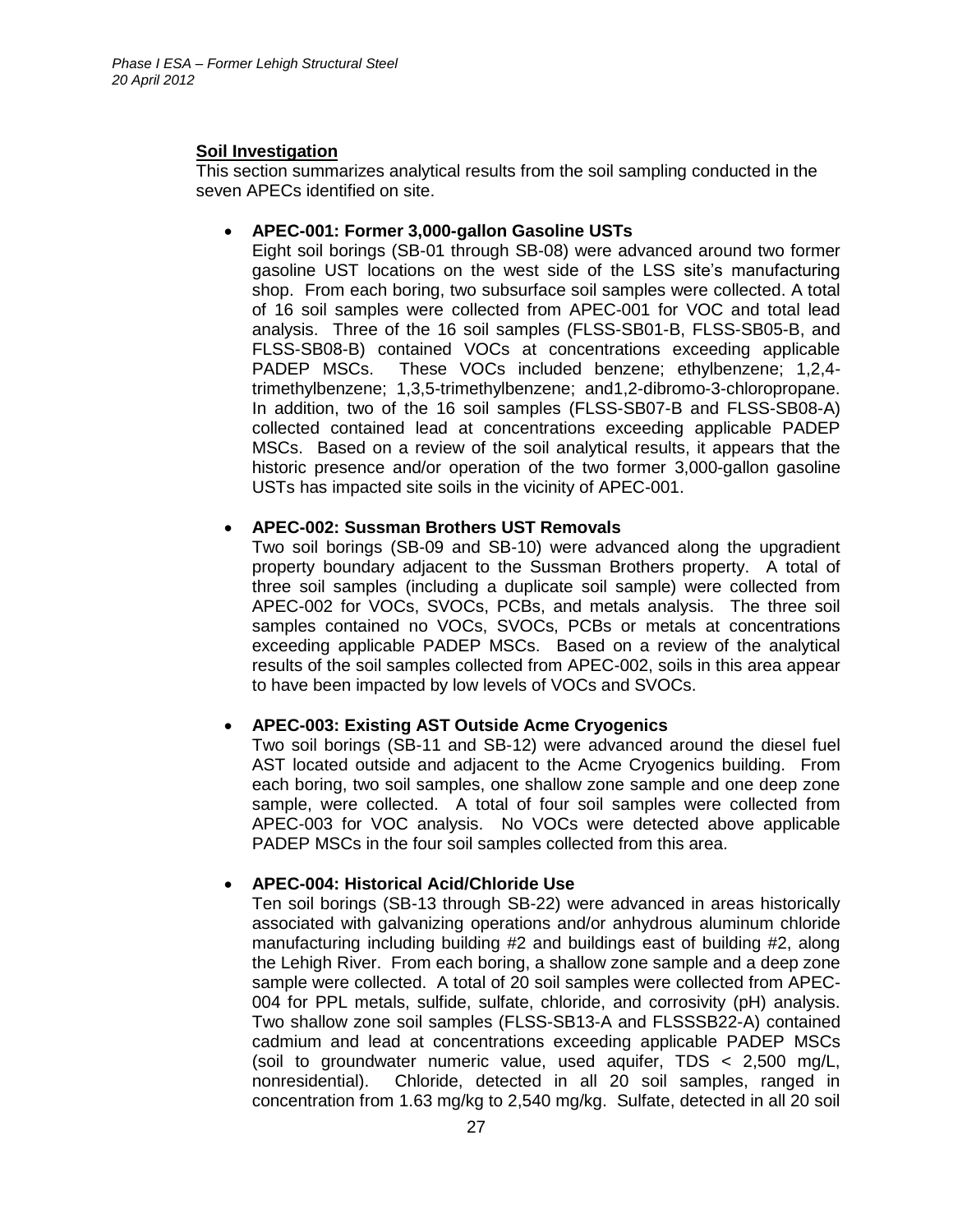samples, ranged in concentration from 75.8 mg/kg to 5,420 mg/kg. Sulfide was detected in 16 of the 20 soil samples with concentrations ranging from 106 mg/kg to 1,230 mg/kg. Analytical results for soil pH within boring SB-21 showed pH levels of 10.3 at 1 to 2 feet bgs (below ground surface) and pH levels of 7.1 at 14 to 15 feet bgs, indicating that pH of the surface soil has been elevated.

#### **APEC-005: RediStrip Facility**

Four soil borings (SB-23, SB-24, SB-25 and SB-26) were advanced outside and adjacent to the southern end of the RediStrip building. One shallow zone soil sample and one deep zone soil sample were collected from each boring. A total of eight soil samples were collected from APEC-005 for corrosivity (pH) analysis. In addition, the four deep zone soil samples were analyzed for VOCs and SVOCs. The VOC and SVOC concentrations detected in the soil samples were below applicable PADEP MSCs.

#### **APEC-006: Storm Drains**

Five storm drains (SB-27, SB-28, SB-29, SB-30 and SB-31) were selected for sampling based on their current accessibility and proximity to current or historical industrial activities. From each boring, one shallow zone sample and one deep zone sample were collected. A total of 11 soil samples were collected from APEC-006 for VOCs, SVOCs, PCBs, and PPL metals analysis. Two of the 11 soil samples (FLSS-SB27-B and FLSS-SB54) contained VOCs at concentrations exceeding the applicable PADEP MSC (soil to groundwater numeric value, used aquifer, TDS < 2,500 mg/L, nonresidential). The VOCs detected included 1,2,4-trimethylbenzene and 1,3,5-trimethylbenzene.

#### **APEC-007: Site-Wide Soil**

Twenty soil sampling locations (SB-32 through SB-51) were selected across the LSS site to assess the general soil quality at the site. One shallow zone soil sample and one deep zone soil sample were collected from each boring. A total of 41 soil samples were collected for VOCs, SVOCs, PCBs, and PPL metals analysis. No VOCs, SVOCs or PCBs were detected above PADEP MSCs. Five of the 41 soil samples (FLSS-SB37-A, FLSS-SB39-A, FLSS-SB44-A, FLSS-SB45-B, and FLSS-SB50-B) contained inorganic compounds at concentrations exceeding applicable PADEP MSCs. The inorganic compounds detected include lead, cadmium, and zinc.

#### <span id="page-35-1"></span><span id="page-35-0"></span>**4.3 Physical Setting Sources**

#### **4.3.1 Topography**

According to the U.S. Geological Survey ("USGS") topographic map of the Site and surrounding area (Allentown East Quadrangle, 7.5-minute series, 2001), the elevation of the Site is approximately 261 feet above mean sea level. The Site is nearly level, with a slight increase in elevation west of the Lehigh Valley Railroad (LVRR) tracks, which run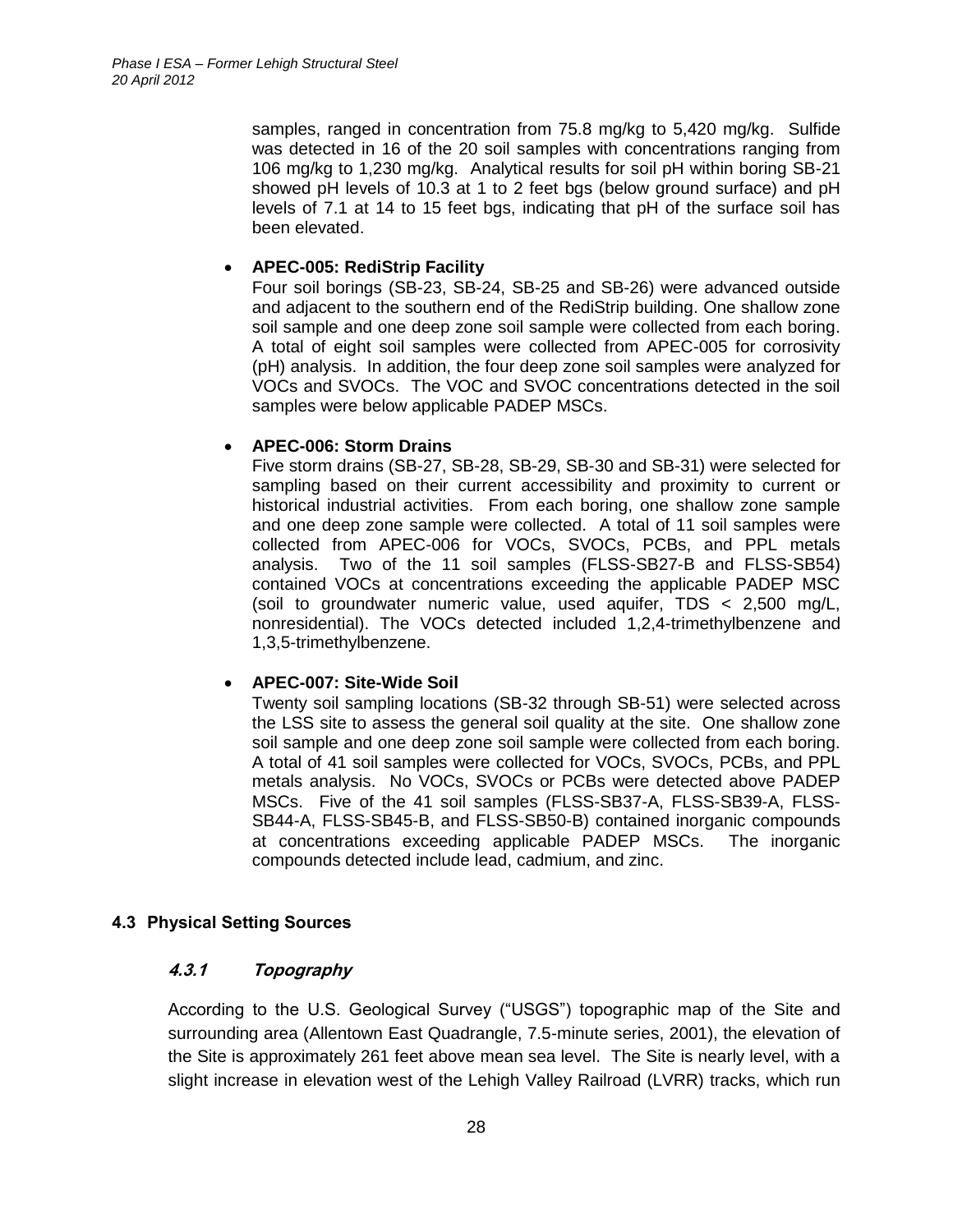north-south and are located between Brick Street and the main portion of the Site (Parcels A-F).

# <span id="page-36-0"></span>**4.3.2 Soils**

According to the *Web Soil Survey 2.2, USDA Natural Resources Conservation Service*, (*[http://websoilsurvey.nrcs.usda.gov/app/HomePage.htm\)](http://websoilsurvey.nrcs.usda.gov/app/HomePage.htm),* the majority of the soil at the Site is classified Urban land, 0-8% slopes (mapped as UgB). This type of soil covers over 68% of the of the Site. Urban land consists of large areas where a soil has been covered by or mixed with other materials in the process of building or land filling. The remaining soil is classified as Urban land, 8-15% slopes (mapped as UgC).

# <span id="page-36-1"></span>**4.3.3 Geology**

According to the Allentown East Quadrangle presented in *Map 61 – Atlas of Preliminary Geologic Quadrangle Map of Pennsylvania* (PA Geologic Survey, 1981), the Site is located on bedrock of the Allentown formation. The Allentown formation consists of dolomite and impure limestone, and the bedrock tends to form pinnacles. Cut-slope stability is rated as good, while ease of excavation is rated as difficult. Foundation stability is rated as good, although a thorough sinkhole investigation is recommended (*Engineering Characteristics of the Rocks of Pennsylvania*, (Geyer and Wilshusen, 1982).

# <span id="page-36-2"></span>**4.3.4 Hydrology**

# *4.3.4.1 Surface Water*

The Site is located along the western bank of the Lehigh River. As noted in Section 4.4.1 (below) there was a canal-like feature that crossed the northern portion of the Site circa 1893. Currently, there are no surface water bodies on-site.

# *4.3.4.2 Wetlands.*

According to National Wetland Inventory information provided by EDR, the Site contains small portions of federal wetland areas along the northern section of the Site (north of the Tilghman Street Bridge) along the Lehigh River (Appendix B).

# *4.3.4.3 Flood Zones*

According to Federal Emergency Management Act ("FEMA") flood information provided by EDR, the majority of the Site (east of the LVRR) is located within the 500-year flood zone. Portions of the Site located directly along the Lehigh River are within the 100-year flood zone (Appendix B).

# *4.3.4.4 Groundwater*

Based on surface topography, groundwater at the Site is expected to flow east, towards the Lehigh River. Based on the Tetra Tech report (see Section 4.2.7), depth to waster is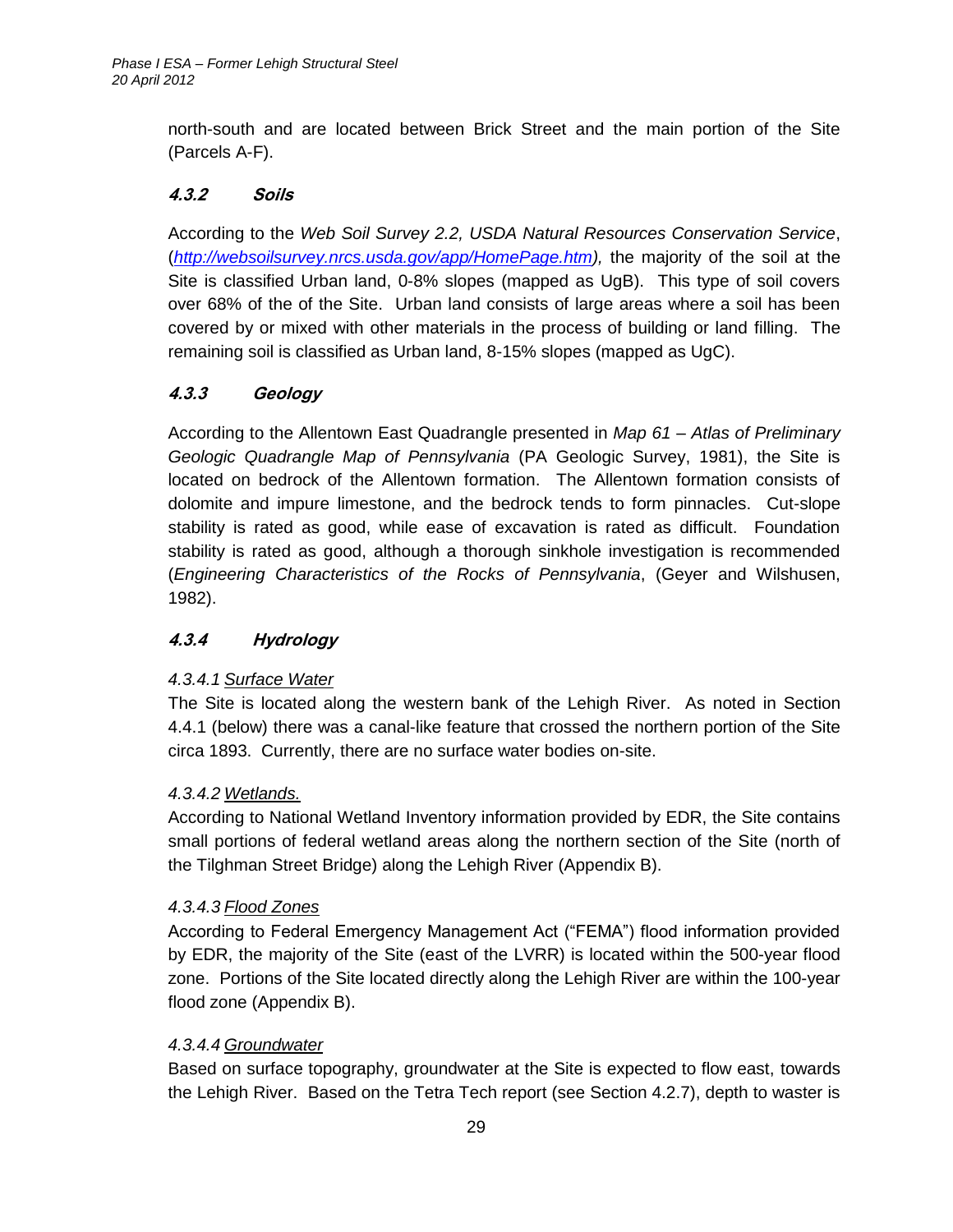approximately 18-20 feet bgs. There is one well on the Site (Cluster A) listed in the PA Well and Fed USGS databases. The well was drilled in 1946 and is 164 feet deep (Appendix B).

### <span id="page-37-0"></span>**4.4 Historical Use Information on the Property and Adjoining Properties**

<span id="page-37-1"></span>As required by ASTM E 1527-05, a minimum of two historical use sources for the site were researched back to at least 1940 (or earlier if the site was developed prior to 1940).

# **4.4.1 Historical Topographic Maps**

Topographic maps show structures, roads, water bodies, topographic conditions, etc. and can therefore be a valuable source of information about the historical use of a given site. Moonstone reviewed historical topographic maps provided by EDR for the years 1893, 1947, 1957, 1964, 1972, 1983, 1992, and 1999. Copies of the maps are provided in Appendix E. The following is a summary of the maps reviewed.

### *1893 Topographic Map (scale: 1:62,500; 15 minute series; Allentown Quadrangle)*

The overall topography of the Site has changed very little since 1893. The 1893 map shows the existing north-south rail line along the west side of the Site, and another rail line crossing the Lehigh River at the northern tip of the Site (where the existing train trestle is located). The map also shows a small waterway extending southwest from the north-south rail line across the northern tip of the Site and into the Lehigh River. Based on the surrounding topography, this feature appears to be a canal and not a natural drainage. No buildings are indicated on this map.

# *1947 Topographic Map (scale: 1:50,000; 15 minute series; Allentown Quadrangle)*

The canal shown on the 1893 map is no longer shown on the 1947 map. A large rectangular building is shown between the north-south rail line and the river at the southern end of the Site. There are no buildings north of the Tilghman Street Bridge.

# *1957 Topographic Map (scale: 1:62,500; 15 minute series; Allentown Quadrangle)*

The 1957 map shows an addition to the on-Site building that appeared on the 1947 map, and shows a new, linear building next to the existing building. There is also a very small structure indicated just south of the bridge, along the river. There are no buildings north of the bridge.

# *1964 Topographic Map (scale: 1:24,000; 7.5 minute series; Allentown East Quadrangle)*

The 1964 is drawn to a larger scale than the previous maps and more detail is discernible. The 1964 map shows four buildings covering nearly all of the Site south of the bridge: the three previously indicated buildings, and a fourth building located near the river bank. There are also two new buildings north of the bridge: a long, linear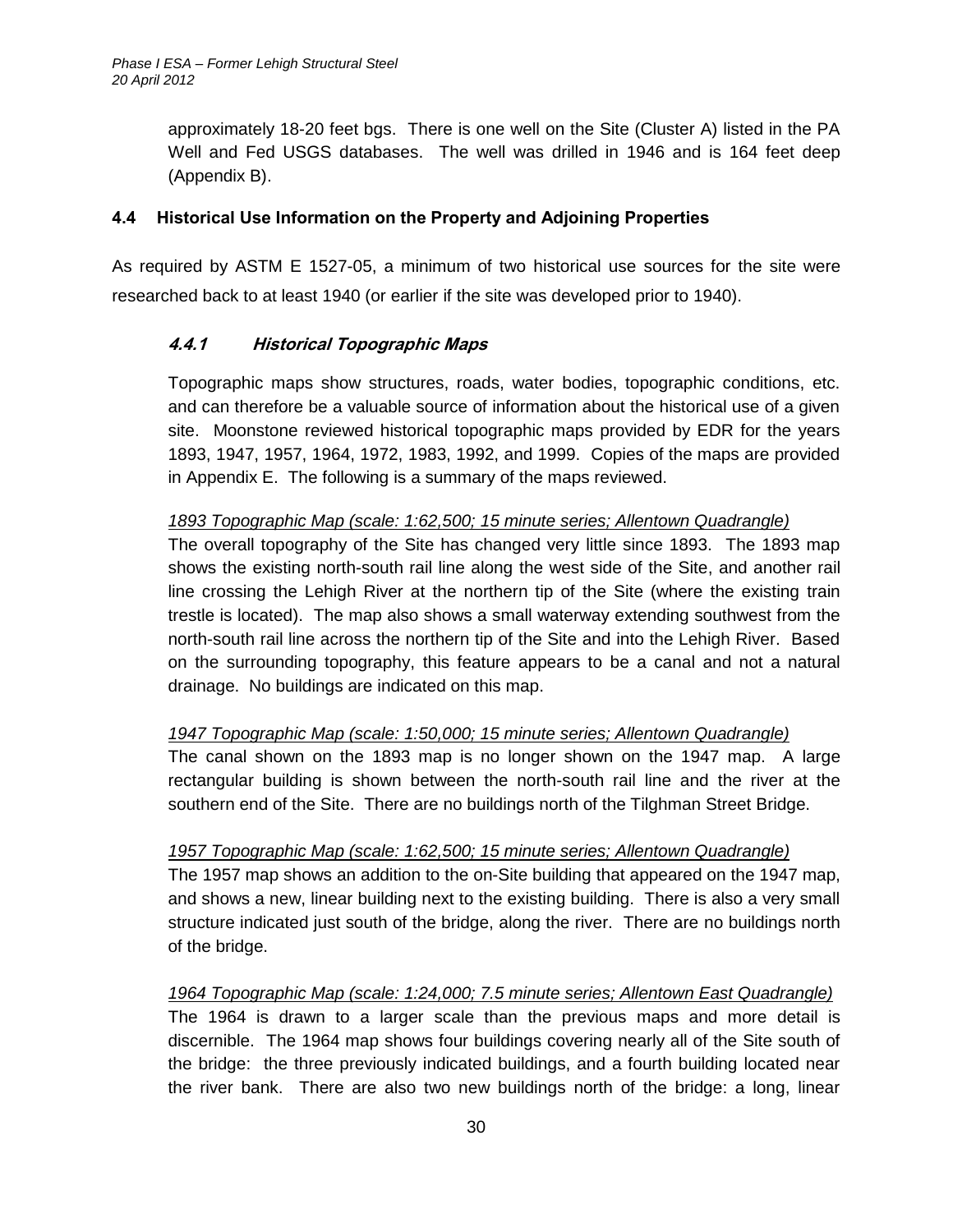building near the river, and a small square building near the western property boundary. Several rail spurs enter the site from the north, crossing under the Tilghman Street bridge. A pond is shown northwest of the Site where the presumed canal previously terminated.

*1972 Topographic Map (scale: 1:24,000; 7.5 minute series; Allentown East Quadrangle)* The 1972 map shows no change at the Site since 1964.

*1983 Topographic Map (scale: 1:24,000; 7.5 minute series; Allentown East Quadrangle)* The 1983 map shows no change at the Site since 1972.

*1992 Topographic Map (scale: 1:24,000; 7.5 minute series; Allentown East Quadrangle)* On the 1992 map, a third building has been added north of the Tilghman Street Bridge, and the rail line crossing the Lehigh River is no longer present. The two large buildings south of Tilghman Street have been connected, and they also appear to be connected to building now off-site to the south. The pond northwest of the Site appears to be empty, although it is still shown as a depression on the topographic map.

*1999 Topographic Map (scale: 1:24,000; 7.5 minute series; Allentown East Quadrangle)* North of the Tilghman Street Bridge, the Site appears as it did in 1992. South of the bridge, the two small buildings along the river are no longer present; only the two large buildings remain.

# <span id="page-38-0"></span>**4.4.2 Sanborn Fire Insurance Maps**

Moonstone reviewed historical Sanborn fire insurance maps provided by EDR for the years 1885, 1891, 1897, 1911, 1932, 1950, 1957, 1964, 1968, 1971, and 1977. Copies of the maps are provided in Appendix F. The maps do not show portions of the site north of Furnace Street (Parcels A, B, and C). A brief description of the review of these maps is provided below.

# *1885 Sanborn Map*

In 1885 the main portion of the site (east of the LVRR) was developed as the Allentown Rolling Mills facility. South of Tilghman Street in what is now Building #1 were "The Rail Mill" and "The Puddling Mill." Two relatively small warehouses, an oil house, and a brick and sand building were located east of Building #1 where Building #2 is now located. Scales were located north of Building #1.

North of Tilghman Street was a large building labeled "The Lehigh Rolling Mill," a smaller building labeled "Bolt, Spike & Nut Shop," and several smaller buildings: a brick and sand building, a blacksmith shop, a cooper shop, a stave building, a shears building, a scrap building, and a pump house. Scales were located south of the large Lehigh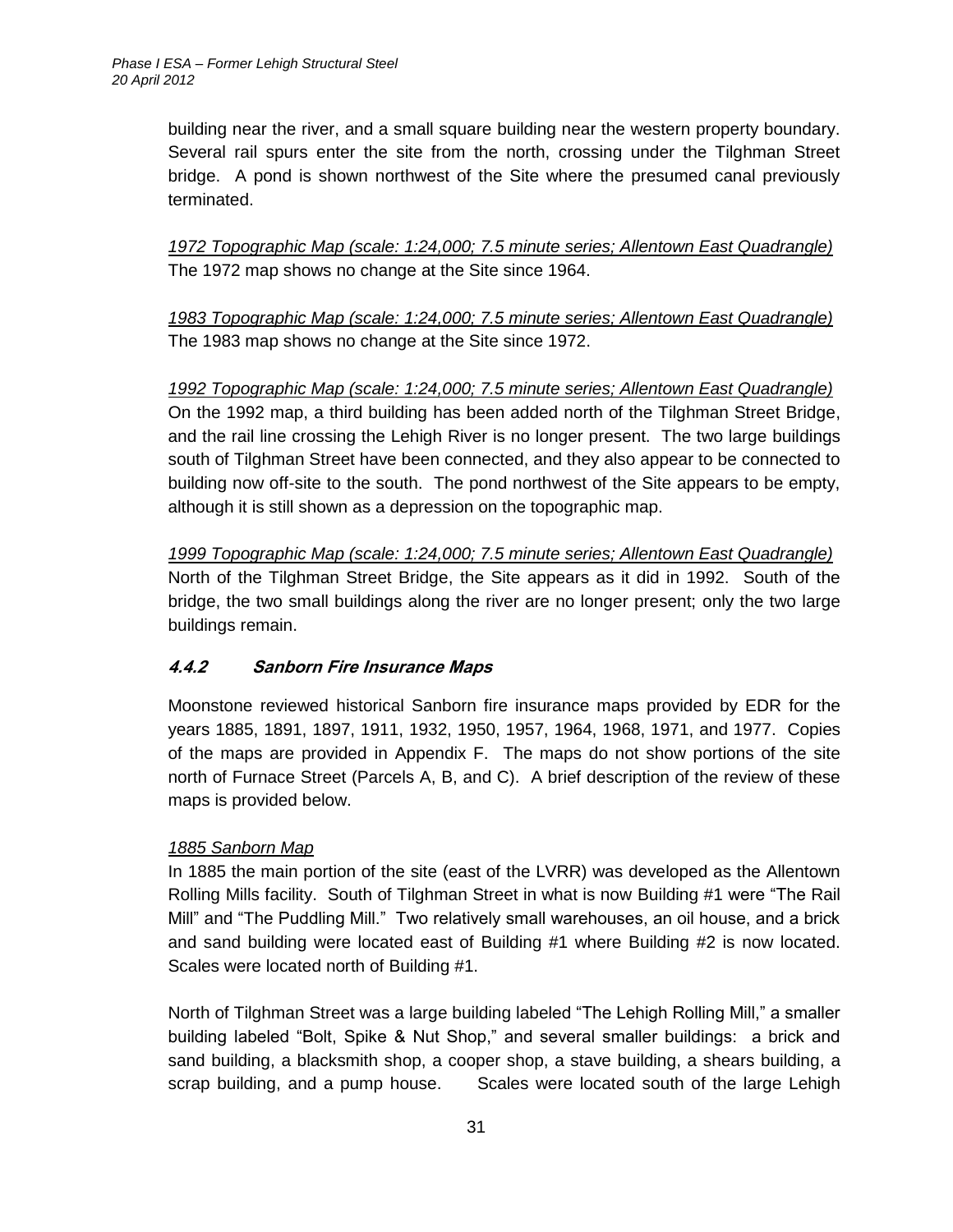Rolling Mill building. North of the Bolt, Spike & Nut Shop was an area labeled "Back Water." This appears to correspond to the canal-like feature indicated on the 1893 topographic map.

The mills north and south of Tilghman Street contained numerous engines and furnaces. Water tanks and pump houses were indicated east of the large mill buildings, and a water house was located in line with Tilghman Street. No other storage tanks were indicated on the map.

Two rail spurs leading to the water house, in line with Tilghman Street, are labeled "coal tracks." Other rail spurs ran along the east side of the Site building, one of them terminating inside Building #1. Multiple tracks of the Lehigh Valley Rail Road (LVRR) ran along the west side of the main portion of the Site.

West of the LVRR, Parcel G contained dwellings along Tilghman Street where the Former Mechanic Shop is now located. The remainder of Parcel G was vacant. The northeast quarter of Parcel H was occupied by the "E. Gough Brass & Iron Foundry" and contained foundry buildings, a machine shop, and other related buildings. The northwest quarter was occupied by dwellings. The southeastern quarter of Parcel H was developed with a rolling mill office and scales, and the southwest quarter was developed with dwellings.

#### *1891 Sanborn Map*

The Site changed very little between 1885 and 1891. One of the rail spurs east of the Site buildings was extended north and transected the "Back Water" area. The cooper shop and stave house north of Tilghman Street were converted to a freight office. South of Tilghman Street, a small addition was added to the southern end of Building #1. Parcels G and H appear unchanged except for the addition of a circular feature (possibly a storage tank) located on Allen Street, south of the Rolling Mill offices on Parcel H.

#### *1897 Sanborn Map*

In 1897, the Rail Mill (still shown in the southern half of Building #1) was labeled as "Inactive" and in dilapidated condition. The scales north of the Puddling Mill (north end of Building #1) were no longer present, nor were the scales south of the Rolling Mill. The coal tracks in the middle of the Site were replaced by a single track leading to a coal trestle. The rail spur that formerly transected the "Back Water" north of the Site was terminated south of the water, and the water is not indicated on the 1897 map. However, the 1897 map extends farther east than previous maps, and shows what appears to be a canal between the Pump House north of Tilghman Street and the Lehigh River. Parcel G remained unchanged since 1891. Parcel H remained unchanged except that the foundry was labeled as a steam cock manufacturer in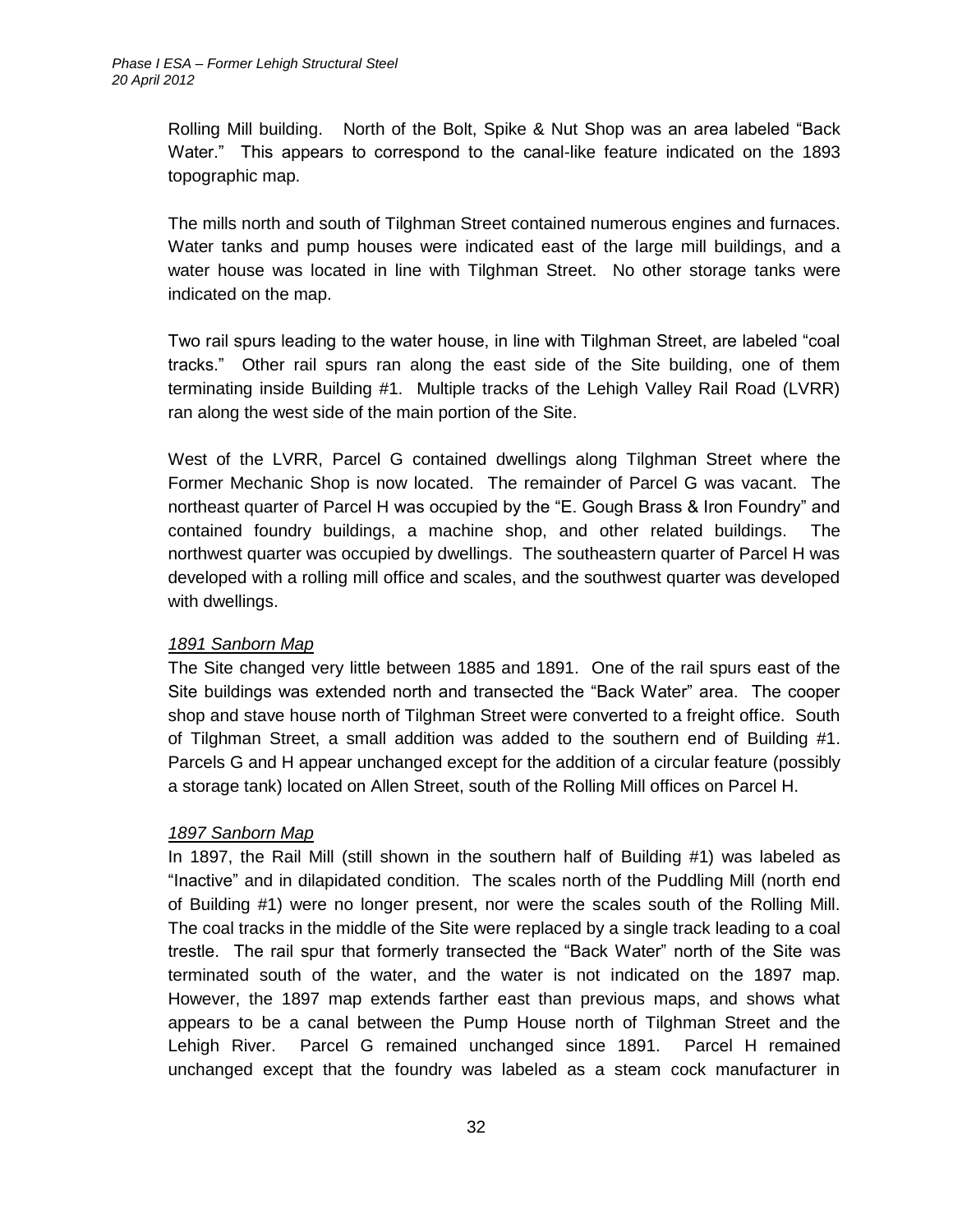addition to being a brass and iron foundry. A note next to the foundry building indicates that the fuel source is coal.

#### *1911 Sanborn Map*

In 1911, Building #1 was divided into two parts. The southern end, previously known as the Rail Mill, was labeled "Lehigh Valley Structural Steel Co." The northern end of Building #1, previously known as the Puddling Mill, was labeled "Vacant & Dilapidated." The small building connecting the two former mills was converted to a "J.M. Baker" fire bricks manufacturing facility. A former warehouse east of Building #1 was labeled as a storage shed. Scales were shown north of Building #1, along with a small coal bin. The former rail spur delivering coal to the Site (in line with Tilghman Street) was no longer present.

North of Tilghman Street, the large Rolling Mill building was no longer present. The smaller buildings to the north (Bolt, Spike & Nut Shop, freight office, and blacksmith shop) were converted and operating as part of the "Blanc Stainless Cement Co." Two oil tanks are indicated along the west side of these building, along the LVRR. The Blanc Stainless Cement Co. is located on Parcel D of the Site.

Parcel G was still developed with dwellings along Tilghman Street, but a Machine Shop with a gasoline engine was added to the southern half of the parcel. The Machine Shop was part of the "John J Henry Hanlon Ornamental Iron Works" located on the southern half of Parcel G and the northeastern quarter of Parcel H. Notes on map indicate that the former foundry on Parcel H was used for storage only as of 1911. The northwestern and southwestern quarters of Parcel H remained relatively unchanged (developed as dwellings) and the building in the southeastern quarter of the parcel was labeled as an office.

#### *1932 Sanborn Map*

On the 1932 map, the Tilghman Street Bridge was indicated. Lehigh Structural Steel occupied the area south of Tilghman Street. The two large buildings south of Tilghman Street were combined into one building (Building #1), which included a machine shop and pattern shop. The floor in Building #1 was earth and concrete. A small single story building labeled Paints & Oils was added north of Building #1 and a second large building (Building #2) was added east of Building #1. The northern portion of Building #2 was labeled as a galvanizing plant. Building #2 contained a 30-gallon chemical engine and had an earthen floor. In addition to Buildings 1 and 2, there were several small outbuildings used for general storage, paint and oil storage, and an Erecting House. An unspecified oval feature is drawn along the Lehigh River. Several new rail spurs entered the site from the north. North of Tilghman Street were three small storage buildings.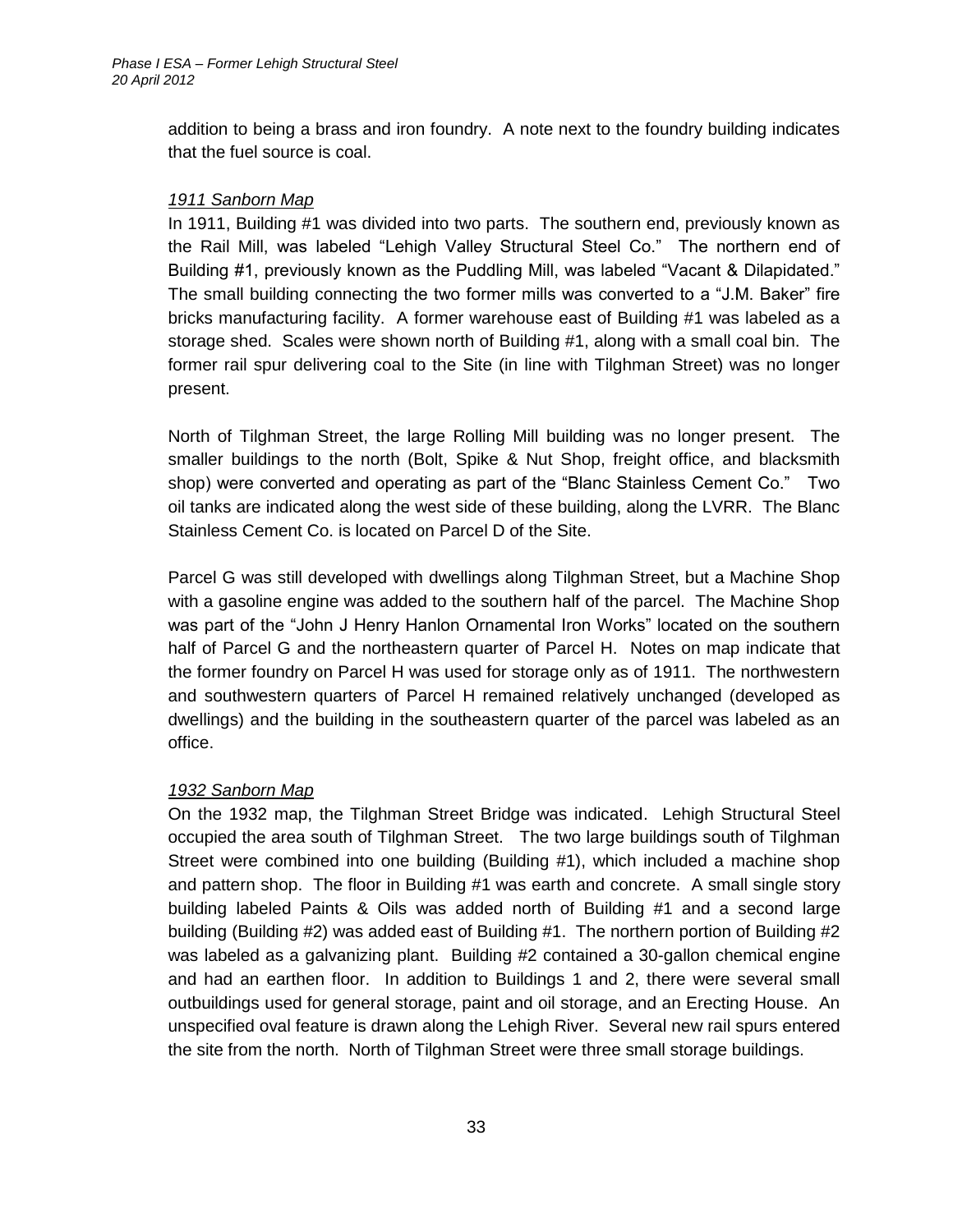The dwellings previously located on Parcel G along Tilghman Street were no longer present. The Machine Shop on the southern half of Parcel G was still present and was labeled as having an earthen floor. The eastern half of Parcel H was labeled as a junk yard and the former foundry and office building were labeled as storage. The western half of Parcel H contained dwellings as on previous maps.

### *1950 Sanborn Map*

On the 1950 map, the areas north of Tilghman Street were completely vacant and undeveloped. South of Tilghman Street, Lehigh Structural Steel added a Galvanizing Plant east of Building #2, along the Lehigh River (over the oval feature shown on the 1932 map). The galvanizing plant that was formerly part of Building #2 is no longer present, and Building #2 is wider than in the previous map. A sulfuric acid tank is indicated on the west side of Building #2. A fuel oil tank is indicated on the west side of the new Galvanizing Plant. A warehouse was added to the Erecting House north of the Galvanizing Plant.

Parcel G was occupied by the J.J. Hanlen Iron Works, including the previously identified machine shop on the southern half of the parcel, and a new concrete block structure on the northern half of the parcel. The eastern half of Parcel H was completely vacant and undeveloped on the 1950 map, and the western half contained dwelling as before.

#### *1957 Sanborn Map*

The main portion of the Site does not appear to have changed significantly between 1950 and 1957. The area directly south of Building #1 and Building #2 was labeled as a crane way. The areas north Tilghman Street contained several unmarked ovals, three separate storage buildings (one contained an auto repair shop) and were labeled as an iron storage yard and parking.

#### *1964 Sanborn Map*

On the 1964 map, the north (north of Tilghman Street) main portions of the site (east of the LVRR) appear unchanged from the 1957 map. West of the LVRR, Parcel G was owned by Lehigh Structural Steel. The building on the northern half of Parcel G was still present, but the machine shop on the southern half of the parcel had been removed and the area was labeled as parking. On Parcel H, only one dwelling remained; no other structures were present.

#### *1968 Sanborn Map*

The Site does not appear to have changed significantly between 1964 and 1968.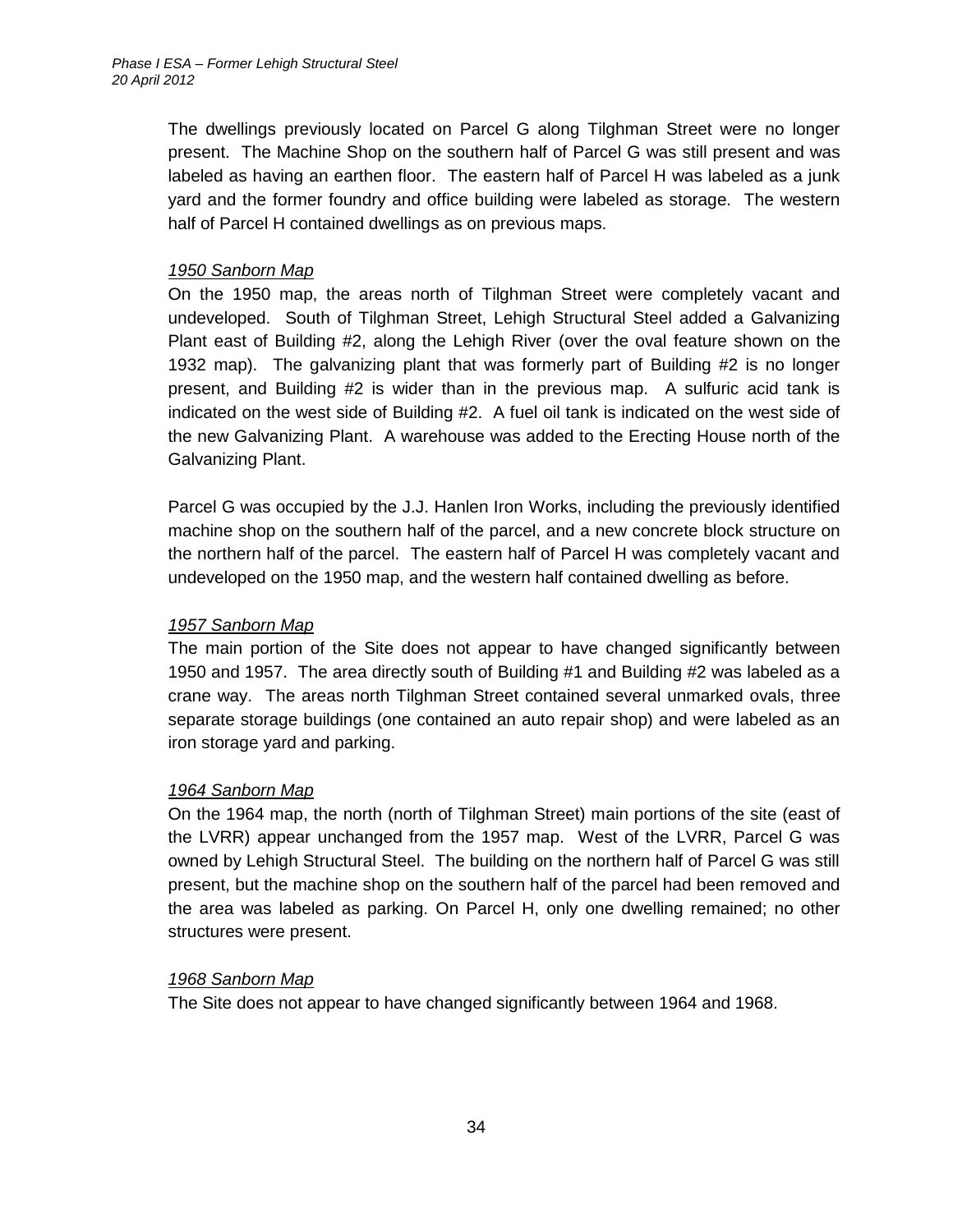# *1971 Sanborn Map*

The Galvanizing Plant was extended northward to join the building previously identified as the Erecting House (labeled "M" on the 1971 map). Another small building, labeled "Facty Bldg" was constructed between the Galvanizing Plant and Building #2.

North of Tilghman Street, a large single story fabricating building was constructed on the east portion of the Site next to the Lehigh River (the current Acme Cryogenics building). The area is labeled as Lehigh Structural Steel Co.

### *1977 Sanborn Map*

The main portions of the Site does not appear to have changed significantly between 1971 and 1977. The area north of Tilghman Street had minor changes. The auto repair/storage building was expanded south to include a warehouse section. Also, a scale was located west of the fabricating building.

# <span id="page-42-0"></span>**4.4.3 City Directory**

EDR completed a search of various business directories including city, cross reference and telephone directories, if available, at approximately five-year intervals for the years spanning 1964 through 2011. The search results are of limited usefulness due to the difficulty in identifying a single address for the Site. The city directory search results list properties located at 17-116 Tilghman Street/ West Tilghman Street, most of which are residential. However, several small businesses are listed, which include grocery/fresh produce markets, auto service centers/gas stations, a car wash, and restaurant. None of the businesses appeared in the EDR and local database searches except for the Getty-Mart, where the LUST release cleanup was completed in 2007 (see Section 4.1.2). (Note: mapping the difference addresses given for the Getty-Mart in the various sources provides the same physical location.) The small businesses located in the vicinity of the subject Site are not likely to have an adverse effect on the subject Site. A copy of the EDR City Directory Abstract is included in Appendix G.

# <span id="page-42-1"></span>**4.4.4 Historical Aerial Photographs**

Moonstone reviewed historical aerial photographs provided by EDR for the years 1938, 1948, 1955, 1957, 1962, 1971, 1972, 1981, 1987, 1992, 1999, 2005, and 2008. Copies of these photographs are included in Appendix H.

The following descriptions summarize the review of the aerial photographs:

# *1938 Aerial Photograph (scale: 1 inch = 500 feet)*

In the 1938 photograph, the portion of the Site south of the Tilghman Street Bridge is developed with some of the same buildings that exist today – Building #1 and Building #2. The eastern half of this Site portion appears to be undeveloped with the exception of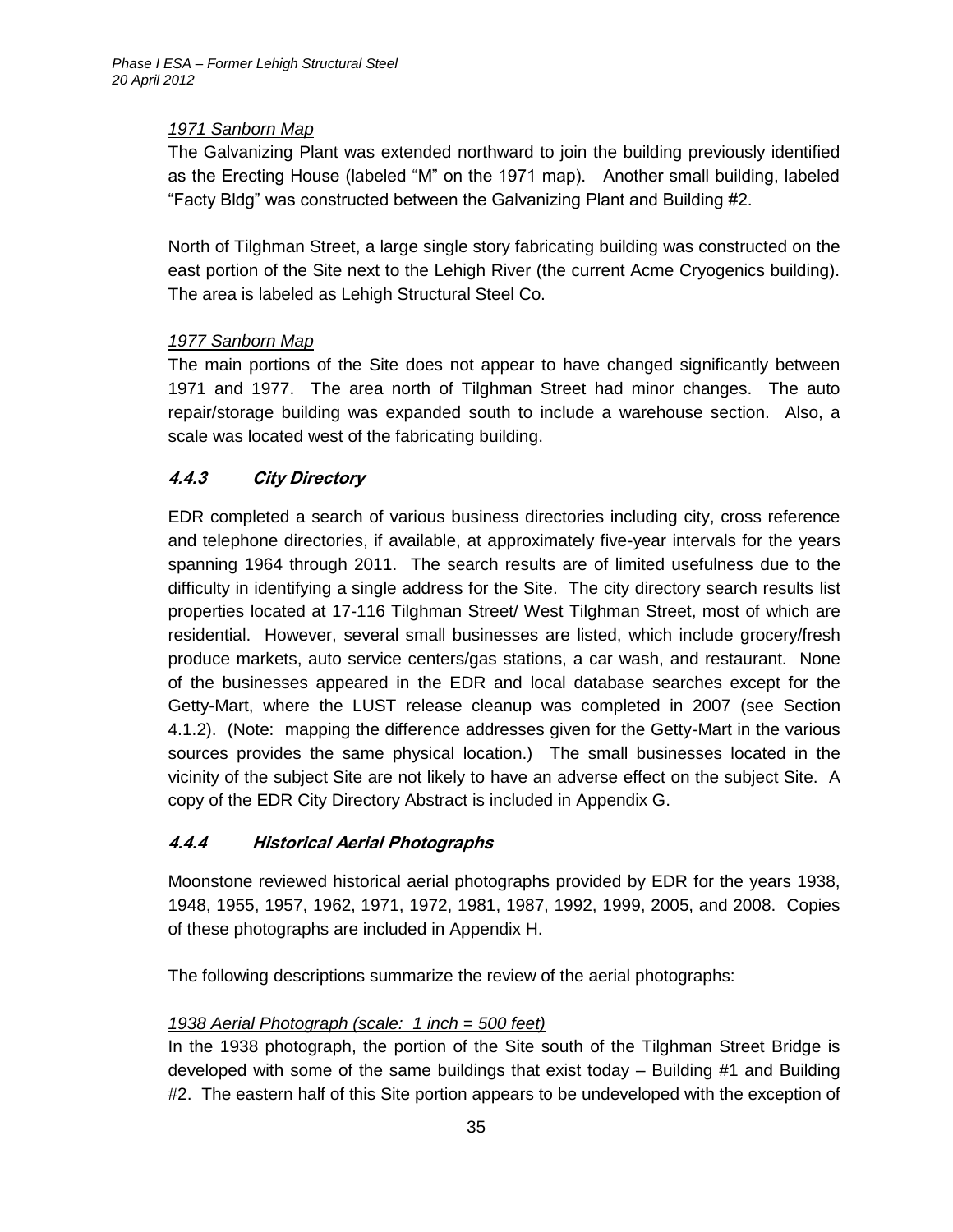one building in the northeast corner. The area south of the buildings appears to be a parking area. The area directly north of the Tilghman Street Bridge is undeveloped. The site parcels west of the LVRR (Parcels G and H) are both developed with various buildings. The area north of the Site and to the west of the rail line leading to the trestle contains a pond and there area around the pond is disturbed.

#### *1948 Aerial Photograph (scale: 1 inch = 1,000 feet)*

The 1948 photograph was taken at a higher elevation and is of very poor quality. It shows no discernible changes to the Site or immediate surrounding areas since 1938.

# *1955 Aerial Photograph (scale: 1 inch = 500 feet)*

In the 1955 photograph, the portion of the Site south of the Tilghman Street Bridge is developed with many of the same buildings that exist today  $-$  Building  $#$ , Building  $#2$ , and several buildings on the eastern side adjacent to the Lehigh River. The area directly north of the Tilghman Street Bridge is developed with three buildings and the area appears disturbed (Parcels C and D). One site parcel west of the LVRR (Parcel G) is still developed on the west side, but the east side adjacent to the rail line is undeveloped and the area is disturbed. The area north of the Site and to the west of the rail line leading to the trestle contains a pond.

### *1957 Aerial Photograph (scale: 1 inch = 1,000 feet)*

The 1957 photograph was taken at a higher elevation and shows no discernible changes to the Site or immediate surrounding areas since 1955.

# *1962 Aerial Photograph (scale: 1 inch = 250 feet)*

In the 1962 photograph, the portion of the Site south of the Tilghman Street Bridge is unchanged. The area directly north of the Tilghman Street Bridge is developed with four major buildings and several small structures. The site parcels west of the LVRR (Parcels G and H) appeared as they are at present. The area north of the Site and to the west of the rail line leading to the trestle contains a pond.

# *1971 Aerial Photograph (scale: 1 inch = 500 feet)*

In the 1971 photograph, the Site changed somewhat from 1962. The building north of the fabricating building (parcels C and D; along the Lehigh River) is gone, a road now crosses diagonally across parcel D, and there appear to be two structures on Parcel B along the Lehigh River. The area north of the Site and to the west of the rail line leading to the trestle is heavily disturbed and the pond no longer exists.

# *1972 Aerial Photograph (scale: 1 inch = 500 feet)*

The Site and surrounding properties did not change significantly between 1971 and 1972.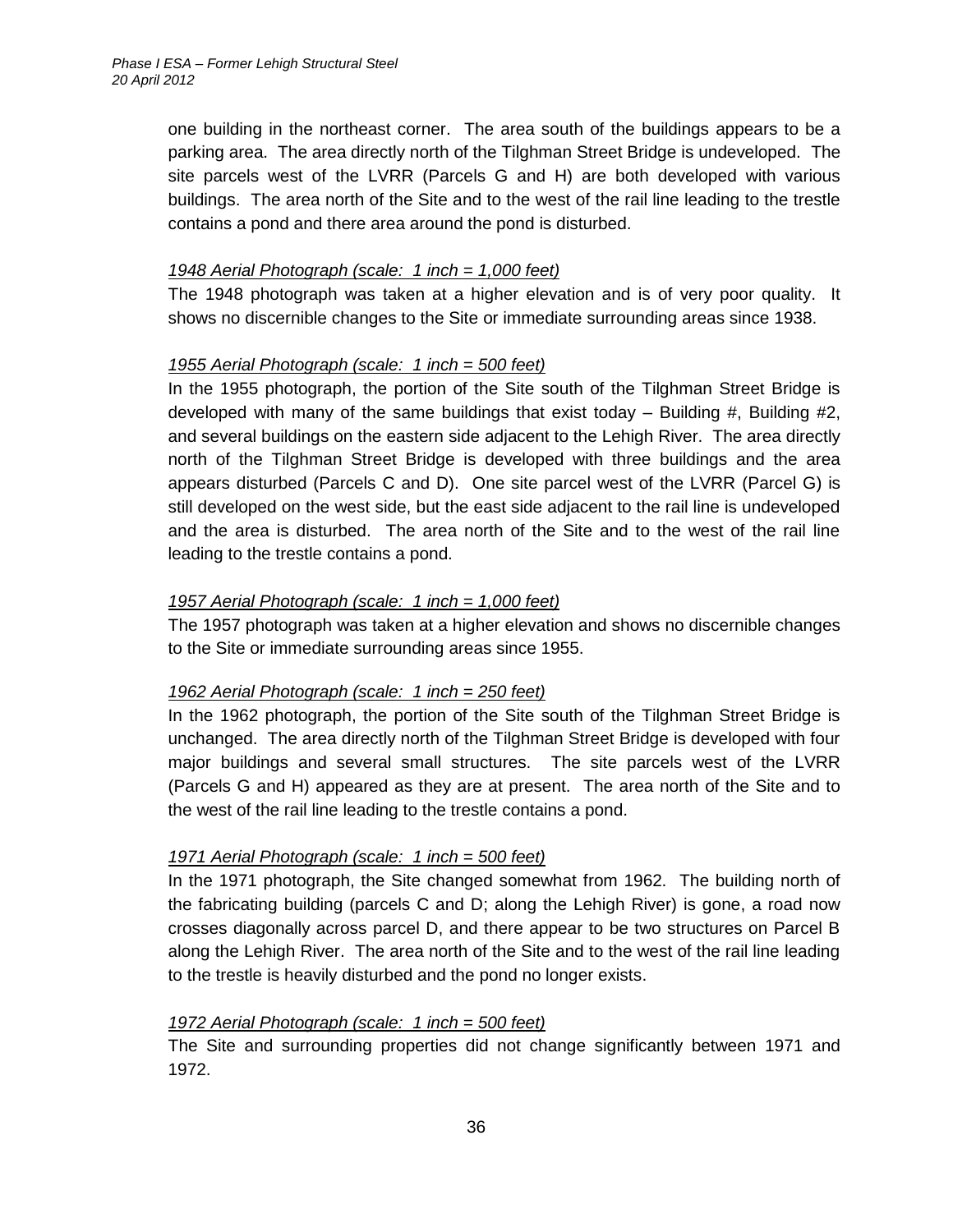### *1981 Aerial Photograph (scale: 1 inch = 1,000 feet)*

The 1981 photograph was taken at a higher elevation and shows no discernible changes to the Site or immediate surrounding areas since 1972.

### *1987 Aerial Photograph (scale: 1 inch = 750 feet)*

The 1987 photograph was taken at a higher elevation and shows no discernible changes to the Site or immediate surrounding areas since 1981. The Site is vegetated all along the Lehigh River.

### *1992 Aerial Photograph (scale: 1 inch = 750 feet)*

The 1992 photograph was taken at a higher elevation, but still shows that the two conjoined buildings located directly south of the Tilghman Street Bridge along the Lehigh River are no longer present. There are no other discernible changes to the Site or immediate surrounding areas since 1987.

#### *1999 Aerial Photograph (scale: 1 inch = 500 and 750 feet)*

The Site and surrounding properties did not change significantly between 1992 and 1999.

### *2005 Aerial Photograph (scale: 1 inch = 500 feet)*

In the 2005 photograph, two buildings along the Lehigh River, south of the bridge, were added to the Site between 1999 and 2005. The northern Site portion (Parcel B) contains multiple unknown features.

# *2008 Aerial Photograph (scale: 1 inch = 500 feet)*

The Site and surrounding properties did not change significantly between 2005 and 2008. The unknown features in the 2005 photograph appear to be a tank farm located in parcel B. The Site is vegetated all along the Lehigh River.

# <span id="page-44-0"></span>**4.4.5 Title Search & Environmental Lien Search**

Mr. Twiggar indicated that a thorough title search had been performed for the Site. Moonstone did not receive a copy of the title search for review. Based on the large amount of environmental information available for the Site from other sources, the title search was not considered likely to contribute to knowledge of the Site's environmental history or current conditions. Mr. Twiggar is also unaware of any environmental liens or activity use limitations for the property. He indicated that the title search performed for the property was comprehensive, and would likely have identified environmental liens or activity use limitations if any were recorded in the chain of title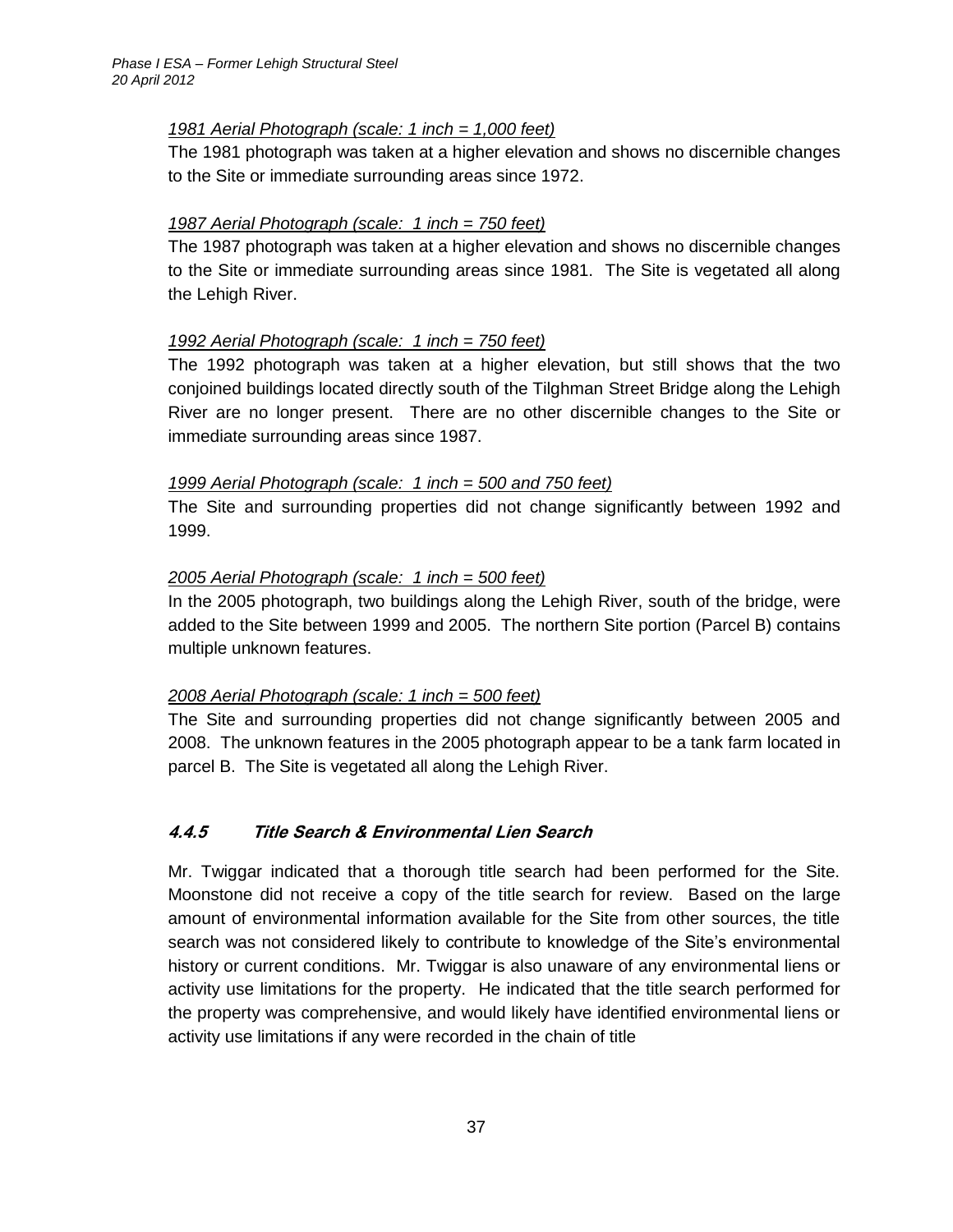# <span id="page-45-0"></span>**5 SITE INSPECTION**

#### <span id="page-45-1"></span>**5.1 Methodology and Limiting Conditions**

A visual inspection of the subject property was conducted on 30 March 2012. The objective of the inspection was to obtain information indicating the likelihood of Recognized Environmental Conditions in connection with the property. The site inspection was conducted by Ms. Jill A. Maurer and Ms. Danielle Elwell (both from Moonstone), escorted by Mr. Bob Kinigus, an E. Schneider & Sons employee. Also present during much of the inspection was Tracy Yenolevich (Coordinator LVLRI/LVEDC) and Mr. Andrew Twiggar (Dunn & Twiggar Company, LLC). As described in Section 1.4 of this report, certain areas of the Site were not accessible and therefore were not inspected.

#### <span id="page-45-2"></span>**5.2 General Site Setting**

The Site is located below the Tilghman Street Bridge on the west bank of the Lehigh River and to the east of North Brick Street. The Site itself is nearly level, but topography rises steeply to the west of the site. The Site and surrounding properties are and historically have been primarily used for industrial activities. Rail lines access the Site from the west side, with numerous spurs entering the property. Due to the presence of a cryogenic tank refurbishing company on the property, there are large tank farms located north and south of the Site. The tanks located in these staging/storage areas are empty. The Site is densely developed with large steel frame and/or concrete block buildings, many of which are in poor condition. Photographs of the site are presented in Appendix A.

#### <span id="page-45-3"></span>**5.3 Exterior Observations**

A chain link fence encloses much of the Site. The center portion of the Site is located directly below the Tilghman Street Bridge. The Site is developed with large steel frame and/or concrete block buildings, many of which are in poor condition. Roads and parking areas are located throughout the Site and most are unpaved. The paved areas consist of asphalt paving. Several of the rail lines crossing the Site have been covered over with asphalt paving or soil. Many buildings have rain gutters that discharge storm water from the building rooftops to the ground surface or into pipes below the ground surface. Shallow concrete trenches that capture storm water and channel it to drains surround several of the large buildings. Storm grates were observed throughout the Site, as well as municipal sewer covers. Electrical lines and poles with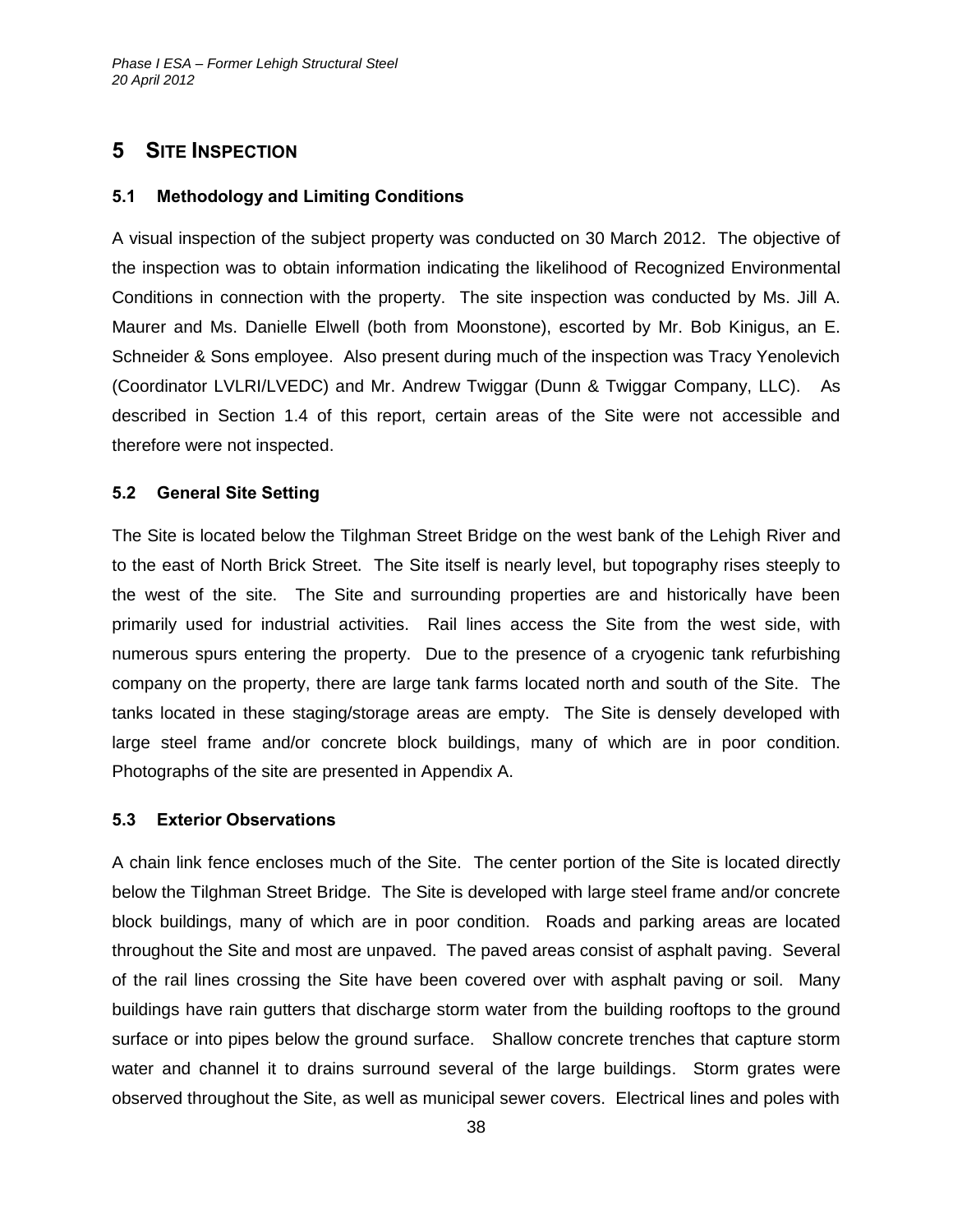transformers primarily run along the east and west sides of the Site. Large tank farms (empty tanks) are located on the far north and south ends of the Site. There is a crane rail on the extreme south end of the Site, on the north side of the Acme building, and also on the north side of Building #1. A stand-alone concrete loading dock with steel framing and corrugated metal roof is located east of the Lutheran Church Warehouse on the north portion of the Site. A covered walk-way connects the dock to the warehouse. The extreme north Site parcel (parcel A) is undeveloped and is covered with small trees and low growing vegetation. There is an empty tracker trailer on the parcel marked "No Trespassing." Much of any open space around the Site structures contains large earth moving equipment, roll off containers, equipment and parts staging areas, piles of construction debris, tracker trailers, and tank trucks. There are two very large billboards on the Site. One is located on next to the bridge in parcel D and the other is located next to the bridge in parcel G.

# <span id="page-46-0"></span>**5.3.1 Underground Storage Tanks (USTs)**

Moonstone did not identify any USTs, nor evidence of USTs (e.g., fill pipes, vent pipes, etc.) at the Site during the Site inspection. The environmental database report provided by EDR (Appendix B) did not indicate any USTs registered at the Site. Based on information in the previous Phase I report (2007), all USTs were removed from the Site.

# <span id="page-46-1"></span>**5.3.2 Above Ground Storage Tanks (ASTs)**

The environmental database report provided by EDR (Appendix B) did not indicate any registered ASTs at the Site. However, Moonstone observed unregulated ASTs at the Site.

A 275-gallon waste oil AST, a 275-gallon diesel AST, and a 100-gallon diesel AST are located in the main area of Building #2. The ASTs have no secondary containment, and pumps connected to the diesel ASTs leaked diesel onto the concrete pad and earthen floor. The waste oil AST has stains indicating spillage. Efforts had been made to contain the spills with absorbent material, but staining is visible on the floor around all three tanks. Acme Cryogenic has a 250-gallon waste oil AST inside their building that is located in secondary containment and shows no signs of leaking. Outside the building, Acme has a 300-gallon diesel AST that is located in secondary containment and shows no signs of leaking. A large blue waste oil container connected to a pump and an oiler burner is located in the southeast corner of Replacement Parts (parcel G). There are signs of spillage on the container and on the floor around the container.

Acme Cryogenics has a large exterior bulk liquid nitrogen tank, and Gardner Cryogenics has two exterior nitrogen tank – one high pressure and one low pressure. Both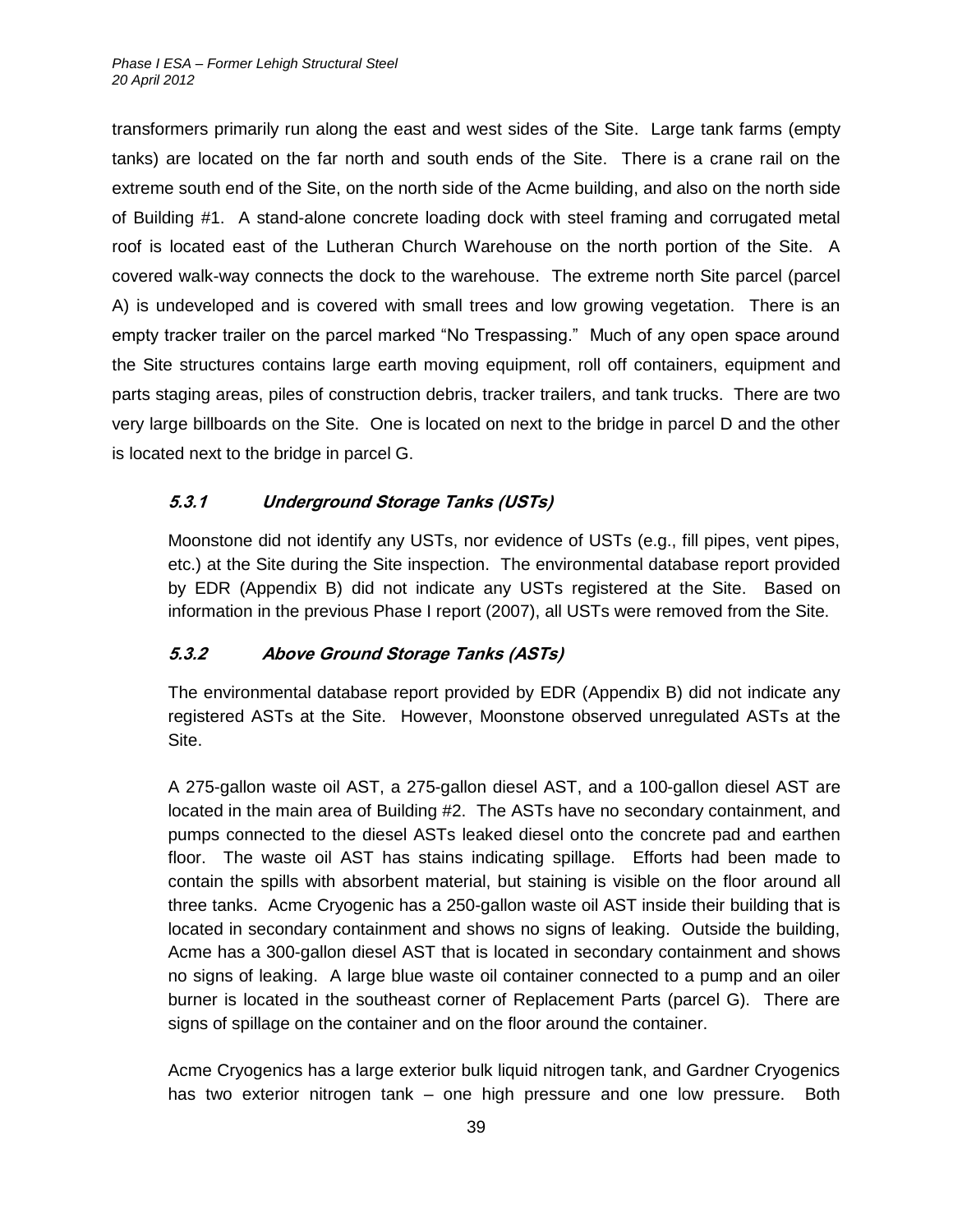cryogenic facilities and Building #2 contain numerous pressurized/liquefied gas dewars and tanks. There are expansive outdoor storage areas at the north and south end of the Site for empty pressure tanks that are going to be or have been refurbished.

# <span id="page-47-0"></span>**5.3.3 Hazardous Substances**

Hazardous, potentially hazardous, and regulated/controlled materials are located throughout the Site, primarily in small quantities that are considered *de minimis*. At Acme Cryogenics and Gardner Cryogenics, hazardous materials are stored in small containers housed in metal "flammable" storage cabinets. At Acme, small amounts of used oil, used sand blast material, MEK, and methylene chloride waste are generated as part of the waste stream and are collected by an outside collection and disposal company. At Gardner, waste oil, used vacuum pump oil, and solder waste water are containerized and stored in secondary containment until they are collected by Safety Kleen. At the Site's tool and dye shop, there are small containers of paint, oil, sealer, and four 5-gallon cans of roof coating. In a narrow courtyard near the shop there are three 55-gallon plastic drums: one empty drum labeled "NDT Neutra-Clor, Liquid Laundry *(illegible)*", one empty unlabeled drum, and one nearly empty drum labeled "not sour/iron." In the Schneider Maintenance Shop building, Moonstone identified a solvent parts cleaner that drains into a 55-gallon drum.

Although petroleum products are not listed hazardous materials, they may be characteristically hazardous. The following locations of the Site contain petroleum products in quantities that are not considered *de minimis*:

- Waste oil and used vacuum pump oil stored in secondary containment at Gardner Cryogenics (Building #1);
- A 275-gallon waste oil AST, a 275-gallon AST, and a 100-gallon diesel AST, various sized drums of hydraulic oil and grease, oil cans, a pallet of unopened 5-gallon tubs of Tak Coat, and four unopened 5-gallon containers of an unknown/unlabeled substance all at E. Schneider & Sons (Building #2);
- An interior 250-gallon waste oil AST in secondary containment and an exterior 300-gallon diesel AST in secondary containment at the Acme building; and
- Large metal cans of waste oil, numerous 55-gallon drums of motor oil, grease, hydraulic, and gear oil; and used oil filters at the Schneider Maintenance building.

In addition, four unopened containers of Oakite 32 (a rust and mineral scale remover) on a pallet and a leaking 55-gallon drum of an unknown substance were observed at the bottom of a descending cement stairway on the exterior east side of Building #1. The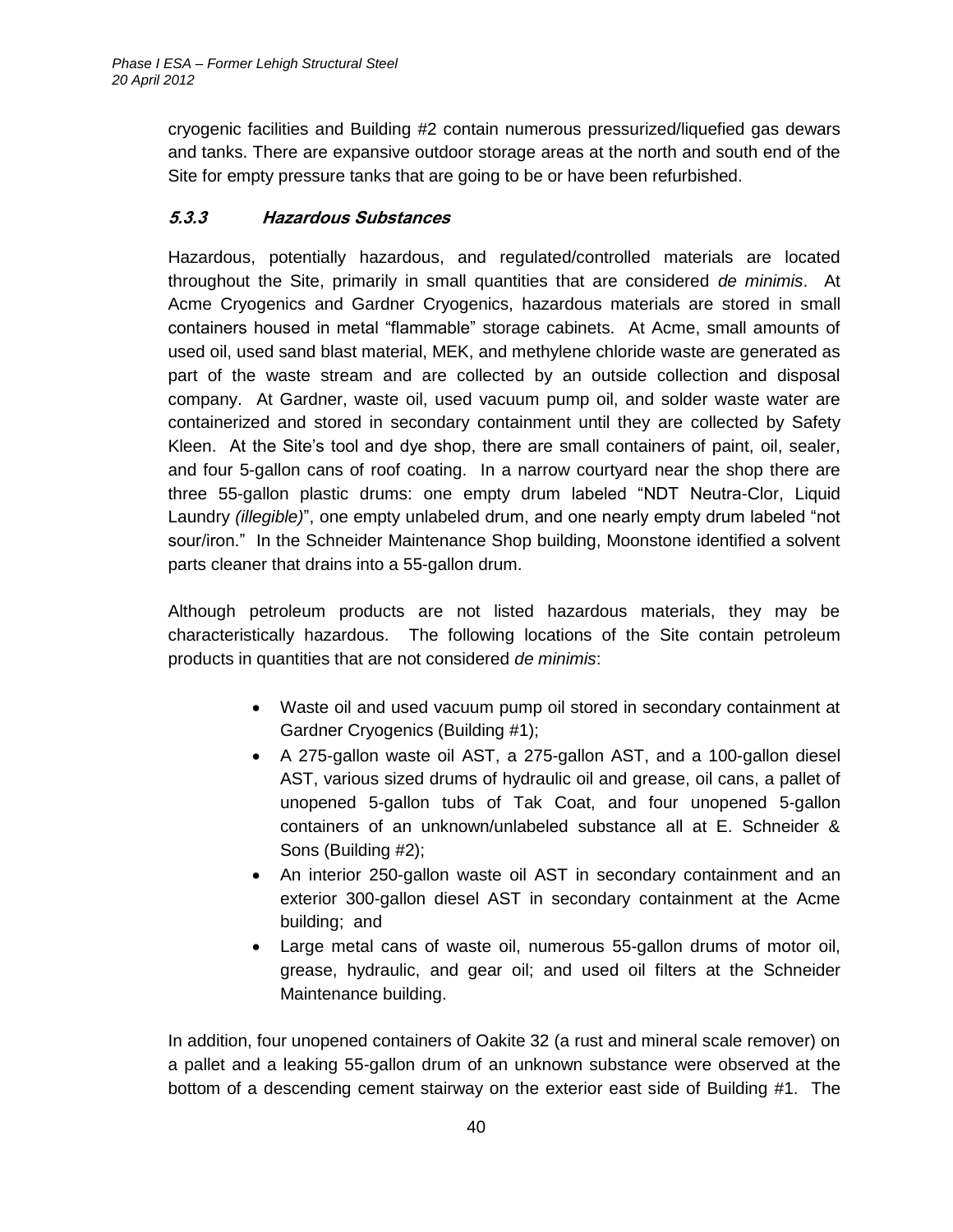area beyond the bottom of the stairs appeared to lead under the Gardner Cryogenics portion of the building. At the direction of Mr. Kinigus, Moonstone was told not to enter the area. Mr. Kinigus did not know what was further back beyond the bottom of the stairs. Also, several vehicle batteries were located under a truck parked at the south end of Building #1 close to the tank farm.

The conditions under which the identified hazardous materials and petroleum products were stored are discussed in the appropriate subsections of Section 5.4.

# <span id="page-48-0"></span>**5.3.4 Electrical Equipment Potentially Containing Polychlorinated Biphenyls (PCBs)**

Moonstone observed several pole-mounted electrical transformers at the Site. Based on a 1990 *PCB Analytical Results* report referenced in the previous Phase I ESA (2007), transformers at the Site are classified as non-PCB transformers.

Electrical switch boxes, fluorescent light ballasts, fluorescent light tubes, and other electrical equipment were observed throughout the Site in *de minimis* quantities. These materials can contain PCBs, mercury, and/or other heavy metals and should be handled accordingly during any future demolition activities.

# <span id="page-48-1"></span>**5.3.5 Distressed Vegetation, Stained Soils, Other Evidence of a Possible Release**

Moonstone observed stained soil in multiple areas of the Site, indicating possible releases of petroleum products or hazardous materials. Potential sources of a petroleum release are equipment that is stored on Site (which may be leaking gasoline, diesel, hydraulic oil, etc.) and/or overfills and spills from equipment, ASTs, and vehicles. Releases of hazardous materials are considered less likely, but could be related to accidental release of materials that are delivered to the Site as part of a scrap delivery, or related to improper disposal of hazardous materials on Site. Specific areas of concern with respect to the release of regulated substances are Parcel H, which is a large equipment storage and scrap yard with obvious staining beneath the equipment. Moonstone also observed a small stain on the asphalt was observed at the end of a black exhaust hose protruding from the east side of the Acme Cryogenics building. The small stain is caused by the discharge from a vacuum pump. Oil mist is used to internally lubricate the moving parts on a vacuum pump which runs approximately four hours a day.

Much of the staining observed by Moonstone was inside the Site buildings south of Tilghman Street, many of which have earthen floors or extremely damaged concrete floors. Localized staining inside the buildings appears to have resulted from storage of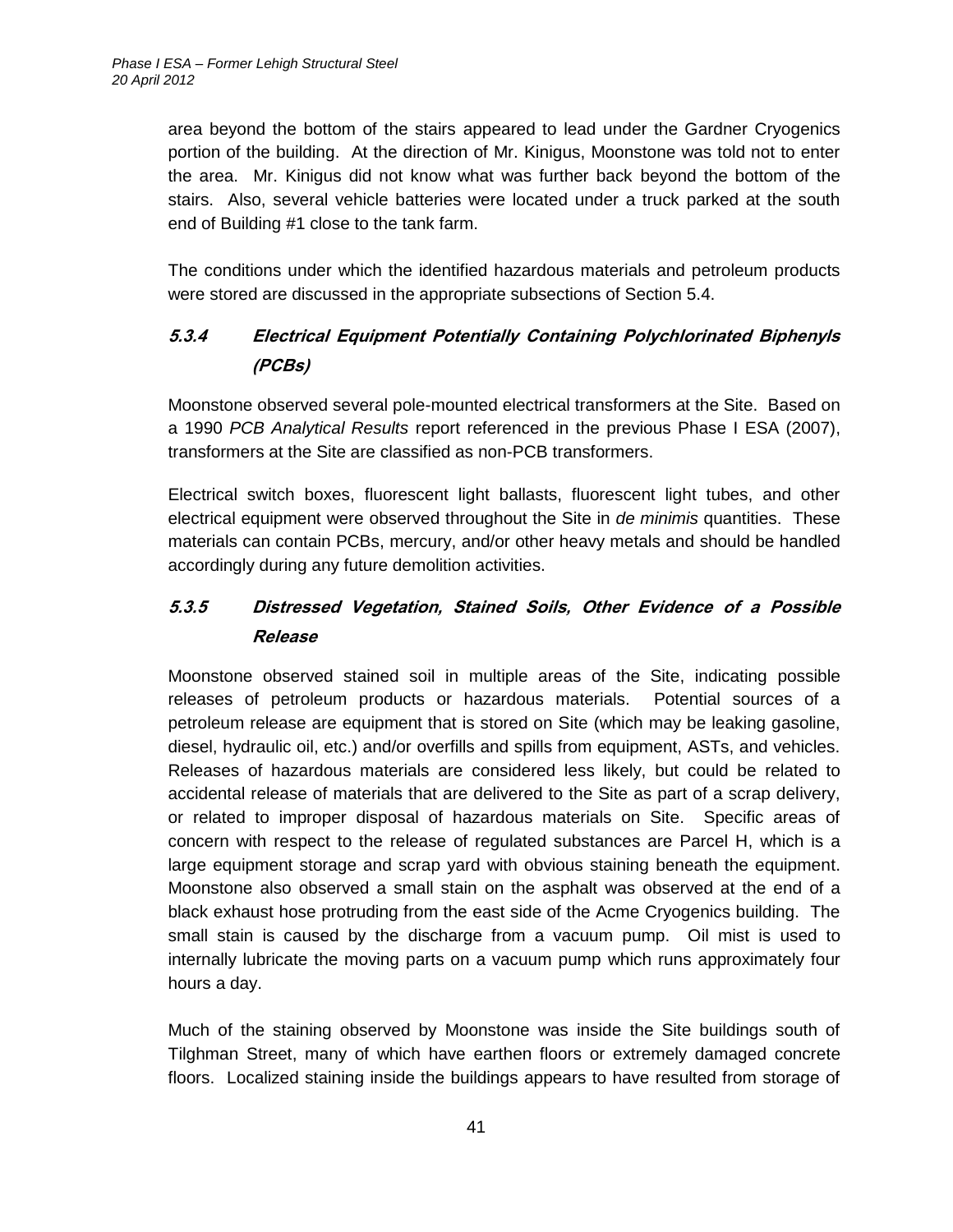vehicles, drums, ASTs, and other containers in these buildings. These areas are discussed in more detail in Section 5.4.

### <span id="page-49-1"></span><span id="page-49-0"></span>**5.4 Interior Observations**

#### **5.4.1 Building #1**

Building #1 is on a concrete slab and is constructed of concrete block, steel framing, and corrugated metal and fiberglass walls. It has sloped roofing. It houses Gardner Cryogenics, Banner Tire Warehouse, a tool and dye shop, and two vacant and locked buildings. As previously stated, Moonstone was not able to access the vacant locked buildings. One building is next to the tool and dye shop, in the southeastern portion of Building #1. Mr. Kinigus stated that the roof had fallen in and the building was unsafe. The other building is the former Site Manager's Office located on the east side of Building #1.

At Gardner Cryogenics, Moonstone interviewed Mr. Vaugh Nattress (Air Products Maintenance Supervisor), Ms. Jennifer Shaak (Environmental Specialist), and Mr. Kevin Snyder (Environmental Specialist) during a guided inspection of the facility. Gardner is located in the northern portion of Building #1. No photographs were allowed inside the facility. This portion of the building has concrete block, brick, and corrugated steel walls with cellulose insulation, a steel slanted roof, and concrete flooring with embedded steel rails. According to Mr. Nattress, the former building occupant was a steel beam builder. The embedded steel rails were used to hold in place via welding the manufactured beams. There are six operational electric overhead cranes used to move tank pieces. A large natural gas oven is located along the west wall used to heat tank parts. Covered floor drains were observed. No one interviewed knew to where the drains were connected. A steel caged area on the west side of the building contains machine parts and several compressed gas cylinders used during welding operations. A safety cabinet contains *de minimis* flammable materials. A wood shack on the north side of the building houses a large fire abatement system. Waste oil, used vacuum pump oil, and solder waste water are containerized and stored in secondary containment until they are collected by Safety Kleen. There is some minor staining on the concrete in the waste area. The building is heated by gas and uses natural air flow, vents, and fans for cooling. A small office area with window air conditioning units is located by the building entrance in the northeast corner.

At the Banner Tire warehouse, Moonstone interviewed Mr. Jay Donnelly, the manager. Mr. Donnelly did not allow photographs and stated the product was proprietary. Tom, an Banner Tire employee, escorted Moonstone through the warehouse. The tire warehouse is located in the southwest portion of Building #1, and has a concrete slab floor with no visible floor drains. The warehouse includes a small office, a bathroom, a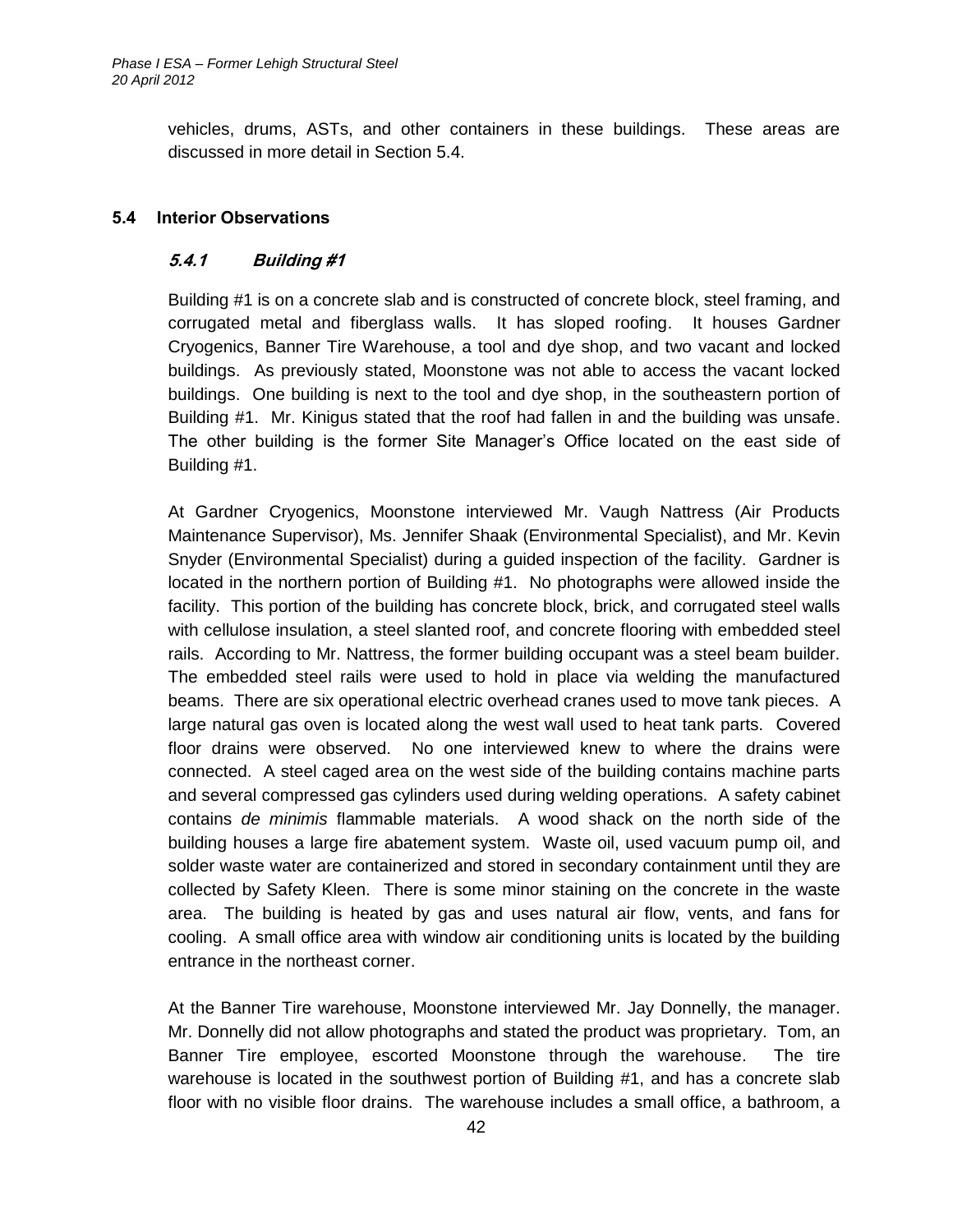loading dock, and a large storage area equipped with shelves for tire storage. Two gas forklifts were parked in the warehouse area.

A small tool and dye shop is located next to the former Site Manager's office. The shop contains tools, a generator, small containers of paint and oil, *de minimis* sealer, and four 5-gallon cans of roof coating. The floor is concrete covered with nine-by-nine inch vinyl composite floor tile. The area has a drop tile ceiling and fluorescent bulb lighting. There is black staining on the south wall and floor originating from the ceiling.

# <span id="page-50-0"></span>**5.4.2 Building #2**

Building #2 is constructed of concrete block and steel and contains two overhead cranes. It houses the E. Schneider & Sons, Creative Fence, a small storage and workshop (former Woof World area), and a small office. No one from Creative Fence was available; therefore, the interior of this facility was not inspected because the building was locked. Creative Fence is located along the north and east side of Building #2.

The portion of the site occupied by E. Schneider & Sons includes an office area and a large, open bay extending the length of the building. The open bay area is used for cutting scrap and repairing equipment and vehicles. The floor of the open bay area is heavily stained concrete and earth with large metal plates that were too heavy to remove for inspection. A 275-gallon waste oil AST, a 275-gallon diesel AST, and a 100-gallon diesel AST are located in the open bay area of Building #2. The ASTs have no secondary containment. Staining was visible on the concrete floor and dirt and absorbent material was used to clean up any spills. Several pallets of "Dririte 50" bags (absorbent material) were observed. Other items located in the building include multiple 55-gallon drums of hydraulic oil, a pallet of 5-gallon tubs of Tack Coat, four 5-gallon unopened containers of an unmarked material, a stack of several very large tires, two enclosed metal roll away containers (contents were not available for inspection), several piles of dirt and scrap that are being screened, multiple compressed oxygen tanks used for cutting, and several large pieces of equipment being cut apart for scrap metal. Fluid puddles and staining are under each item of scrap equipment currently being cut up into smaller pieces.

A storage warehouse and small workshop now occupies the former Woof World area, which is located in the southeast corner of Building #2. E. Schneider & Sons operates this area. The building is two-story concrete block with a concrete slab on grade. The first floor contains workbench area, small bathroom, and a storage area. The workbench contains tools and parts along the east wall and along the west wall are several large cardboard containers of stainless steel helmet snaps and stainless steel shavings. The concrete floor in the storage area is cracked and in poor condition. This area houses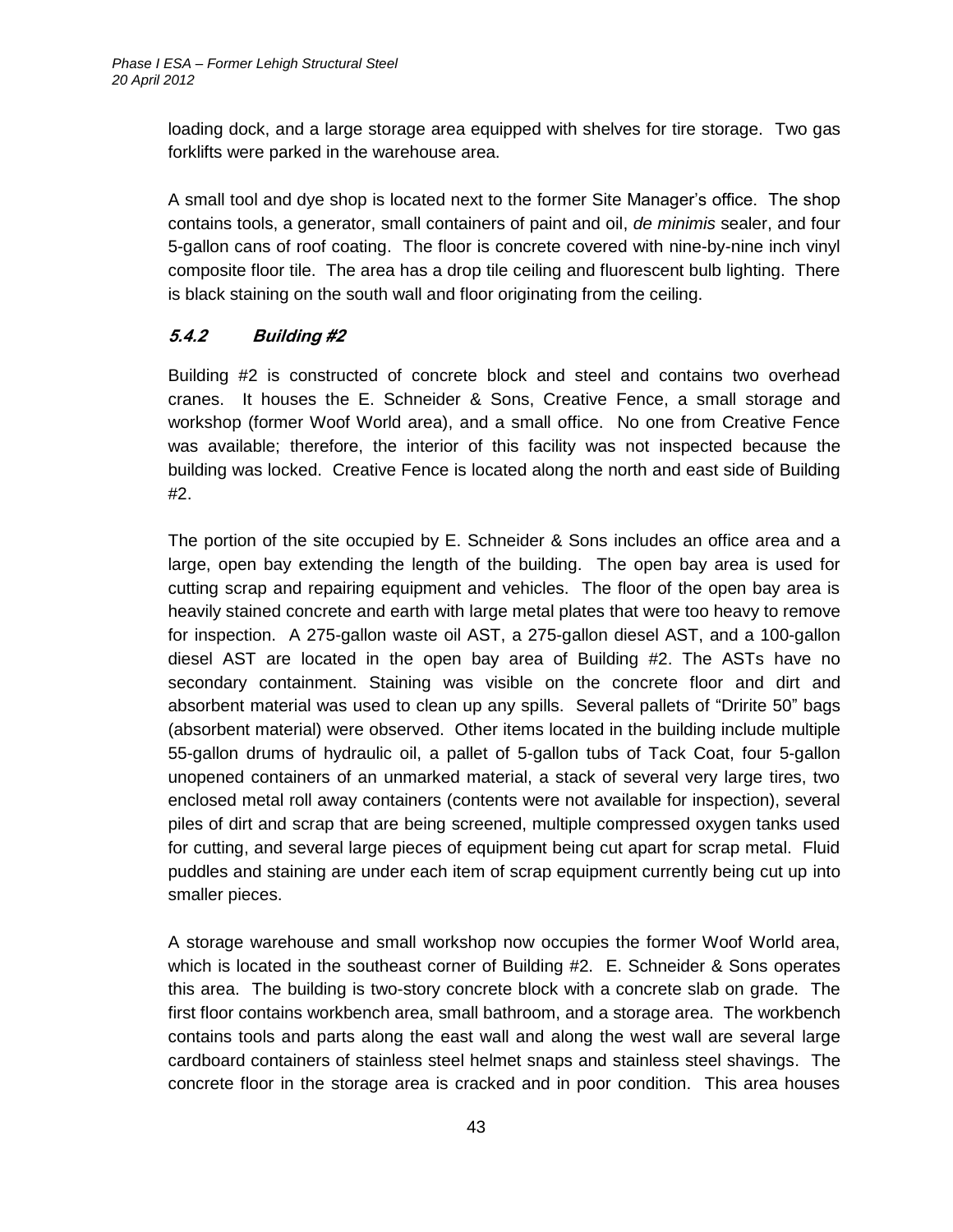pallets of cardboard, multiple empty 55-gallon drums, stacks of plastic pallets and wood pallets, 55- and 20-gallon drums of miscellaneous scrap metal assorted according to grade. A small-motorized crane and gas forklift are operated in the area. There is staining in the location of the forklift. The second floor of this building is vacant except for file storage by E. Schneider & Sons.

The small and narrow office is located on the west side of Building #2. The office contained a time clock for employees and shelving that contained manuals and books.

# <span id="page-51-0"></span>**5.4.3 Former Kwik Strip/RediStrip Building**

The former Kwik Strip/RediStrip building is located on the east side of the Site, south of Tilghman Street, and is vacant. Kwik Strip (prior to Kwik Strip it was called RediStrip) was a paint stripping facility. The building is constructed of concrete block and brick, steel beams, corrugated fiberglass and has a concrete slab floor that is in very poor condition. A large uncovered metal roll-off dumpster is staged in the building. The floor is littered with corrugated metal, broken wood pallets, and pieces of cinder blocks. A pile of perlite (white in color) is located along the east wall toward the north part of the building. The perlite is used to absorb water. In the southwest corner of the building is a large containment area and a pit, which was the location of a pressure washing area and sump. The pit floor is wet and damp, and the sump contains debris and water.

# <span id="page-51-1"></span>**5.4.4 Former Modern Steel Building**

The former Modern Steel building is located along the Lehigh River, south of Tilghman Street, and is vacant. Modern Steel & Construction Corp (a.k.a. Modern Equipment) fabricated steel. The building is constructed of concrete block and brick, steel beams, corrugated fiberglass, and has a partial concrete slab floor in poor condition. Parts of the floor are bare earth. The floor is littered with dirt, pieces of corrugated metal sheets, empty metal and plastic drums, and building debris. The building is empty except for the seven racks of plastic parts recently staged in the north end. The east side of the building was used for offices, storage, and lunchroom. Insulated pipes were observed in these areas.

# <span id="page-51-2"></span>**5.4.5 Acme Cryogenics Building**

At Acme Cryogenics, Moonstone interviewed Mr. John Polcino during a guided inspection of the facility. No photographs were allowed inside the facility. The Acme building is located north of Tilghman Street. The building is constructed of concrete, steel, and corrugated fiberglass. It has an office and bathroom areas. The building is heated by gas and has no air conditioning except for a window-mounted unit in the office. No floor drains were observed, but manhole covers were observed inside the building. Mr. Polcino did not know the discharge point of the manholes. Four overhead cranes are located inside the building, only one being operational. The building has a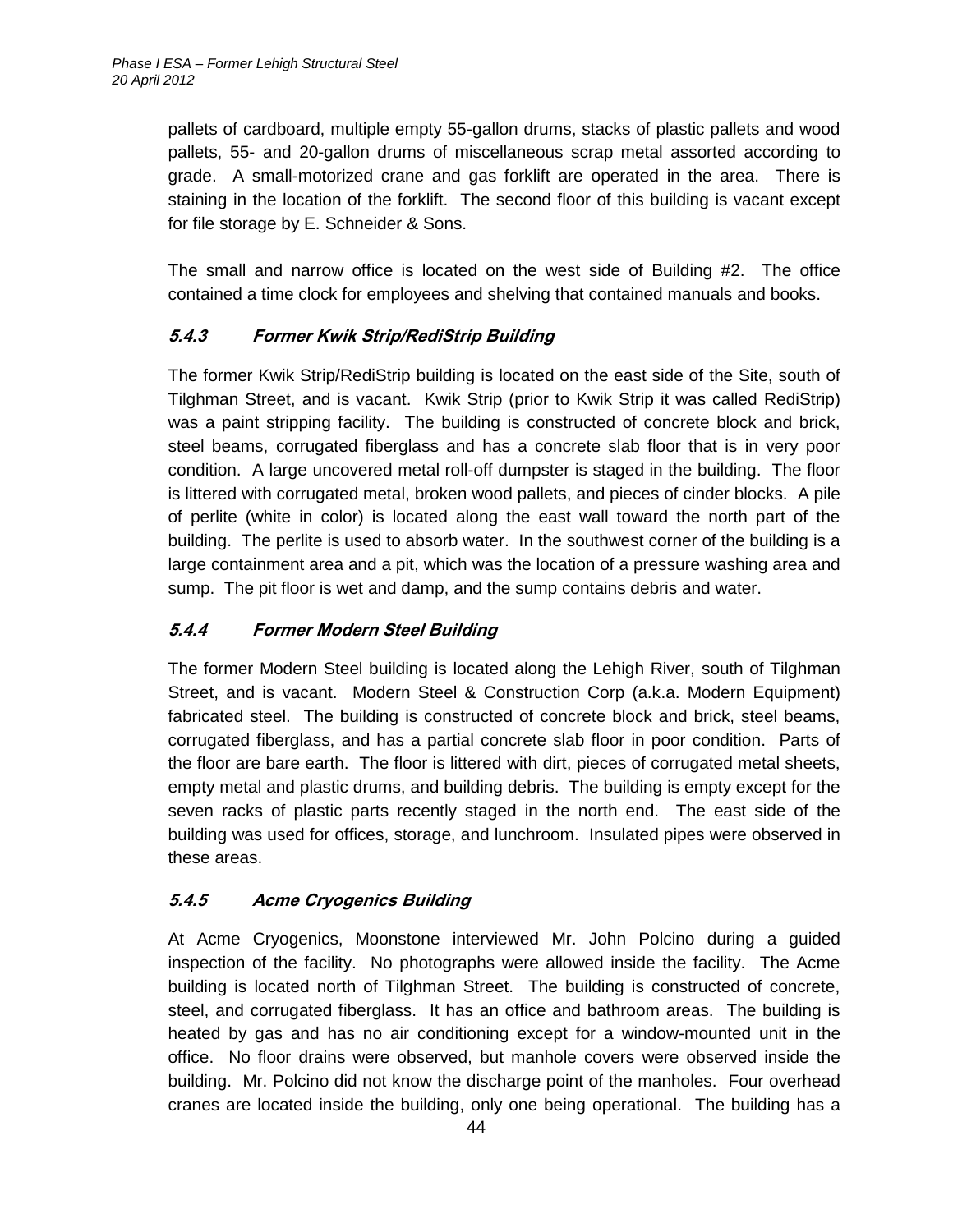shot blast area, a repair and paint mixing area, and two paint booths. Cardboard covers the floor in both paint booths and is changed on a weekly basis. Several argon dewars are located throughout the building.

Acme has a 250-gallon waste oil AST inside the building that is located in secondary containment and shows no signs of leaking. An outside collection and disposal company collects the used oil, used sand blast material, and small amounts of methyl ethyl ketone (MEK) and methylene chloride waste generated by the facility. The waste is manifested.

# <span id="page-52-0"></span>**5.4.6 Schneider Maintenance Building**

The Schneider Maintenance Building is located in a small building north of Tilghman Street at the main entrance to the Site. Aim National Lease, a truck leasing company, previously occupied the building. The building is constructed of steel, with concrete slab on grade floors. The building has two floors. The first floor consists of the maintenance area, an office, and a bathroom. The second floor was closed off because it was not considered safe, therefore Moonstone did not inspect this area. Mr. Kinigus stated that the second floor is not being used. A floor drain was observed on the north end of the first floor. Mr. Kinigus presumed that the drain led to the storm water drainage system, but did not know for sure. In the maintenance area, large metal cans are used to collect waste oil. A parts cleaner in the truck repair area drains into a 55-gallon drum. Eleven drums of motor oil, grease, and gear oil were observed in the building. According to Mr. Kinigus, waste oil, antifreeze, and used oil filters are collected by an outside collection and disposal company. Several air compressors, two fork lift trucks, a bulldozer, and three snow plows were located throughout the building. Spills and stains were observed beneath the equipment and around the eleven 55-gallon drums. In the bathroom area, an air tank was observed. Mr. Kinigus stated that the air tank was no longer in service and was not operational.

# <span id="page-52-1"></span>**5.4.7 Lutheran Church Warehouse**

A warehouse is located directly north of the Schneider Maintenance Building. The warehouse is currently being used by a local Lutheran Church to store and distribute non-perishable bulk dry goods (liquid laundry detergents and softeners). Three people associated with the church were at the building waiting for a delivery, but not were interviewed. Mr. Kinigus escorted us through the building and answered questions because E. Schneider & Sons previously used the building to house vehicles. The building is single-story and is constructed with a steel frame, corrugated metal walls with a fiberboard lining, a sloped metal rood insulated with fiberglass, and a concrete slab on grade floor. Lighting is fluorescent bulb. A large overhead bay door is at each end of the building. One overhead bay door is located on the east side of the building that leads to a separate concrete loading dock next to the building. An operational scale is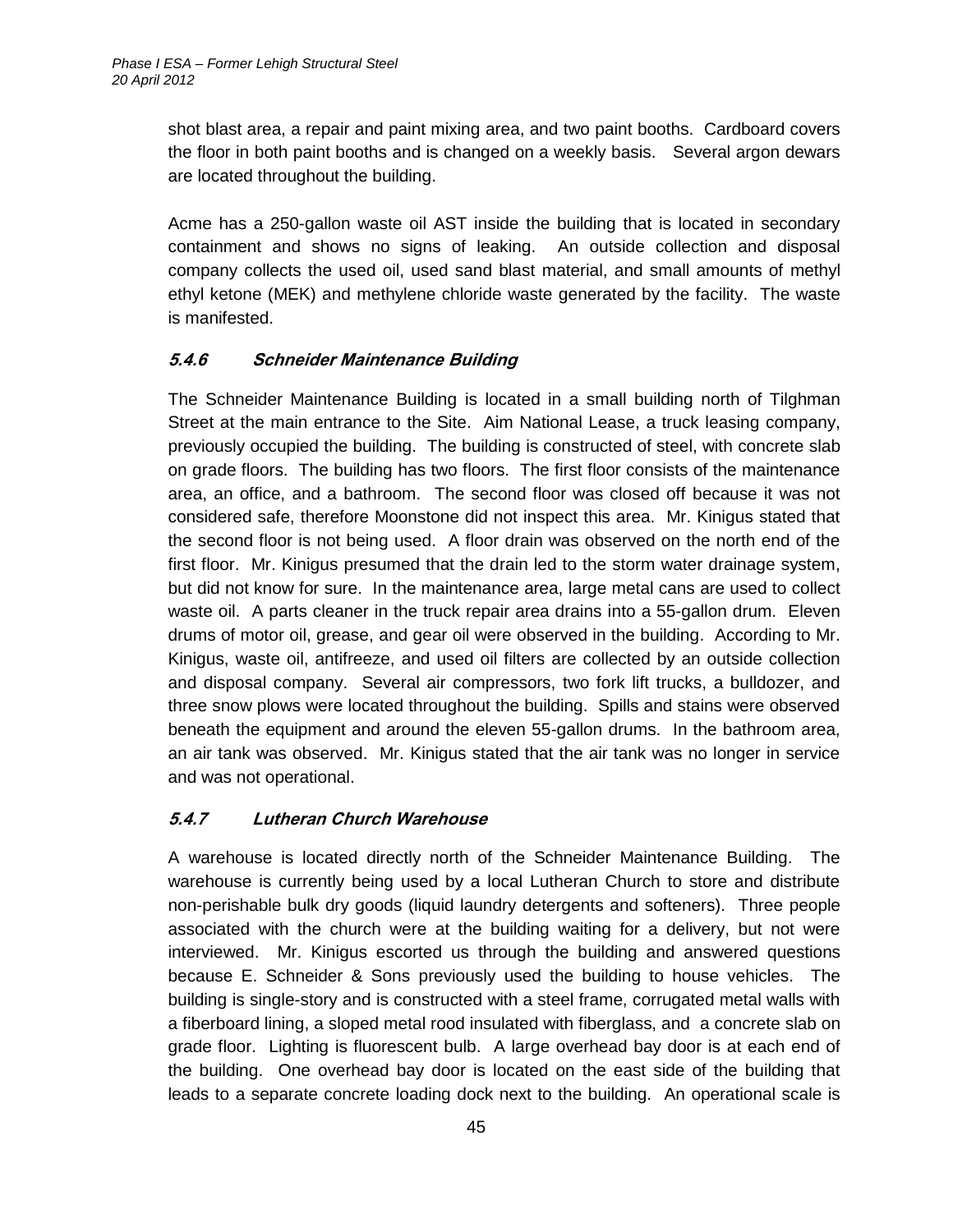located at the southwest corner. One floor drain was observed and presumably leads to the storm water drainage system. Small stains were observed in the areas where the pallets of liquid detergents and softeners are staged.

# <span id="page-53-0"></span>**5.4.8 Replacement Parts**

Replacement Parts, a business that rebuilds and provides parts for heavy machinery, is located on Parcel G, west of the LVRR. The building is single-story concrete block with corrugated fiberglass siding and partial glass-windowed wall (west side only), a concrete floor, a bathroom, small office, and a loading dock. There are no floor drains in the building. A metal ramp on the southwest side of the building leads to an exterior loading dock. A large square metal waste oil container and pump are located in the southeast corner next to the office. The waste oil container is connected to an oil burner located on the roof of the office area. Large pieces of equipment are staged around the building floor. *De minimis* containers of oil, grease, and other lubricants are located throughout the building. A blue unmarked 55-gallon drum is on the north side of the floor. There is staining over much of the concrete floor, around a metal grinder, and around the waste oil container.

# <span id="page-53-1"></span>**5.4.9 Scrap Yard (Parcel H)**

A large equipment storage area and scrap yard used by Replacement Parts is located on Parcel H, west of the LVRR. There is no building on the parcel, just large pieces of machinery and equipment on the open lot. See section 5.3.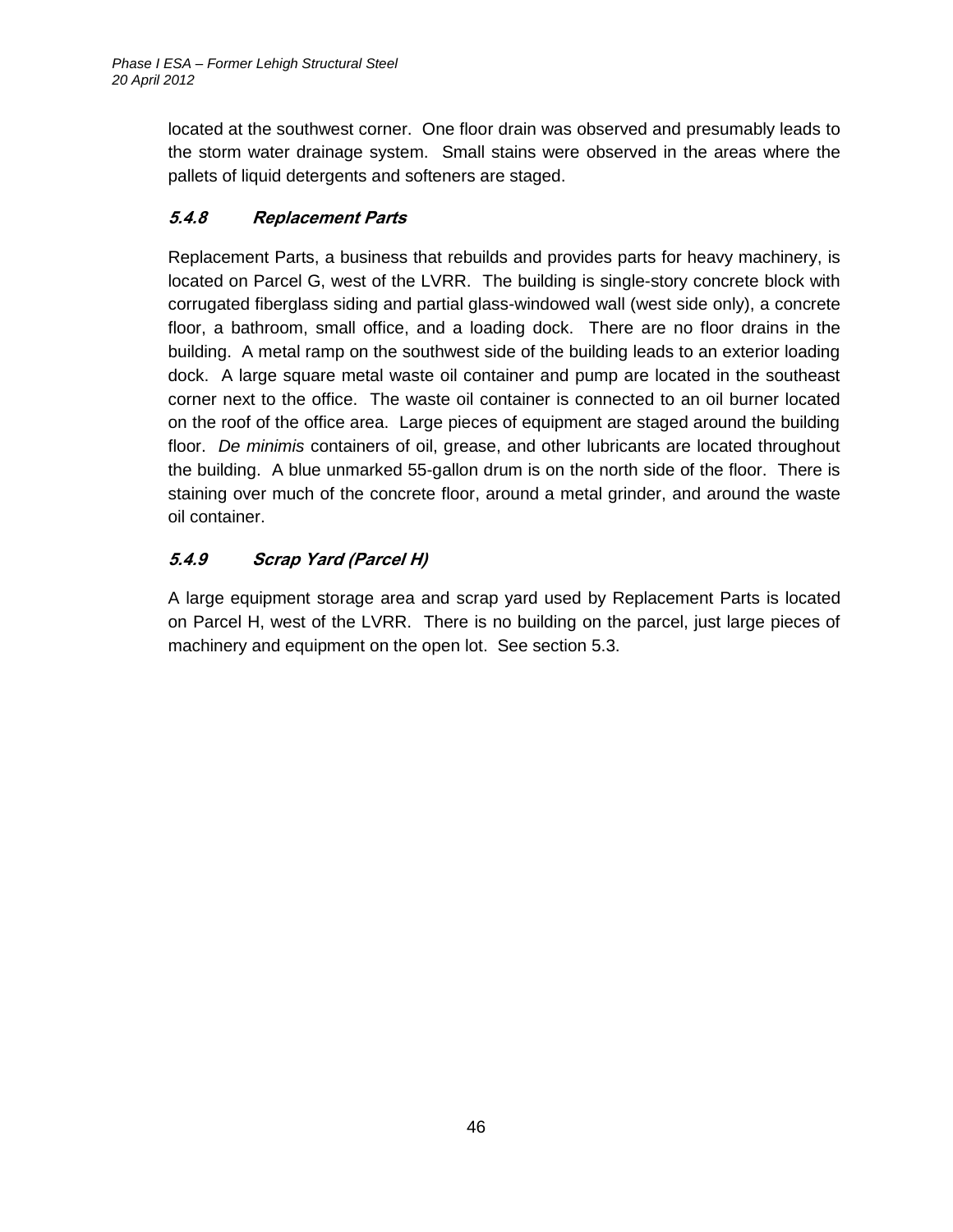# <span id="page-54-0"></span>**6 INTERVIEWS**

#### <span id="page-54-1"></span>**6.1 Interview with Owner**

Moonstone interviewed Mr. John Schneider, President of LSS Realty Corp, via telephone on 19 March 2012 to discuss the Site. Mr. Schneider said that he owned the Site since June of 1990. The Site was formerly used for structural steel fabrication. He stated that each Site tenant used/use chemicals specific to their operations and that he is aware of each tenant operation. (Moonstone stated that specific chemical usage would be discussed with the tenants during the site inspection. See section 5.) Mr. Schneider is not aware of any spills or other chemical releases that have taken place on the Site. He did state that he removed several ASTs and USTs and performed a soil cleanup in 1990 before purchasing the Site. He is not aware of any previous Activity or Use Limitations (AULs) that are in place at the Site. He is aware of previous environmental reports, documents, correspondence related to environmental conditions of the property, which are discussed in section 4.2 of this report. Mr. Schneider commented on two specific tenant operations. A Lutheran church occupies a portion of the former AIM National Lease building, along with E. Schneider & Sons. The church periodically uses the building to store and distribute bulk charity substances, which are all non-perishable. Mr. Schneider stated that no one from the church organization would be at the Site during the site inspection. Also, Gardner Cryogenics' processes are confidential. No pictures or written process descriptions would be authorized during the site inspection.

#### <span id="page-54-2"></span>**6.2 Interview with Property Manager**

Moonstone interviewed Mr. Bob Kinigus, Property Manager, during the Site inspection. The information obtained from these interviews is presented throughout this report.

#### <span id="page-54-3"></span>**6.3 Interviews with Occupants**

A representative of each tenant company was interviewed during the inspection of their facility. The information obtained from these interviews is presented throughout this report.

#### <span id="page-54-4"></span>**6.4 Interviews with Local Government Officials**

As part of this Phase I assessment, Moonstone contacted several representatives of the City of Allentown, as well as Pennsylvania Department of Environmental Protection to request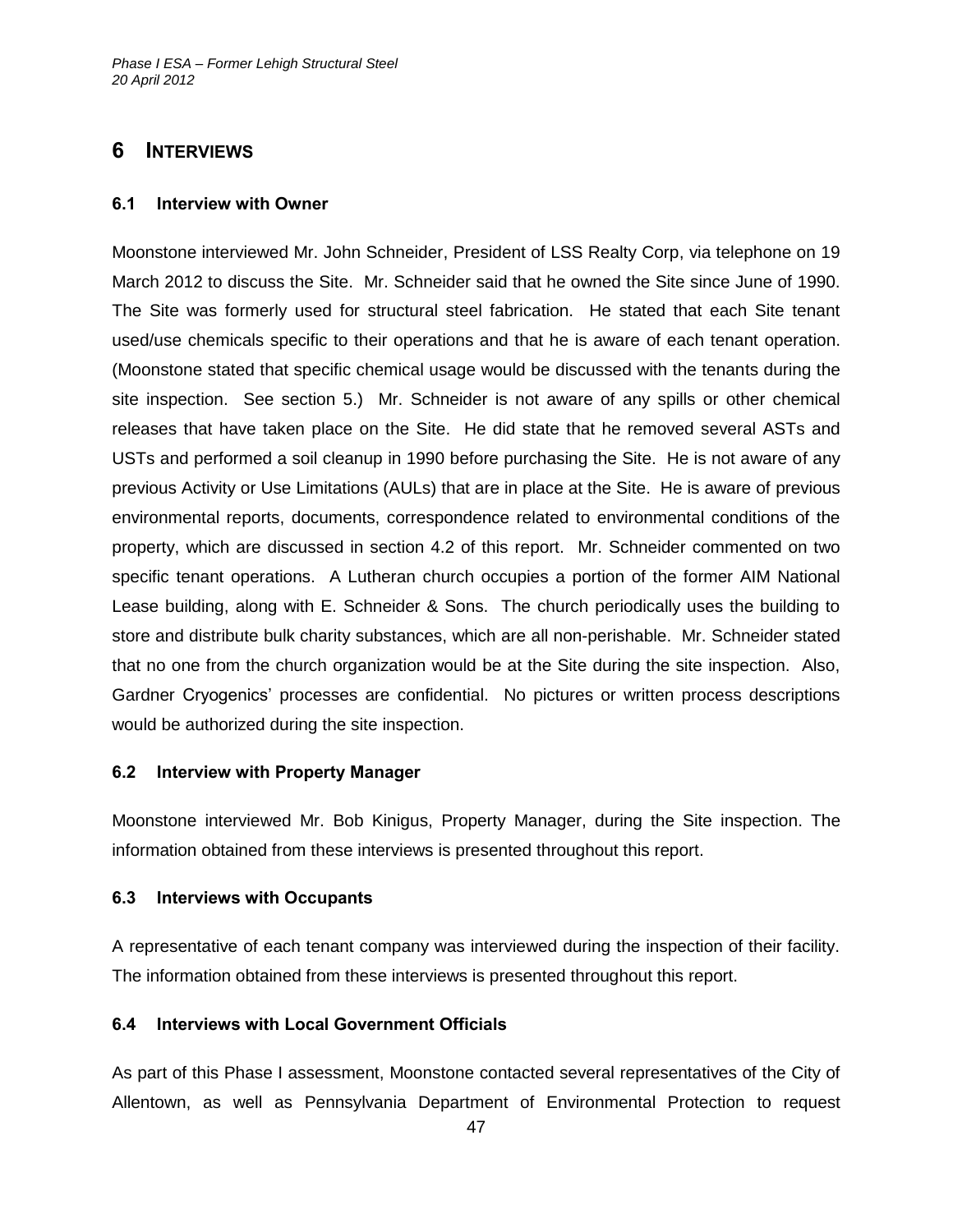information about the site. Information provided by these officials is referenced in other sections of this report.

### <span id="page-55-0"></span>**6.5 Interviews with Others**

Mr. Ted Haase, the Senior Vice-President of Banner Tires, answered several questions in writing concerning the Banner Tire facility. Mr. Haase has worked for Banner Tires for thirty-one (31) years. There are no regulated substances on the property, nor does the company generate any waste streams. He is not aware of any ASTs, USTs, or floor drains associated with the facility. Any cleaning and maintenance supplies are used and stored on the premise. He is not aware of any spills or environmental cleanups on the property or adjacent properties.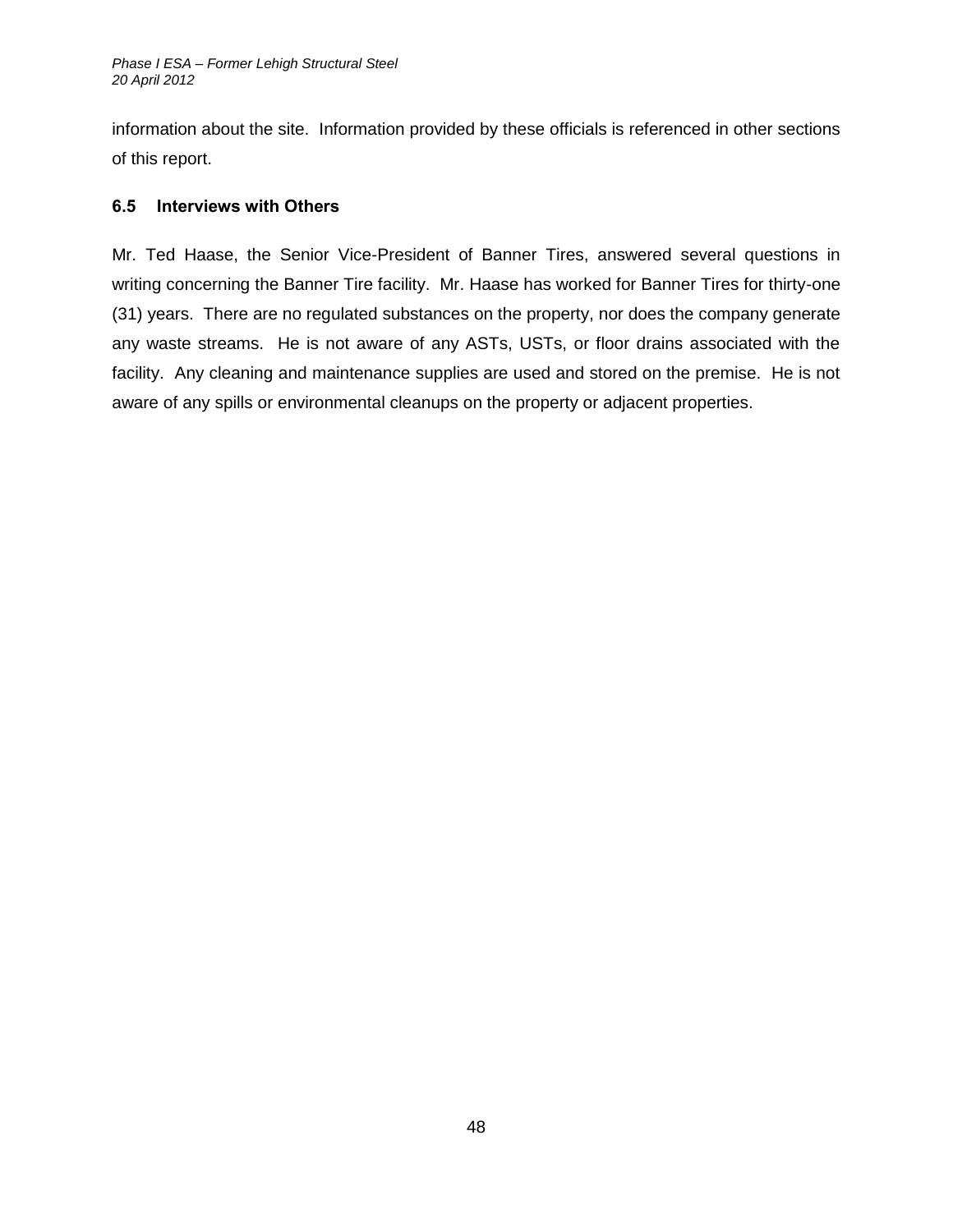# <span id="page-56-0"></span>**7 FINDINGS & OPINION**

This section provides an opinion as to whether the known or suspected environmental conditions identified at the Site meet the definition of RECs, historical RECs, or *de minimis* conditions based on the ASTM definition of these terms. Specifically, RECs are identified as conditions that present a material risk of harm to public health or the environment or which would generally be subject to an enforcement action if brought to the attention of appropriate government agencies. By definition, the term REC does not include conditions beyond the scope of the ASTM Phase I ESA standard, such as asbestos and lead-based paint.

| <b>Evaluation of Potential Recognized Environmental Conditions</b>     |                                                                                                                                                                                                                                                                                                                                                                                                                                                                                                                                                                                                                                                                                                                       |               |
|------------------------------------------------------------------------|-----------------------------------------------------------------------------------------------------------------------------------------------------------------------------------------------------------------------------------------------------------------------------------------------------------------------------------------------------------------------------------------------------------------------------------------------------------------------------------------------------------------------------------------------------------------------------------------------------------------------------------------------------------------------------------------------------------------------|---------------|
| <b>Potential REC</b>                                                   | <b>Opinion</b>                                                                                                                                                                                                                                                                                                                                                                                                                                                                                                                                                                                                                                                                                                        | REC? (yes/no) |
| Off-site sources<br>of<br>contamination<br>from EDR<br>database report | The off-site facilities listed by EDR do not constitute a REC. Of the<br>database facilities listed by EDR, only those upgradient of the Site<br>are likely to affect soil and groundwater quality at the Site. The<br>facilities include the Getty Station (LUST site that was closed<br>August 2005) and John the Baptist Parish (UNREG LTANK fuel oil<br>spill from 1991). Of the two, the only site with a confirmed release<br>that has not been closed out is St. John the Baptist Parish. Based<br>on the distance of the spill from the Site, and on the time elapsed<br>since the spill occurred, it is not likely that the spill has affected the<br>Site.                                                  | <b>NO</b>     |
| Off-site sources<br>οf<br>contamination<br>from PADEP<br>file review   | Composite soil samples from the property located west of and<br>adjacent to Parcel A were analyzed for PCB, SVOA, VOA, and<br>Metals in response to a complaint inspection in April 2009.<br>Analysis of the samples showed concentrations of lead, arsenic,<br>iron, and benzo(a)pyrene in amounts greater than the PADEP<br>direct contact limits. Cadmium and PCB Aroclor-1016 were also<br>detected at levels of concern. These issues were not resolved<br>until June 2010. There is no evidence that the property owner<br>instituted any of the recommendations discussed during resolution.<br>Therefore, it is possible that the conditions on this property have<br>affected the Site and constitute a REC. | <b>YES</b>    |
| UST sites near<br>the Site from<br>eFACTS/eMaps                        | The UST sites located near the Site according to the eFACTS and<br>eMaps databases have been closed and are listed as being in<br>compliance. They are not considered RECs.                                                                                                                                                                                                                                                                                                                                                                                                                                                                                                                                           | <b>NO</b>     |
| Releases from<br>former on-Site<br><b>USTs</b>                         | Although the PADEP files indicate that all USTs were removed<br>from the site in 1989, subsequent environmental assessments<br>performed by Moonstone and Tetra Tech indicate that the USTs<br>had leaked prior to their removal. Petroleum-related compounds<br>were detected in soil and groundwater in this area, at<br>concentrations exceeding the PADEP MSCs.<br>This is a past<br>release and constitutes a REC.                                                                                                                                                                                                                                                                                               | <b>YES</b>    |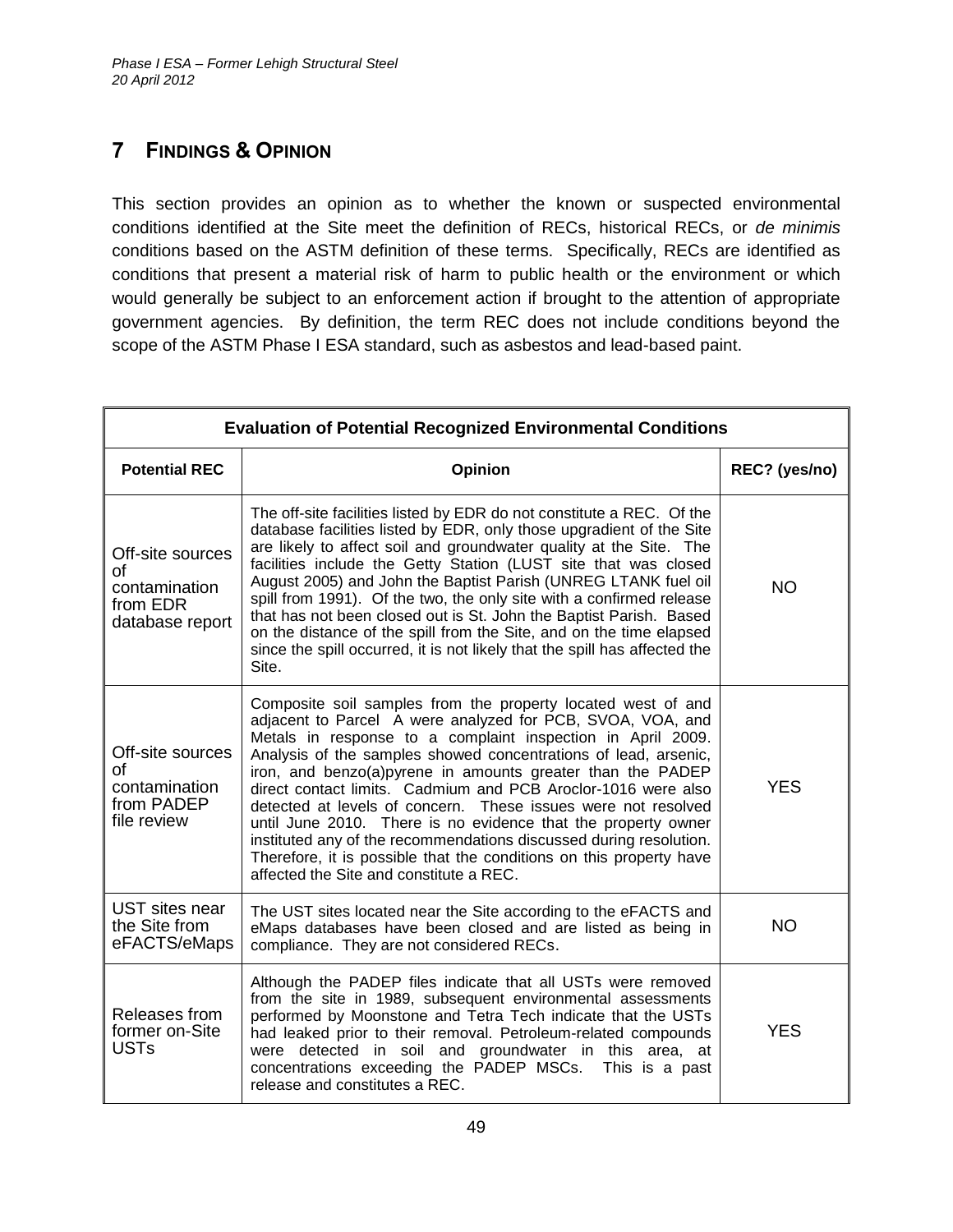| <b>Evaluation of Potential Recognized Environmental Conditions</b> |                                                                                                                                                                                                                                                                                                                                                                                                                                                                                                                                                                                                                                                                                                                                                                                                                                                                                                                                                                                                                                                                                                                                           |               |
|--------------------------------------------------------------------|-------------------------------------------------------------------------------------------------------------------------------------------------------------------------------------------------------------------------------------------------------------------------------------------------------------------------------------------------------------------------------------------------------------------------------------------------------------------------------------------------------------------------------------------------------------------------------------------------------------------------------------------------------------------------------------------------------------------------------------------------------------------------------------------------------------------------------------------------------------------------------------------------------------------------------------------------------------------------------------------------------------------------------------------------------------------------------------------------------------------------------------------|---------------|
| <b>Potential REC</b>                                               | Opinion                                                                                                                                                                                                                                                                                                                                                                                                                                                                                                                                                                                                                                                                                                                                                                                                                                                                                                                                                                                                                                                                                                                                   | REC? (yes/no) |
| Releases from<br>on-Site ASTs                                      | The historical files indicate that as of 1990, all regulated ASTs at<br>the Site were removed, and the only ASTs remaining at the Site<br>were for use on-Site as heating oil (unregulated). Moonstone<br>observed several non-heating oil ASTs on Site during the site<br>inspection process. A 275-gallon and a 100-gallon diesel ASTs in<br>Building #2 were not in secondary containment and there were<br>obvious spills. Moonstone observed an actual release during the<br>previous Phase I ESA inspection. The 275-gallon waste oil AST<br>also located in Building #2 was not in secondary containment.<br>Also, the waste oil container at Replacement Parts showed signs<br>of staining and the company is cited for the "waste oil container not<br>being designed to standards". Based on general maintenance and<br>housekeeping in Building #2 and Replacement Parts, ASTs in<br>these areas pose a material threat of a release and are therefore<br>considered RECs. The waste oil AST and diesel AST at Acme<br>Cryogenics were in good condition and stored in secondary<br>containment. They are not considered RECs. | <b>YES</b>    |
| Impacts to<br>groundwater                                          | Groundwater collected by Moonstone from a temporary well in<br>2007 contained the several petroleum-related compounds at<br>concentrations exceeding the NR-SHS, which may be related to<br>releases from the former gasoline USTs in the area. Results from<br>temporary well<br>contained<br><b>SVOCs</b><br>another<br>several<br>at<br>concentrations just slightly over the NR-SHS, and contained no<br>VOCs or metals exceeding the NR-SHS, suggesting a different<br>source for the impacts observed there.<br>Tetra Tech collected groundwater samples from permanent<br>monitoring wells in the vicinity of the former gasoline USTs in July<br>2008 and found several petroleum-related compounds detected<br>above the EPA SL for tap water, with some also detected above<br>the applicable PADEP MSC. In addition, manganese and iron<br>were detected above the EPA SL for tap water and/or groundwater<br>in multiple monitoring wells.<br>These impacts to groundwater considered a REC.                                                                                                                                  | <b>YES</b>    |
| Atmospheric<br><b>Releases</b>                                     | A notice of violation was issued to Acme Cryogenics on 18<br>October 2002 for operating the paint spray booth with a clogged<br>filter and having no spare filters on site. These issues were<br>corrected. Additionally, a paint sample taken during a July 2005<br>inspection failed the compliance standard. Releases to the<br>atmosphere do not constitute a REC.                                                                                                                                                                                                                                                                                                                                                                                                                                                                                                                                                                                                                                                                                                                                                                    | <b>NO</b>     |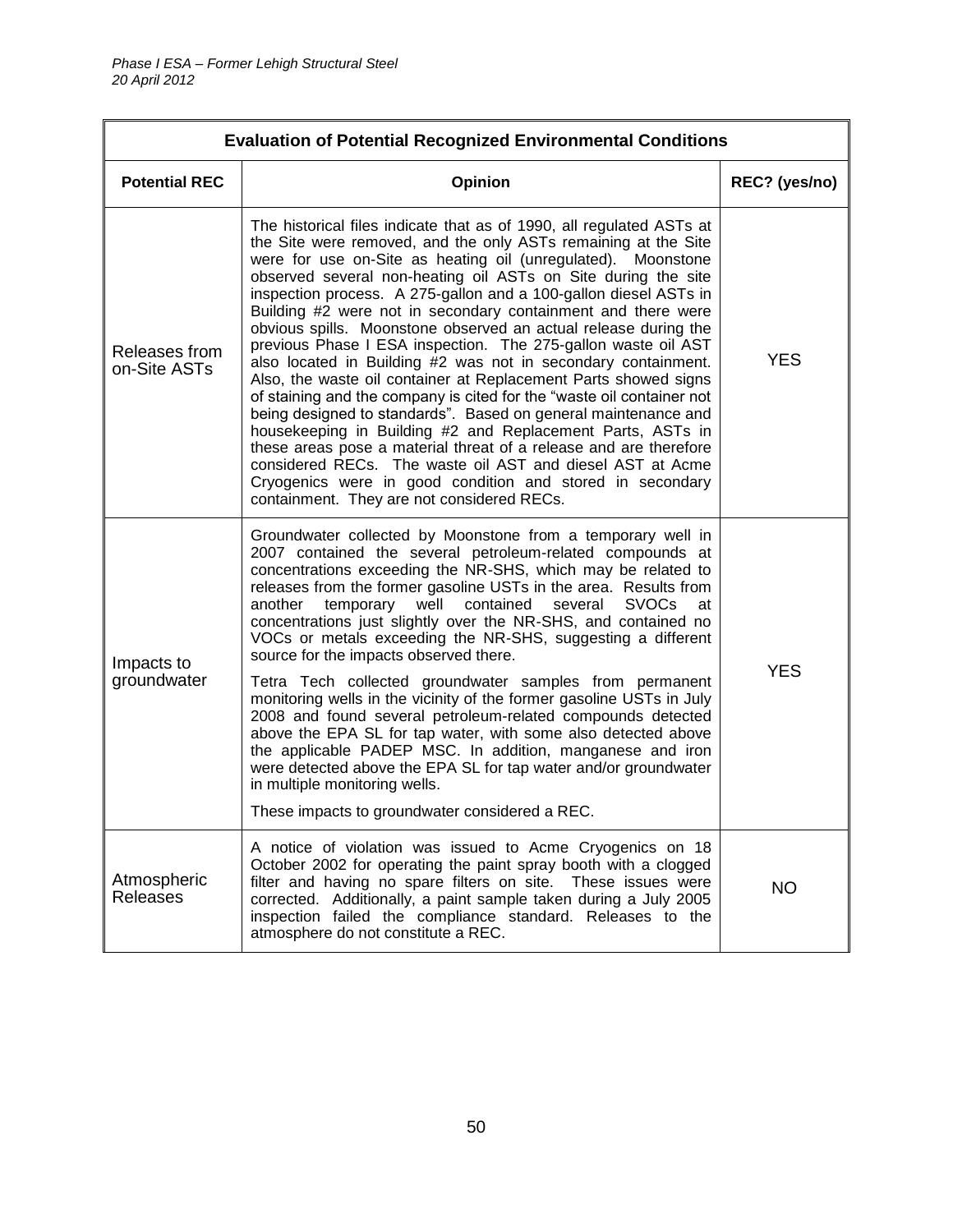| <b>Evaluation of Potential Recognized Environmental Conditions</b> |                                                                                                                                                                                                                                                                                                                                                                                                                                                                                                                                                                                                                                                                                                                                                            |               |
|--------------------------------------------------------------------|------------------------------------------------------------------------------------------------------------------------------------------------------------------------------------------------------------------------------------------------------------------------------------------------------------------------------------------------------------------------------------------------------------------------------------------------------------------------------------------------------------------------------------------------------------------------------------------------------------------------------------------------------------------------------------------------------------------------------------------------------------|---------------|
| <b>Potential REC</b>                                               | Opinion                                                                                                                                                                                                                                                                                                                                                                                                                                                                                                                                                                                                                                                                                                                                                    | REC? (yes/no) |
| <b>PCBs</b>                                                        | Electrical transformers were sampled in 1989 and found to be non-<br>PCB containing. Moonstone observed the transformers to be in<br>reasonably good condition. Electrical switch boxes, fluorescent<br>light ballasts, fluorescent light tubes, and other electrical<br>equipment was observed throughout the Site in de minimis<br>quantities. These materials may contain PCBs, mercury, and/or<br>other heavy metals, but were not present in sufficient quantities to<br>be considered RECs. However, they may be considered a<br>business environmental risk in that they may require special<br>handling/disposal during demolition.                                                                                                                | <b>NO</b>     |
| Asbestos                                                           | Friable and non-friable asbestos has been identified at the Site.<br>Asbestos is not included in the scope of a Phase I ESA and does<br>not constitute a REC, but it is considered a business<br>environmental risk. Asbestos must be handled and disposed of in<br>accordance with applicable regulations during demolition.                                                                                                                                                                                                                                                                                                                                                                                                                              | <b>NO</b>     |
| Impacts from<br>historical<br>sludge lagoon                        | Drawings for the Acid Waste Treatment Plant for the Lehigh<br>Structural Steel Company, dated 4 December 1947, indicate (in<br>the notes section) that a sludge lagoon was located on the<br>northwest section of the plant property. The exact location is not<br>identified on the drawing, and it is unclear whether the lagoon was<br>within the current Site boundaries. If the former lagoon is on-Site,<br>it represents a potential pathway for regulated substances to enter<br>the ground. Although the location is not specified, the presence of<br>a former sludge pond on or near the Site is considered a REC.                                                                                                                              | <b>YES</b>    |
| Impacts from<br>historical use of<br>acids and<br>chlorides        | Historical galvanizing operations at the Site, which ceased in 1978,<br>reportedly used sulfuric acid, hydrofluoric acid, zinc ammonium<br>chloride, and potassium chloride. A total of 20 soil samples were<br>collected from the galvanizing operations vicinity. They were<br>analyzed for PPL metals, sulfide, sulfate, chloride, and corrosivity<br>(pH). Two shallow zone soil samples contained cadmium and lead<br>at concentrations exceeding applicable PADEP MSCs.<br>Soil analysis shows that there is an impact to soil in the area<br>where historical galvanizing operations occurred, which constitutes<br>a REC. The elevated lead and cadmium in soil may be due to the<br>presence of fill material rather than galvanizing operations. | <b>YES</b>    |
| Heavy metals<br>in soil                                            | In 2007, Moonstone reported that the following heavy metals were<br>observed in site-wide soil samples at concentrations exceeding the<br>NR-SHS: antimony, arsenic, copper, and lead.<br>In November 2008, Tetra Tech collected a total of 41 soil samples<br>across the Site. Five of the 41 soil samples contained inorganic<br>compounds at concentrations exceeding applicable PADEP<br>The inorganic compounds detected include lead,<br>MSCs.<br>cadmium, and zinc.<br>Based on this information, metals in soil are considered a REC.                                                                                                                                                                                                              | <b>YES</b>    |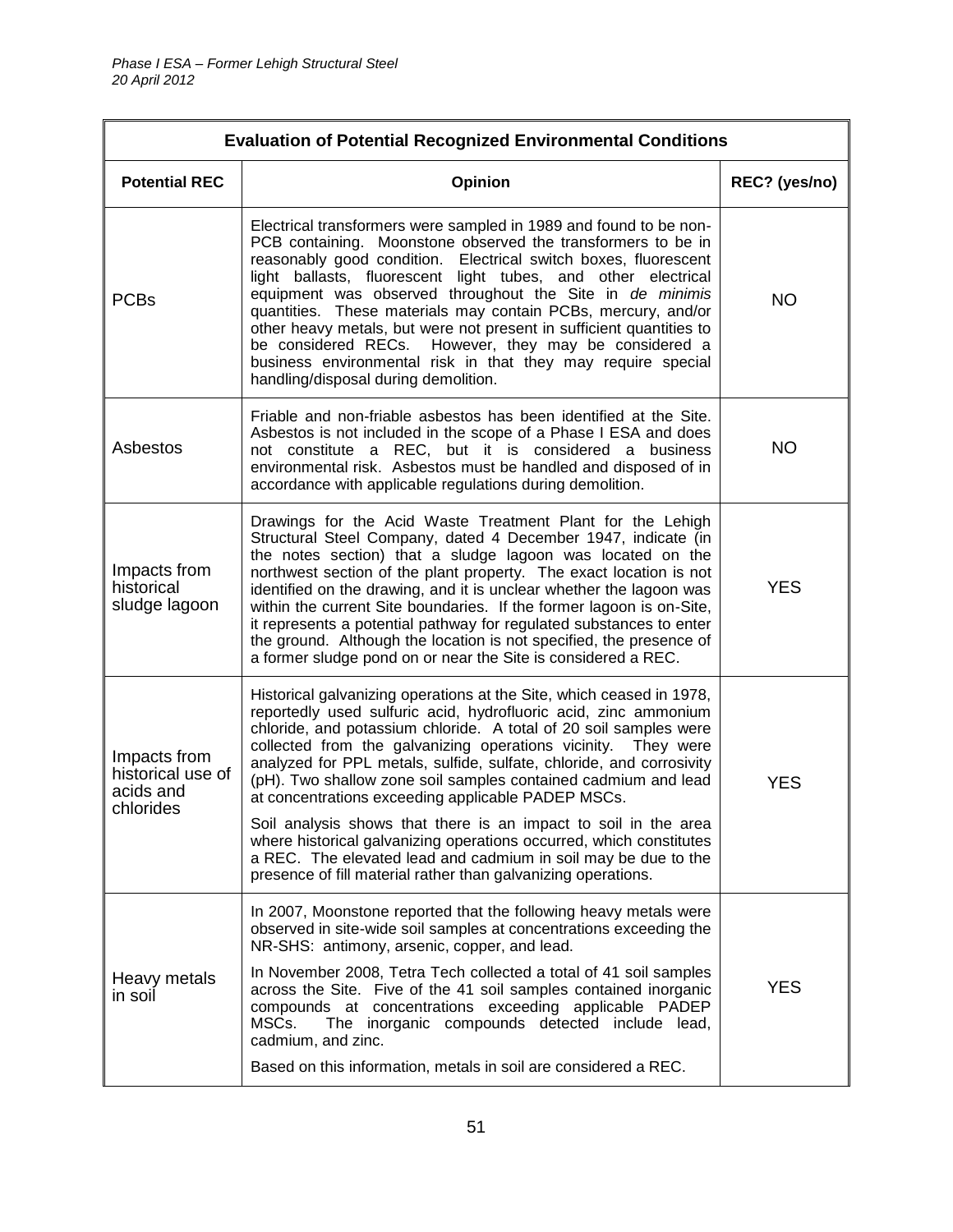| <b>Evaluation of Potential Recognized Environmental Conditions</b> |                                                                                                                                                                                                                                                                                                                                                                                                                                                                                                                                                                                                                                                                 |               |
|--------------------------------------------------------------------|-----------------------------------------------------------------------------------------------------------------------------------------------------------------------------------------------------------------------------------------------------------------------------------------------------------------------------------------------------------------------------------------------------------------------------------------------------------------------------------------------------------------------------------------------------------------------------------------------------------------------------------------------------------------|---------------|
| <b>Potential REC</b>                                               | Opinion                                                                                                                                                                                                                                                                                                                                                                                                                                                                                                                                                                                                                                                         | REC? (yes/no) |
| Releases to the<br>storm water<br>drainage<br>system               | Intake grates for the storm water system are located throughout<br>the Site, indoors and outdoors, frequently in the middle of active<br>areas (e.g., scrap yard, maintenance areas). In November 2008,<br>Tetra Tech selected five storm drains for sampling based on their<br>current accessibility and proximity to current or historical industrial<br>activities. Two of the 11 soil samples contained VOCs at<br>concentrations exceeding the applicable PADEP MSC. The VOCs<br>detected included 1,2,4-trimethylbenzene and<br>$1.3.5 -$<br>trimethylbenzene.<br>Based on this information, VOCs found in the Site storm drains are<br>considered a REC. | <b>YES</b>    |

# <span id="page-59-0"></span>**7.1 Recognized Environmental Conditions**

<span id="page-59-1"></span>The following RECs were identified for the subject property:

# **7.1.1 Off-Site Sources of Contamination**

The PADEP conducted an inspection in April 2009 based on a complaint reference Parcel ID 640747079685, which is west and adjacent to Site parcel A. During the inspection, composite samples from the adjacent parcel were taken and analyzed for PCB, SVOA, VOA, and metals. Analysis of the samples showed concentrations of lead, arsenic, iron, and benzo(a)pyrene in amounts greater than the PADEP direct contact limits. Cadmium and PCB Aroclor-1016 were also detected at levels of concern. As discussed in Section 4.2.4, a resolution to these issues was not reached until June 2010. There is no evidence that the property owner instituted any of the recommendations discussed during resolution. Therefore, it is likely that the conditions on the adjacent property have an impact on the Site property.

# <span id="page-59-2"></span>**7.1.2 Releases from Former On-Site USTs**

Although the PADEP files indicate that all USTs were removed from the site in 1989, subsequent environmental assessments performed by Moonstone and Tetra Tech indicate that two 3,000-gallon gasoline USTs had leaked prior to their removal. Petroleum-related compounds were detected in soil and groundwater in this area at concentrations exceeding the PADEP MSCs, as discussed in Section 4.2.7 of this report.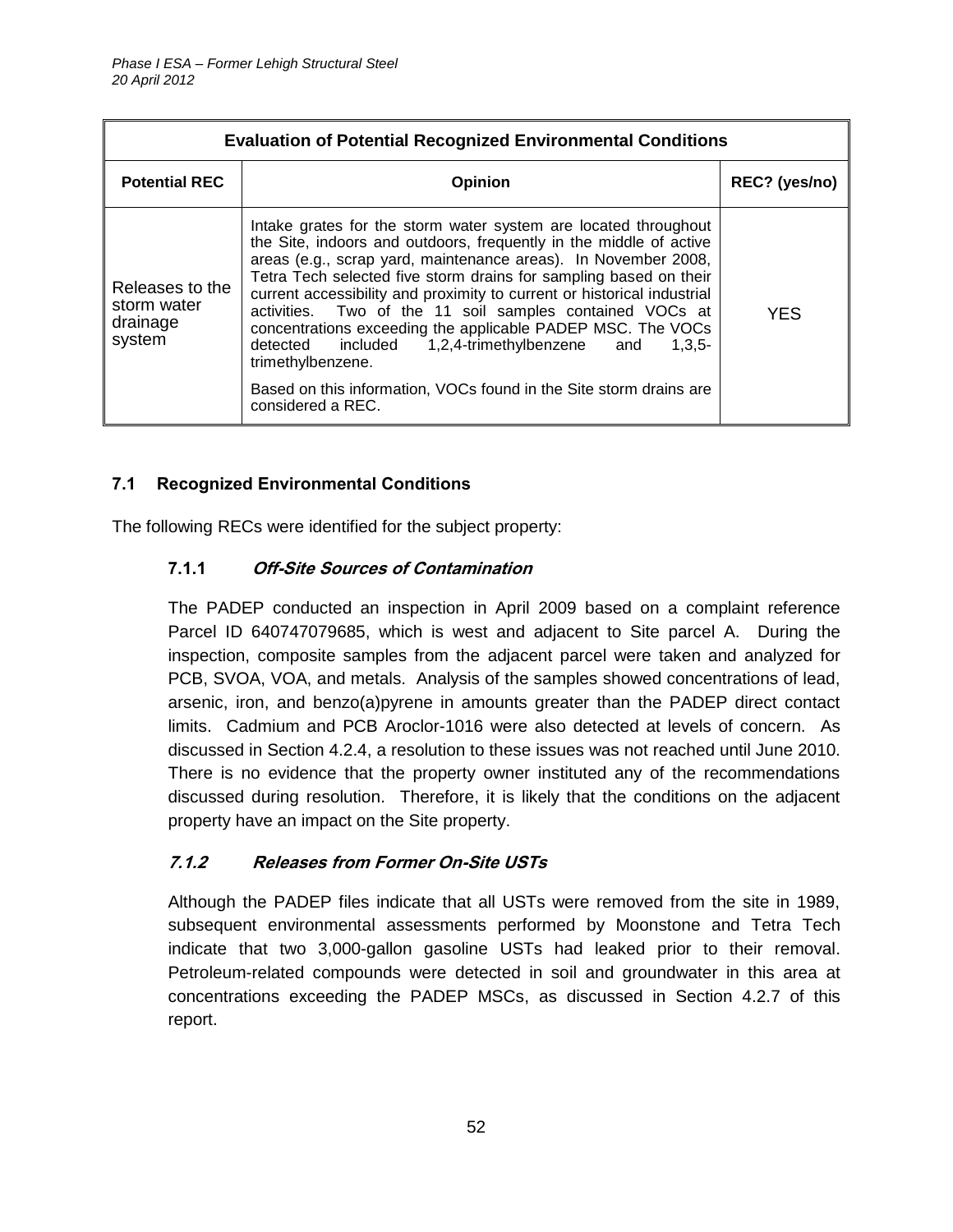# <span id="page-60-0"></span>**7.1.3 Releases from On-Site ASTs**

As discussed in Sections 5.3.2 and 5.4.2 of this report, a 275-gallon diesel AST, a 100 gallon diesel AST, and a 275-gallon waste oil AST all located in Building #2 are not in secondary containment. Also, the waste oil container in the Replacement Parts building was cited for not meeting design standards (Section 4.2.2). All the ASTs showed staining and signs of spills. Based on general maintenance and housekeeping in these areas, these ASTs are considered a material threat of a release from spills.

# <span id="page-60-1"></span>**7.1.4 Impacts to Groundwater**

As discussed in Section 4.2.7 of this report, groundwater collected by Moonstone and Tetra Tech in the vicinity of two former 3,000-gallon USTs contained petroleum-related compounds at concentrations exceeding the PADEP MSCs. Moonstone also found several SVOCs exceeding the PADEP MSCs for groundwater at a separate location (MW-2), and Tetra Tech found manganese and iron at concentrations exceeding the EPA SL for tap water and/or groundwater. Benzene, ethylbenzene, m,p-xylene, and naphthalene are compounds associated with gasoline.

# <span id="page-60-2"></span>**7.1.5 Impacts from Historical Sludge Lagoon**

Drawings for the Acid Waste Treatment Plant for the Lehigh Structural Steel Company, dated 4 December 1947, indicate (in the notes section) that a sludge lagoon was located on the northwest section of the plant property. The exact location is not identified on the drawing, and it is unclear whether the lagoon was within the current Site boundaries. If the former lagoon is on-Site, it represents a potential pathway for regulated substances to enter the ground.

# <span id="page-60-3"></span>**7.1.6 Impacts from Historical Use of Acids and Chlorides**

Historical galvanizing operations at the Site, which ceased in 1978, reportedly used sulfuric acid, hydrofluoric acid, zinc ammonium chloride, and potassium chloride. As discussed in Section 4.2.7, a total of twenty soil samples were collected from the galvanizing operations vicinity. The samples were analyzed for PPL metals, sulfide, sulfate, chloride, and corrosivity (pH). Two shallow zone soil samples contained cadmium and lead at concentrations exceeding applicable PADEP MSCs, which may be associated with fill material.

# <span id="page-60-4"></span>**7.1.7 Heavy Metals in Soil**

As discussed in Section 4.2.7, Moonstone collected soil samples from across the Site. Heavy metals that included antimony, arsenic, copper, and lead were found at concentrations exceeding the NR-SHS. In addition, Tetra Tech collected a total of fortyone soil samples across the Site in November 2008. Five of the forty-one soil samples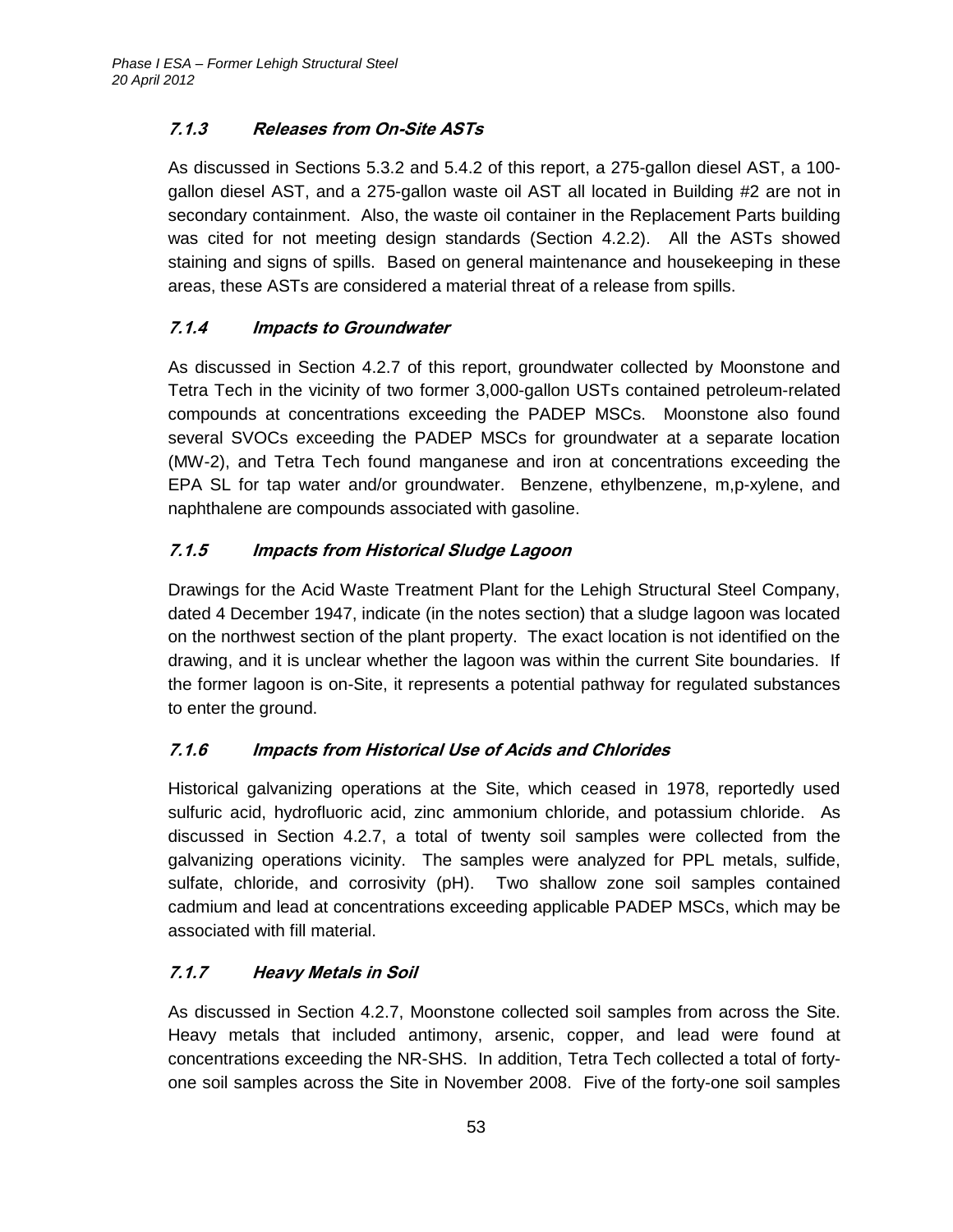contained inorganic compounds at concentrations exceeding applicable the PADEP MSCs. The inorganic compounds detected include lead, cadmium, and zinc.

# <span id="page-61-0"></span>**7.1.8 Releases to the Storm Water Drainage System**

Intake grates for the storm water system are located throughout the Site, indoors and outdoors, frequently in the middle of active areas (e.g., scrap yard, maintenance areas). In November 2008, Tetra Tech selected five storm drains for sampling based on their current accessibility and proximity to current or historical industrial activities. Two of the eleven soil samples contained VOCs at concentrations exceeding the applicable PADEP MSC. The VOCs detected included 1,2,4-trimethylbenzene and 1,3,5-trimethylbenzene.

# <span id="page-61-1"></span>**7.2 Other Business Environmental Risks**

<span id="page-61-2"></span>The following environmental conditions are not current RECs, but may create business environmental risk.

# *7.2.1 Asbestos*

Asbestos is specifically excluded from the scope of an ASTM-standard Phase I ESA. However, asbestos can generate significant project costs if abatement is necessary. Friable and non-friable asbestos have been identified at the Site, as documented in previous reports (Section 4.2.7 of this report). Asbestos-containing materials identified included flooring, thermal system insulation, transite panels, and a coating applied to corrugated tin sheeting throughout the site. Asbestos-containing materials must be addressed in accordance with applicable regulations regarding handling of the material during any future demolition or renovation.

# <span id="page-61-3"></span>**7.2.2 Presence of Electrical Switches/Ballasts (possible PCBs, metals)**

Based on previous reports (Section 4.2.7, Phase I ESA 2007), transformers at the Site are classified as non-PCB transformers. However, other electrical equipment exists throughout the Site. Electrical switch boxes, fluorescent light ballasts, fluorescent light tubes, and other electrical equipment may contain asbestos, PCBs, mercury, and/or other heavy metals. These materials should be handled accordingly during any demolition/renovation activities.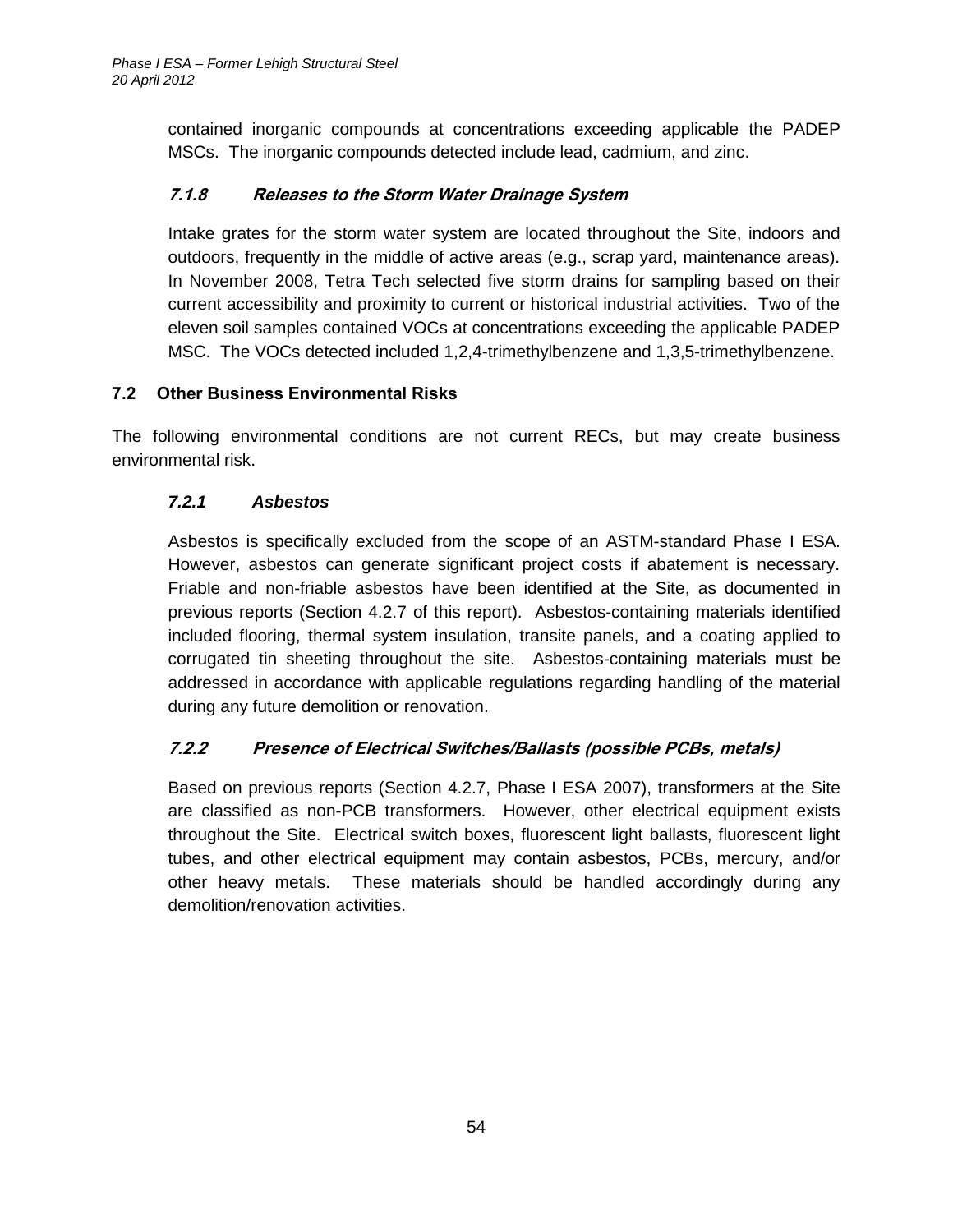# <span id="page-62-0"></span>**8 CONCLUSIONS**

We have performed this Phase I environmental site assessment in conformance with the scope and limitations of ASTM Practice E 1527-05 for the subject property located north and south of the Tilghman Street Bridge between North Brick Street and the Lehigh River in the City of Allentown, Lehigh County, Pennsylvania. Any exceptions to or deletions from this practice are described in Section 1.4 of this report. This assessment has identified evidence of recognized environmental conditions in connection with the property, which include:

- **Off-Site Sources of Contamination**
- **Releases from Former On-Site USTs**
- **Releases from On-Site ASTs**
- **Impacts to Groundwater**
- **Impacts from Historical Sludge Lagoon**
- **Impacts from Historical Use of Acids and Chlorides**
- **Heavy Metals in Soil**
- **Releases to the Storm Water Drainage System**

In addition, the following business environmental risks were identified in connection with the property:

- **Asbestos**
- **Presence of Electrical Switches/Ballasts (possible asbestos, PCBs, metals)**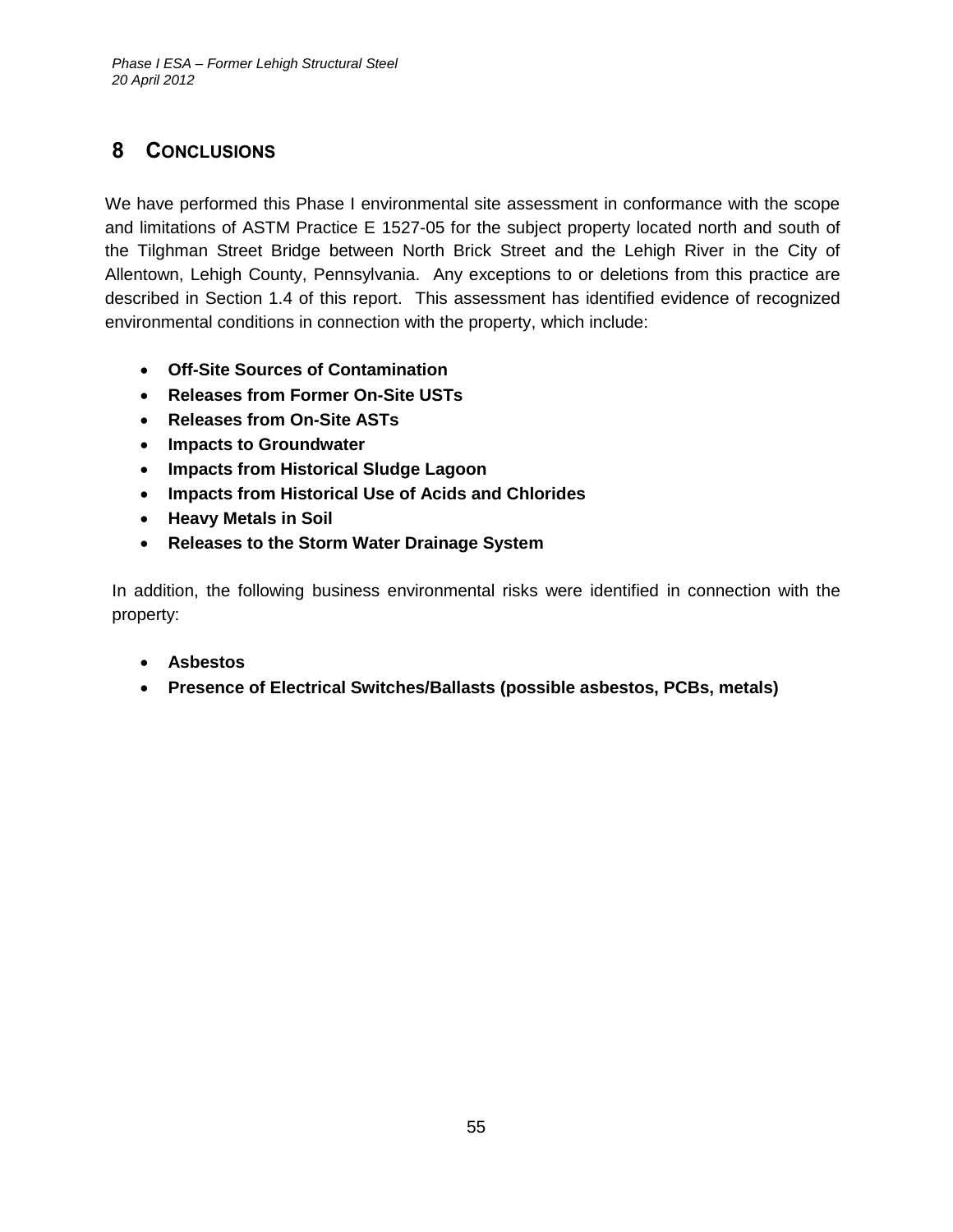# <span id="page-63-0"></span>**9 DEVIATIONS**

Deviations from the ASTM E 1527-05 process in the completion of this Phase I environmental site assessment are as follows:

- A vacant two-story cinder block building attached to the east side of Building #1 (the former Site Manager's Office; yellow "MSDS" placard) was locked and Mr. Bob Kinigus, Property Manager, did not have keys to it. Mr. Kinigus indicated that the building is empty. Based on a limited view of the building's interior through the windows, it appears to be vacant. However, the inability to inspect this building is considered a significant data gap.
- A vacant building attached to the east side of Building #1 was locked and Mr. Bob Kinigus, Property Manager, did not have keys to it. Mr. Kinigus indicated that the building is empty and it was not safe due to a collapsing roof. Based on a limited view of the building's interior through the windows, it appears to be vacant. However, the inability to inspect this building is considered a significant data gap.
- At the direction of Mr. Kinigus, Moonstone was told not to enter a descending concrete stairway on the exterior east side of Building #1. This area at the bottom of the stairs appeared to be under the Gardner Cryogenics portion of the building. The inability to inspect this area further than the bottom of the stairway is considered a significant data gap.
- The space on the east side of Building #2 was locked and could not be accessed. Mr. Kinigus indicated that the space is used by Creative Fence for storage of fencing materials. The inability to inspect this building is considered a significant data gap.
- Building #2 contained heavy metal plates in the floor that were too heavy to be removed for inspection. Mr. Kinigus was unaware of their purpose. Although the ASTM standard does not require inspections to include areas under floors, the nature and location of these plates suggest that they may cover hydraulic equipment, pits, or other features that may be of environmental concern. The inability to inspect underneath the metal plates is therefore considered a significant data gap.
- The second floor of the Schneider Maintenance Building was closed off because it was not considered safe, therefore Moonstone did not inspect this area. The inability to inspect this area of the building is not considered a significant data gap because the area is not used.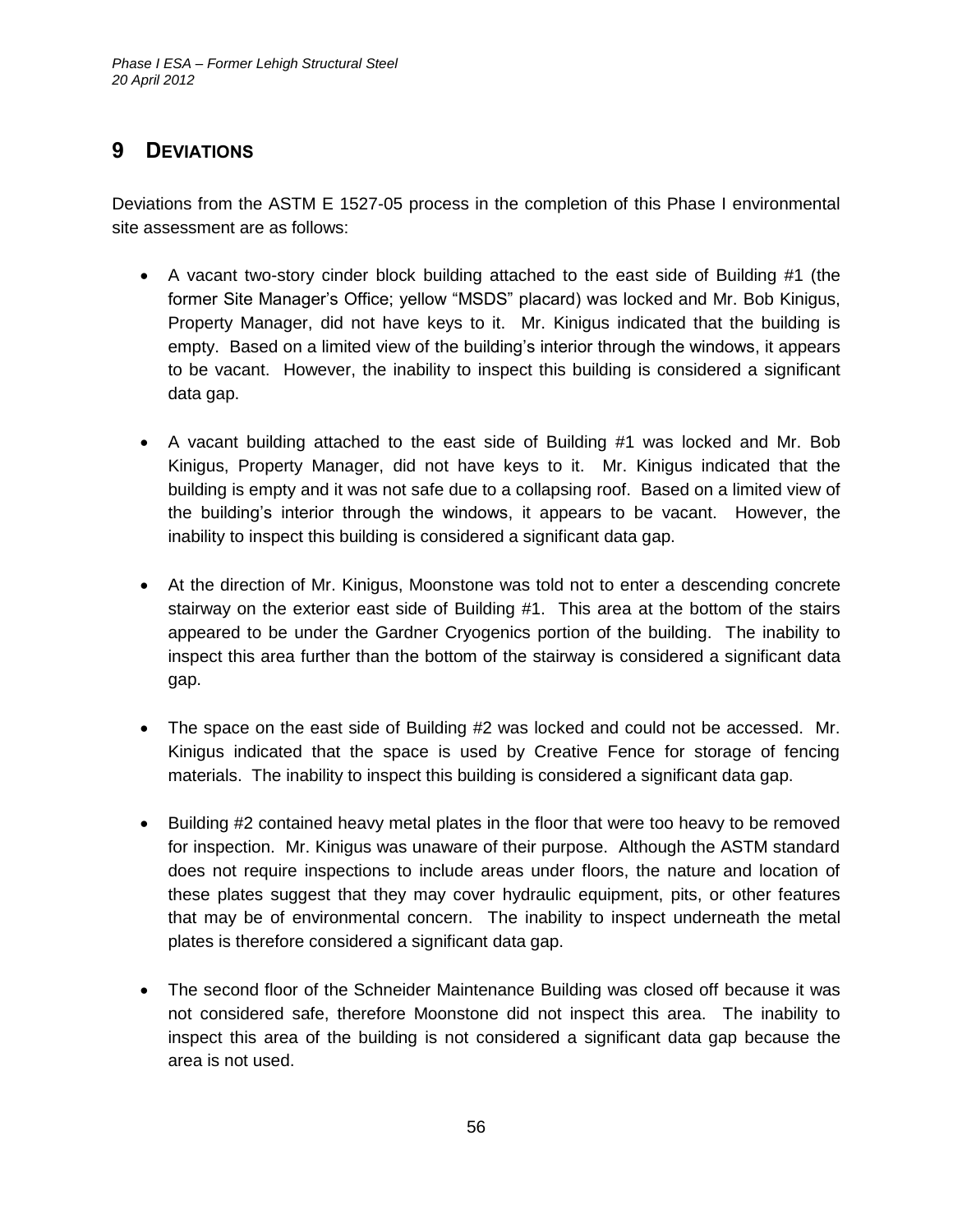*Phase I ESA – Former Lehigh Structural Steel 20 April 2012*

 At the request of certain tenants, Moonstone was not permitted to take photographs inside all of the facilities at the Site (Acme Cryogenics, Gardner Cryogenics, and Banner Tire). This is not considered a significant data gap as Moonstone was permitted to inspect the site visually and to interview a representative from each facility.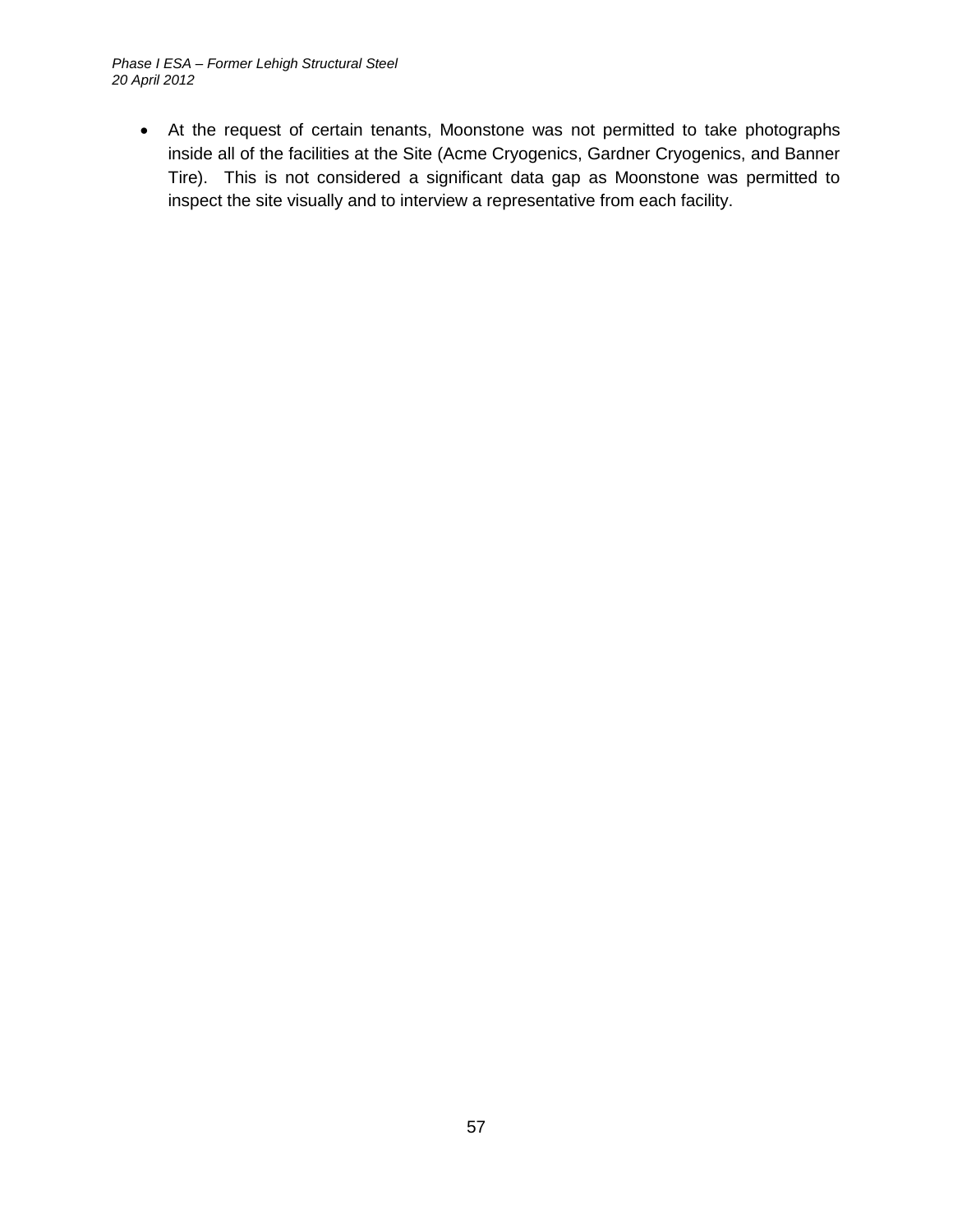# <span id="page-65-0"></span>**10 ADDITIONAL SERVICES**

No additional services were requested as part of the standard Phase I ESA scope of work required by the ASTM standard.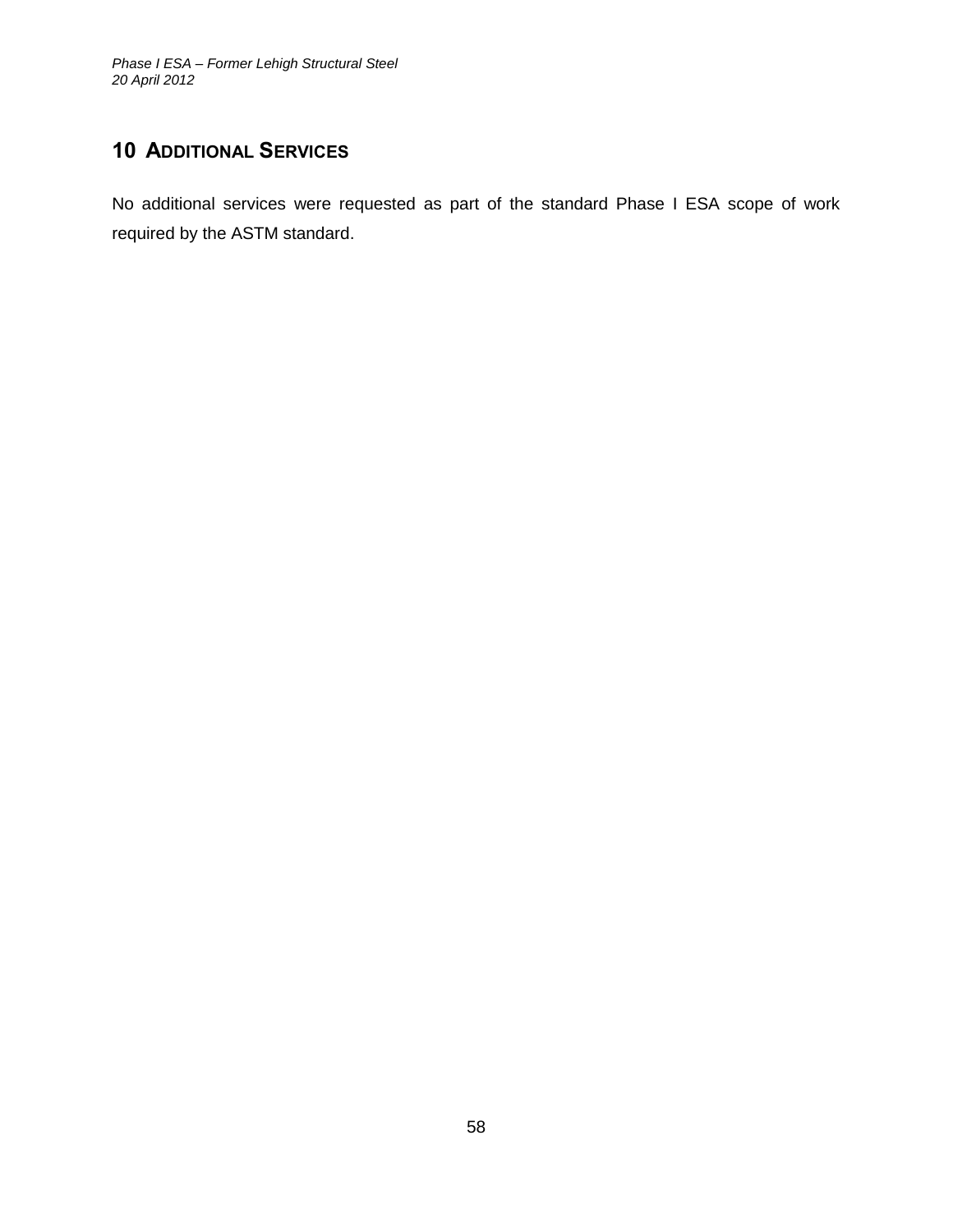# <span id="page-66-0"></span>**11 REFERENCES**

#### **Standard**

ASTM International. *E 1527-05 - Standard Practice for Environmental Site Assessments: Phase I Environmental Site Assessment Process*, 2005.

#### **Interviews**

Property Owner: Mr. John Schneider Property Manager: Mr. Bob Kinigus Other: Mr. Andrew Twiggar, Dunn & Twiggar Company, LLC Mr. John Polcino, Acme Cryogenics Plant Manager Mr. Vaugh Nattress, Air Products Maintenance Supervisor Ms. Jennifer Shaak, Air Products Environmental Specialist Mr. Kevin Snyder, Air Products Environmental Specialist Mr. Jay Donnelly, Banner Tire Manager Tom, Banner Tire Employee Mr. Ted Haase, Senior Vice-President Banner Tire

# **Local & State Information Sources**

eFacts and eMapPA – Pennsylvania's Environmental Facility Application Compliance Tracking System [\(http://www.ahs2.dep.state.pa.us/eFactsWeb/default.aspx\)](http://www.ahs2.dep.state.pa.us/eFactsWeb/default.aspx)

#### **Maps and Databases**

- Environmental Data Resources, Inc. *The EDR Radius Map with GeoCheck (and assorted Historical Data)*.
- *Engineering Characteristics of the Rocks of Pennsylvania*, Environmental Geology Report 1, Pennsylvania Geological Survey, Fourth Series, Harrisburg, Second Edition, Revised, 1982; Geyer, Alan R. and J. Peter Wilshusen.
- *Lehigh and Northampton Counties Digital Geographic Data*, Lehigh Valley Planning Commission Release 4.3, September 2009
- *Lehigh and Northampton Counties 2005 Digital Orthophotography*, Lehigh Valley Planning Commission, September 2006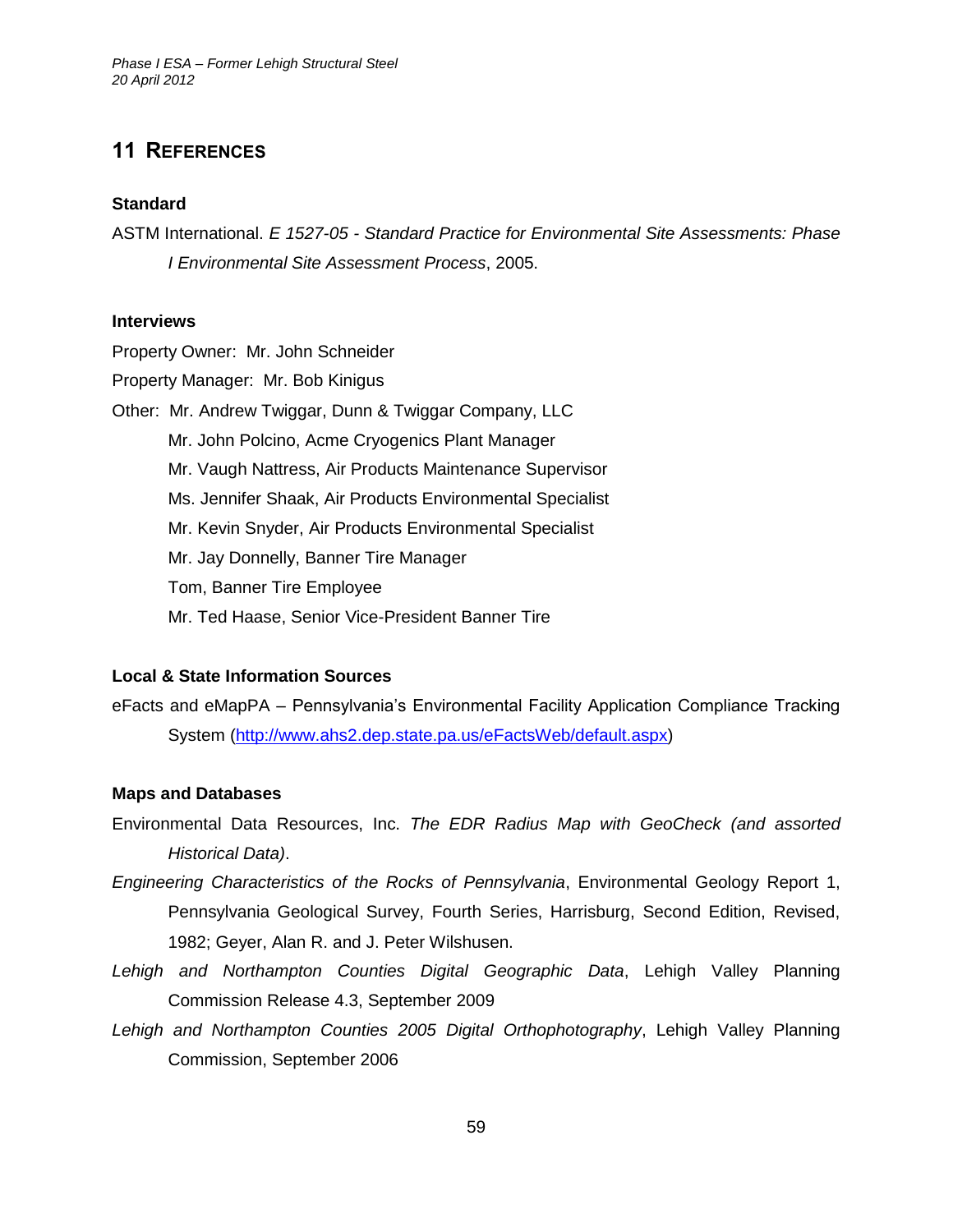*Phase I ESA – Former Lehigh Structural Steel 20 April 2012*

Pennsylvania Bureau of Topographic and Geological Survey, Department of Conservation and Natural Resources, 2001, Bedrock Geology of Pennsylvania, edition : 1.0, digital map (http://www.dcnr.state.pa.us/topogeo/groundwater/countyrocks.aspx)

Web Soil Survey 2.2, USDA Natural Resources Conservation Service,

http://websoilsurvey.nrcs.usda.gov/app/HomePage.htm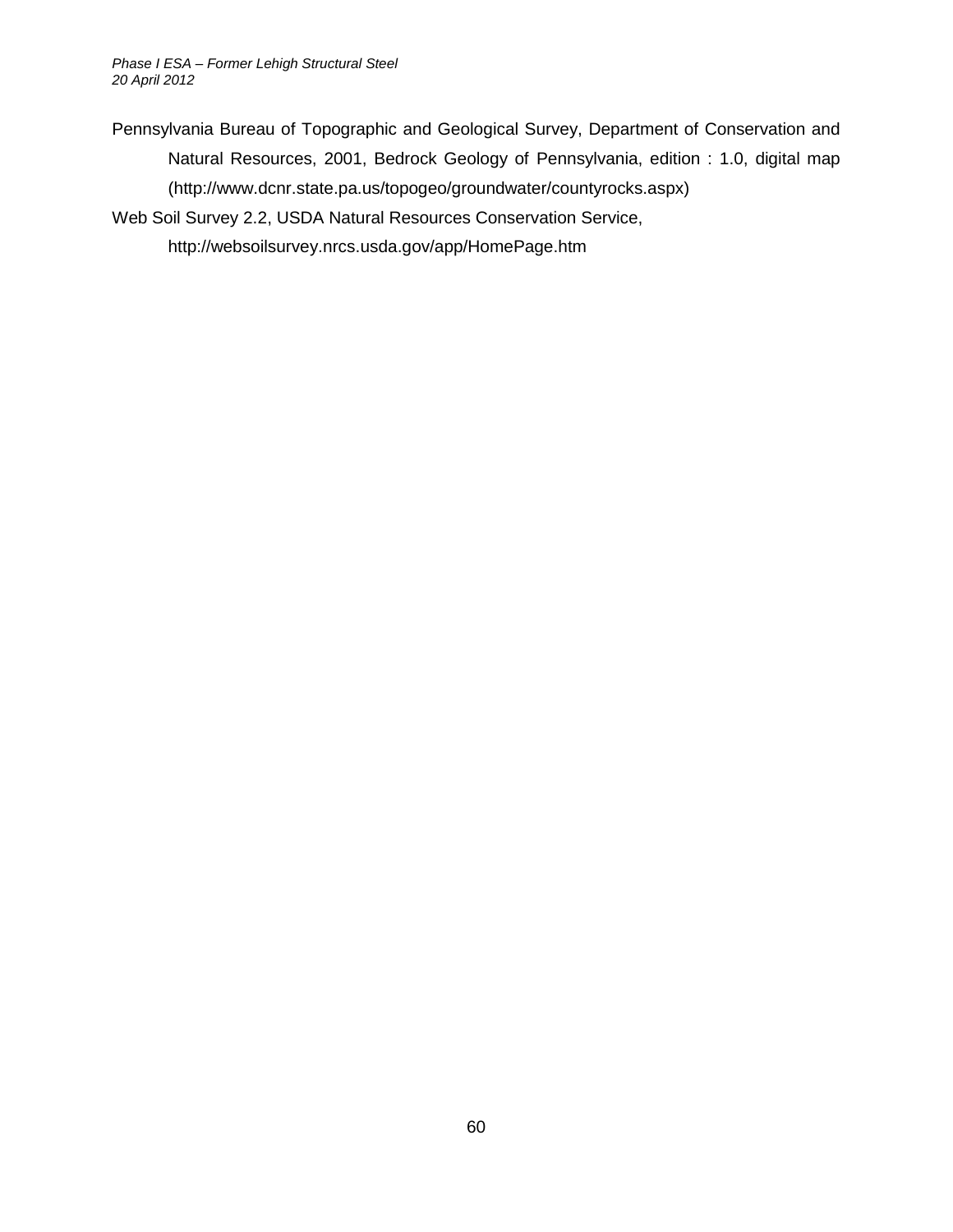# <span id="page-68-0"></span>**12 SIGNATURE(S) OF ENVIRONMENTAL PROFESSIONAL(S)**

### <span id="page-68-1"></span>**12.1 Environmental Professional**

I declare that, to the best of my professional knowledge or belief, I meet the definition of Environmental Professional as defined in Section 312.10 of 40 CFR 312. I have the specific qualifications based on education, training, and experience to assess a property of the nature, history, and setting of the subject property. Except as may be noted in Section 9.0 (Deviations) of this report, I have developed and performed the all appropriate inquiries in conformance with the standards and practices set forth in 40 CFR Part 312.

Elijatotikt Schonbey, P.G.

Elizabeth K.T. Schamberger, P.G. (Reviewer)

<span id="page-68-2"></span>**12.2 Author**

Jul a. Maurer

Jill A. Maurer (Preparer)